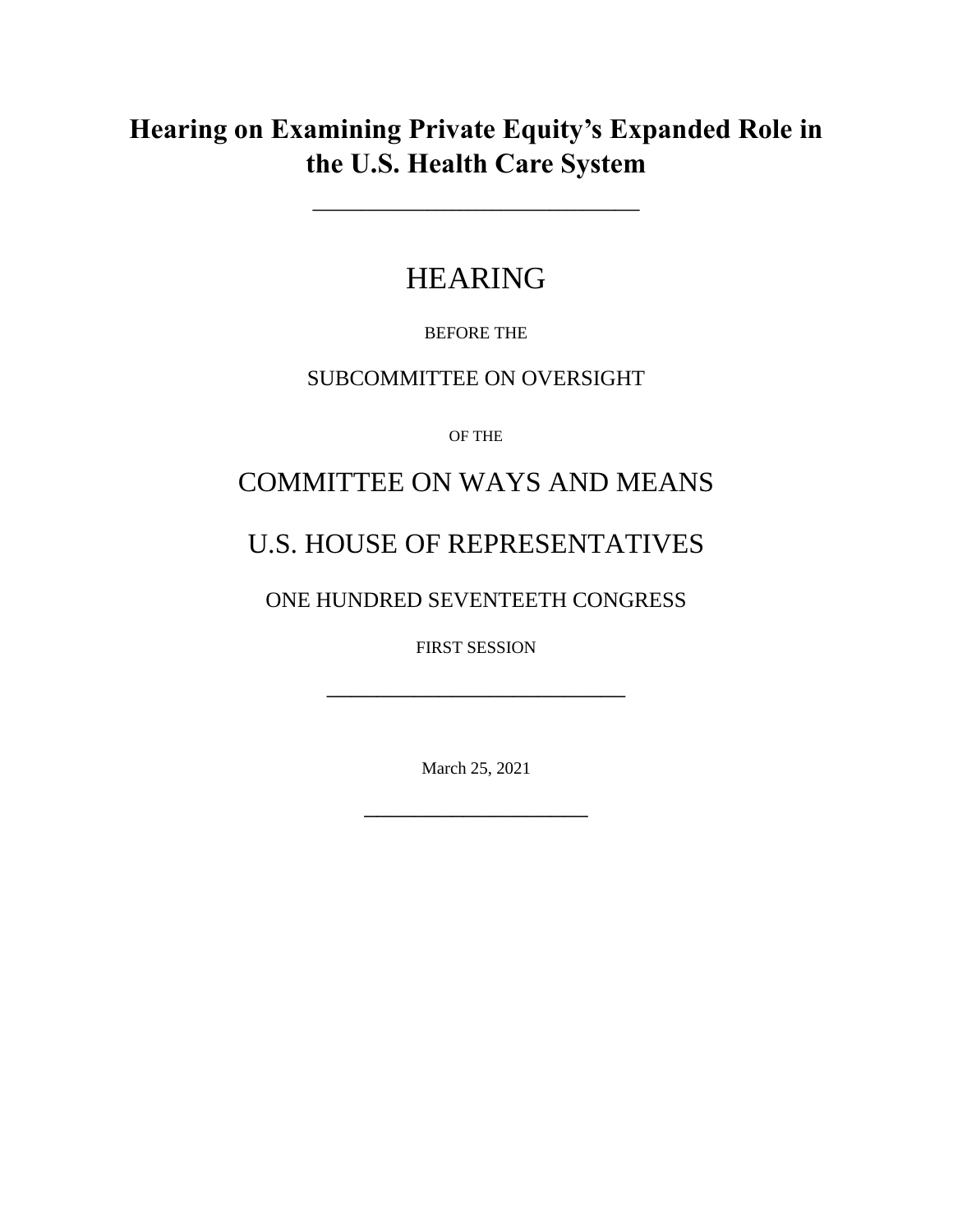#### **COMMITTEE ON WAYS AND MEANS**

Subcommittee on Oversight Hearing on Examining Private Equity's Expanded Role in the U.S. Health Care System March 25, 2021 – 1:00 PM Witness List

Dr. Sabrina Howell, Assistant Professor of Finance, New York University Stern School of Business

Dr. Terris King, CEO, King Enterprise Group, LLC

Ms. Milly Silva, Executive Vice President, 1199SEIU United Healthcare Workers East

Mr. Ernest Tosh, Trial Attorney, Tosh Law Firm, PLLC

Ms. Grace Colucci, Voices for Seniors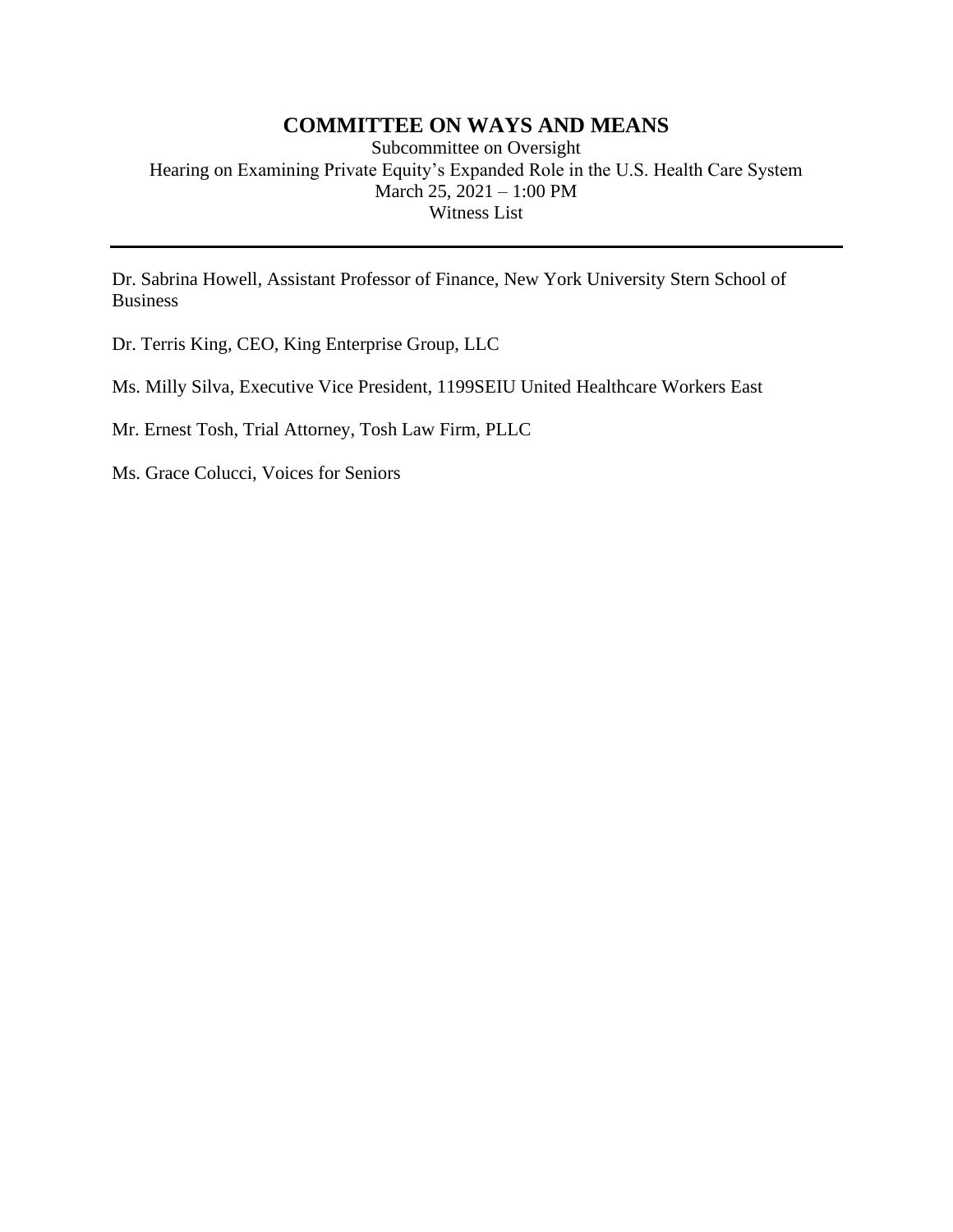

# *ADVISORY* **FROM THE COMMITTEE ON WAYS AND MEANS SUBCOMMITTEE ON OVERSIGHT**

FOR IMMEDIATE RELEASE CONTACT: (202) 225-3625 March 18, 2021 No. OV-3

#### **Chair Pascrell Announces Oversight Subcommittee Hearing on Examining Private Equity's Expanded Role in the U.S. Health Care System**

House Ways and Means Oversight Subcommittee Chair Bill Pascrell, Jr. announced today that the Subcommittee will hold a hearing on "Examining Private Equity's Expanded Role in the U.S. Health Care System" on Thursday, March 25, 2021 beginning at 1:00 PM EDT.

This hearing will take place remotely via Cisco Webex video conferencing. Members of the public may view the hearing via live webcast available at https://waysandmeans.house.gov/. The webcast will not be available until the hearing starts.

In view of the limited time available to hear witnesses, oral testimony at this hearing will be from invited witnesses only. However, any individual or organization not scheduled for an oral appearance may submit a written statement for consideration by the Committee and for inclusion in the printed record of the hearing.

#### **DETAILS FOR SUBMISSION OF WRITTEN COMMENTS:**

Please Note: Any person(s) and/or organization(s) wishing to submit written comments for the hearing record can do so here: WMdem.submission@mail.house.gov.

Please ATTACH your submission as a Word document, in compliance with the formatting requirements listed below, **by the close of business on Thursday, April 8, 2021.**

For questions, or if you encounter technical problems, please call (202) 225-3625.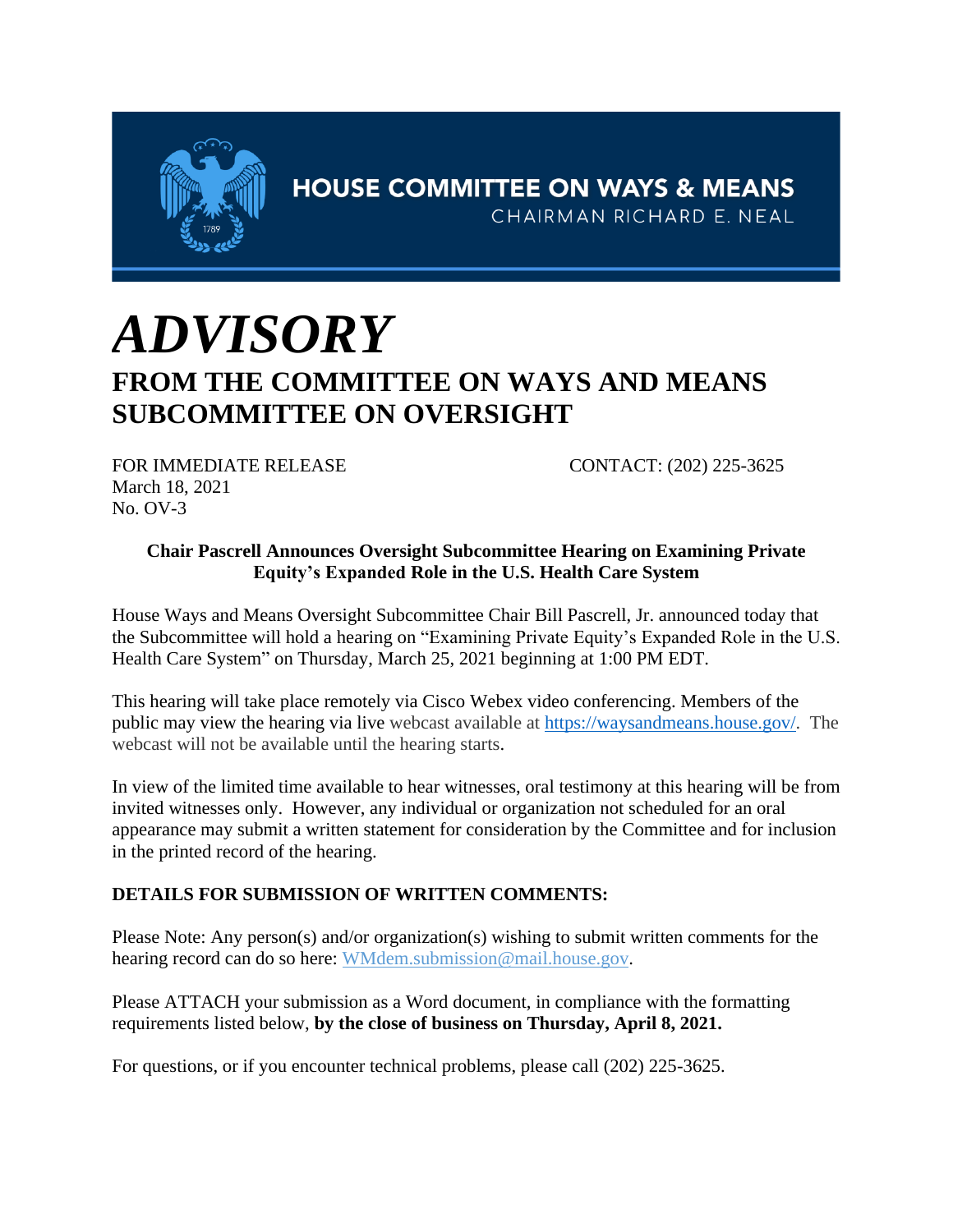#### **FORMATTING REQUIREMENTS:**

The Committee relies on electronic submissions for printing the official hearing record. As always, submissions will be included in the record according to the discretion of the Committee. The Committee will not alter the content of your submission, but reserves the right to format it according to guidelines. Any submission provided to the Committee by a witness, any materials submitted for the printed record, and any written comments in response to a request for written comments must conform to the guidelines listed below. Any submission not in compliance with these guidelines will not be printed, but will be maintained in the Committee files for review and use by the Committee.

All submissions and supplementary materials must be submitted in a single document via email, provided in Word format and must not exceed a total of 10 pages. Witnesses and submitters are advised that the Committee relies on electronic submissions for printing the official hearing record.

All submissions must include a list of all clients, persons and/or organizations on whose behalf the witness appears. The name, company, address, telephone, and fax numbers of each witness must be included in the body of the email. Please exclude any personal identifiable information in the attached submission.

Failure to follow the formatting requirements may result in the exclusion of a submission. All submissions for the record are final.

#### **ACCOMMODATIONS:**

The Committee seeks to make its facilities and events accessible to persons with disabilities. If you require accommodations, please call (202) 225-3625 or request via email to WMDem.Submission@mail.house.gov in advance of the event (four business days' notice is requested). Questions regarding accommodation needs in general (including availability of Committee materials in alternative formats) may be directed to the Committee as noted above.

**Note**: All Committee advisories and news releases are available at https://waysandmeans.house.gov/

###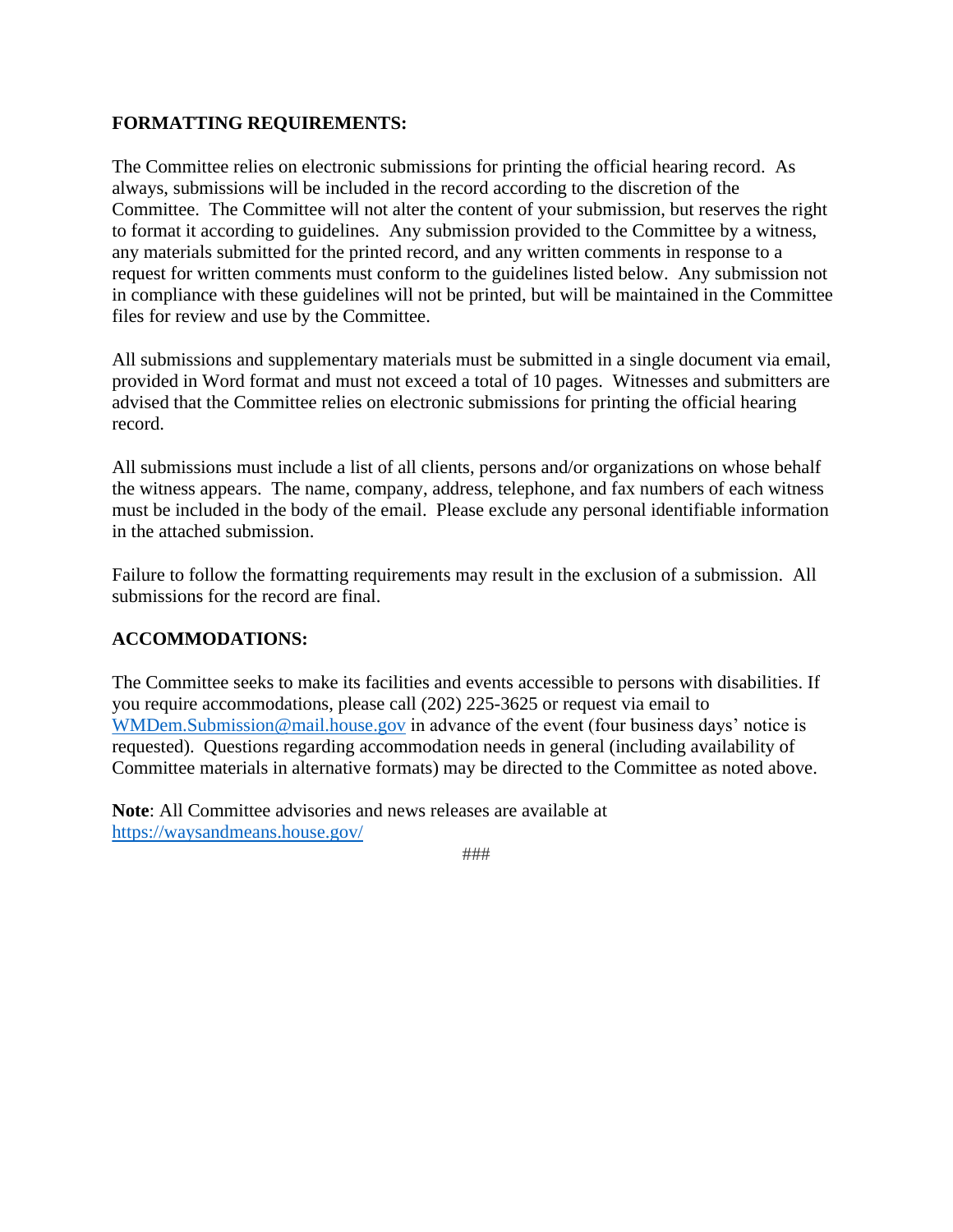Diversified Reporting Services, Inc.

RPTS ROOTS

HWM084060

EXAMINING PRIVATE EQUITY'S EXPANDED

ROLE IN THE U.S. HEALTH CARE SYSTEM

Thursday, March 25, 2021

House of Representatives,

Subcommittee on Oversight,

Committee on Ways and Means,

Washington, D.C.

The subcommittee met, pursuant to call, at 1:01 p.m., via Webex, Hon. Bill Pascrell [chairman of the subcommittee] presiding.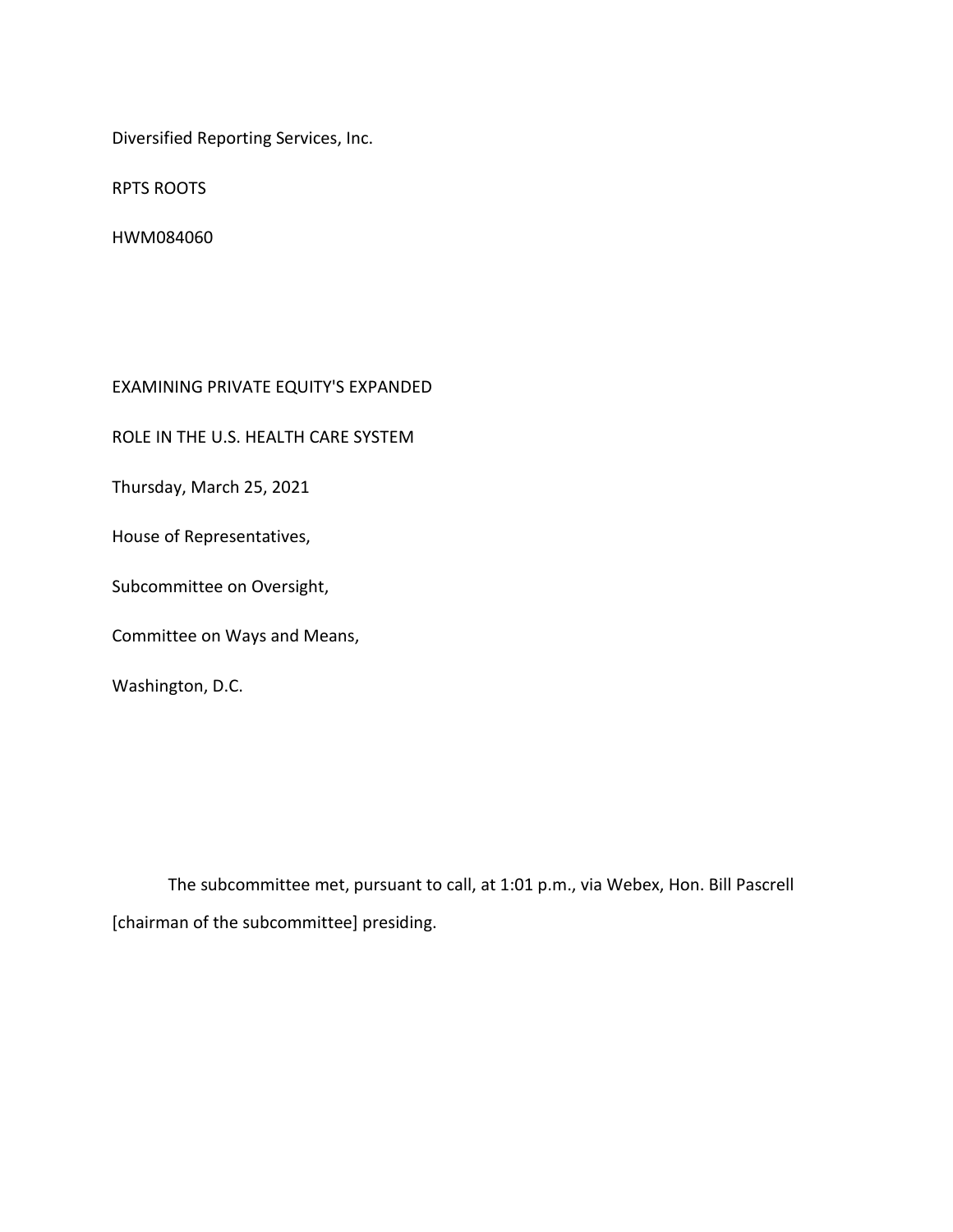\*Chairman Pascrell. Good afternoon, and welcome. I call to order the Subcommittee on Oversight. Thank you for -- everyone, for being here and joining us today.

We are looking -- we are holding this hearing virtually, in compliance with the regulations for remote committee proceedings. You guys know what I think about remote, so we don't have to go into that. Before we turn to today's important topic, I wanted to remind members of a few procedures to help you navigate the virtual hearing.

First, consistent with regulations, the committee will keep microphones muted to limit background noise. Please do that. Members are responsible for unmuting themselves when they seek recognition, or when recognized for their five minutes.

Second, when members are present in the proceeding, they must have their cameras on. If you need to step away to attend another proceeding, or whatever, please turn your camera and your audio off, rather than logging out of the platform. Please remember that.

Third, we will dispense with our practice of observing the Gibbon's Rule, and instead go in order of seniority for questioning, alternating between the majority and minority, beginning with the members of the Oversight Subcommittee, of course.

Finally, without objection, Representative Plaskett -- is Representative Plaskett on? [Pause.]

\*Voice. She is not on yet, but she is expected to join.

\*Chairman Pascrell. I want her to serve as chair, in the event I am called away, okay? Well, I will tell her that when she gets on.

I thank you for your continued patience as we navigate the new proceedings.

With that I will now turn to the important topic of today's hearing, examining private equity's expanded role in health care.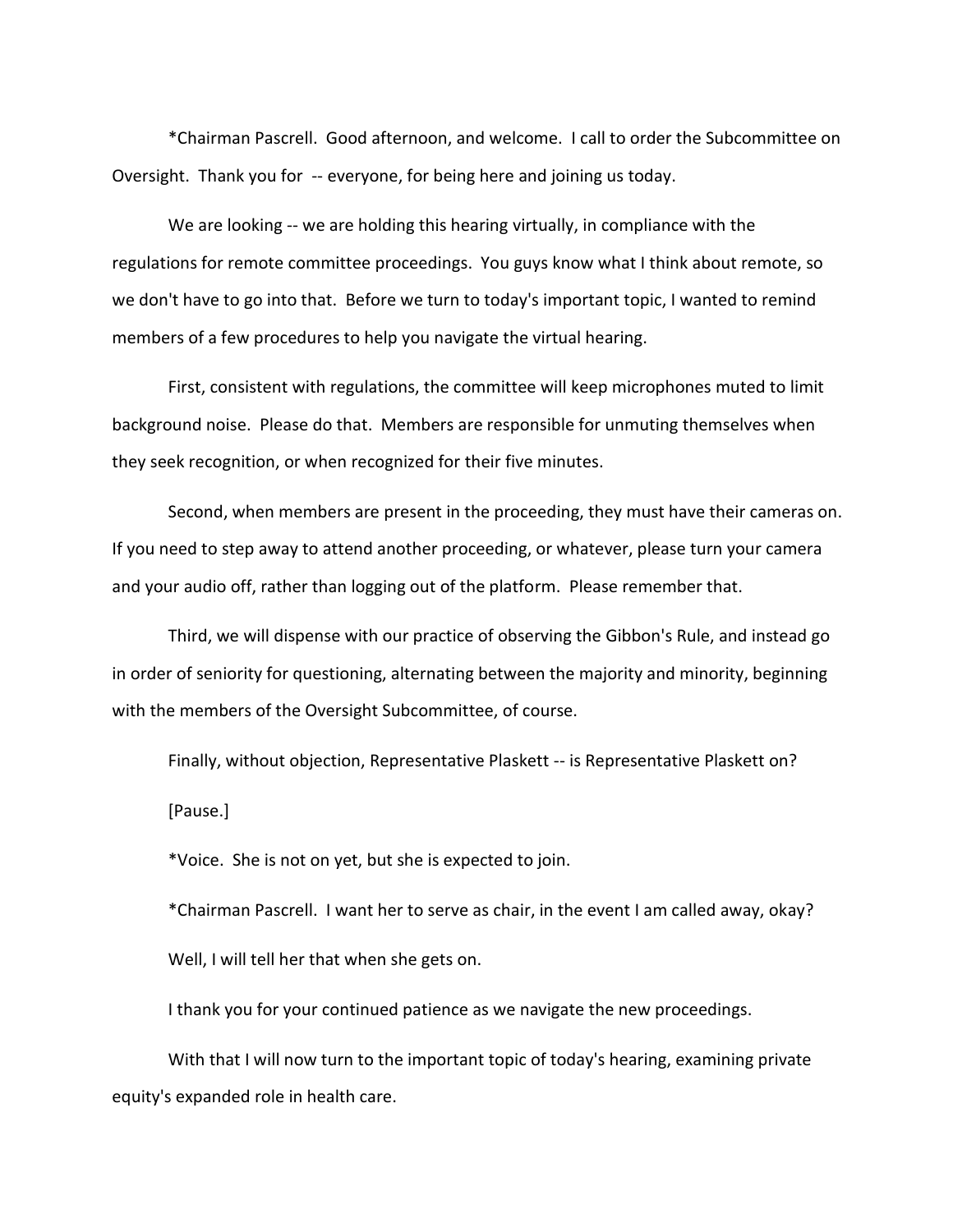My fellow members, I ask you -- I beg you to listen very carefully to this hearing. It is going to be a critical, critical hearing on a subject near and dear to my heart.

Things happen, and we learn from them, and we go on and make things better for Americans. So please pay attention, I beg you. Thank you.

This is our third hearing on the Oversight Subcommittee in the 117th Congress. It is past time for a bright light to be shined on how private equity ownership in our health care system affects patient safety and jobs. Private equity's influence stretches like an octopus. In 2020, we saw \$66 billion in private equity investment across the health industry. This is a 21 percent increase from 2019. This includes large hospitals, physician practices, dental practices, and nursing homes.

Private equity's expansion into health care is troubling, because private equity's main focus on profits is often at odds with what is best for patient care. Private equity's business model involves buying companies, saddling them with mountains of debt, and then squeezing them like oranges for every dollar.

In North Jersey we watched this model dismantle our beloved, home-grown company, Toys R Us. Corporate executives fired tens of thousands, literally, tens of thousands of workers in the name of profit.

Now I worry private equity has moved on from toy stores to hospitals, physician practices, nursing homes, many of which rely on taxpayer-funded programs. Understanding the web of transactions, it is like a Russian nesting doll. The lack of transparency in private equity ownership makes proper oversight by regulators nearly impossible.

You know, COVID-19 threw back the curtain on non-transparency, and has exposed the inner sanctum of health care in the United States of America, as far as I am concerned.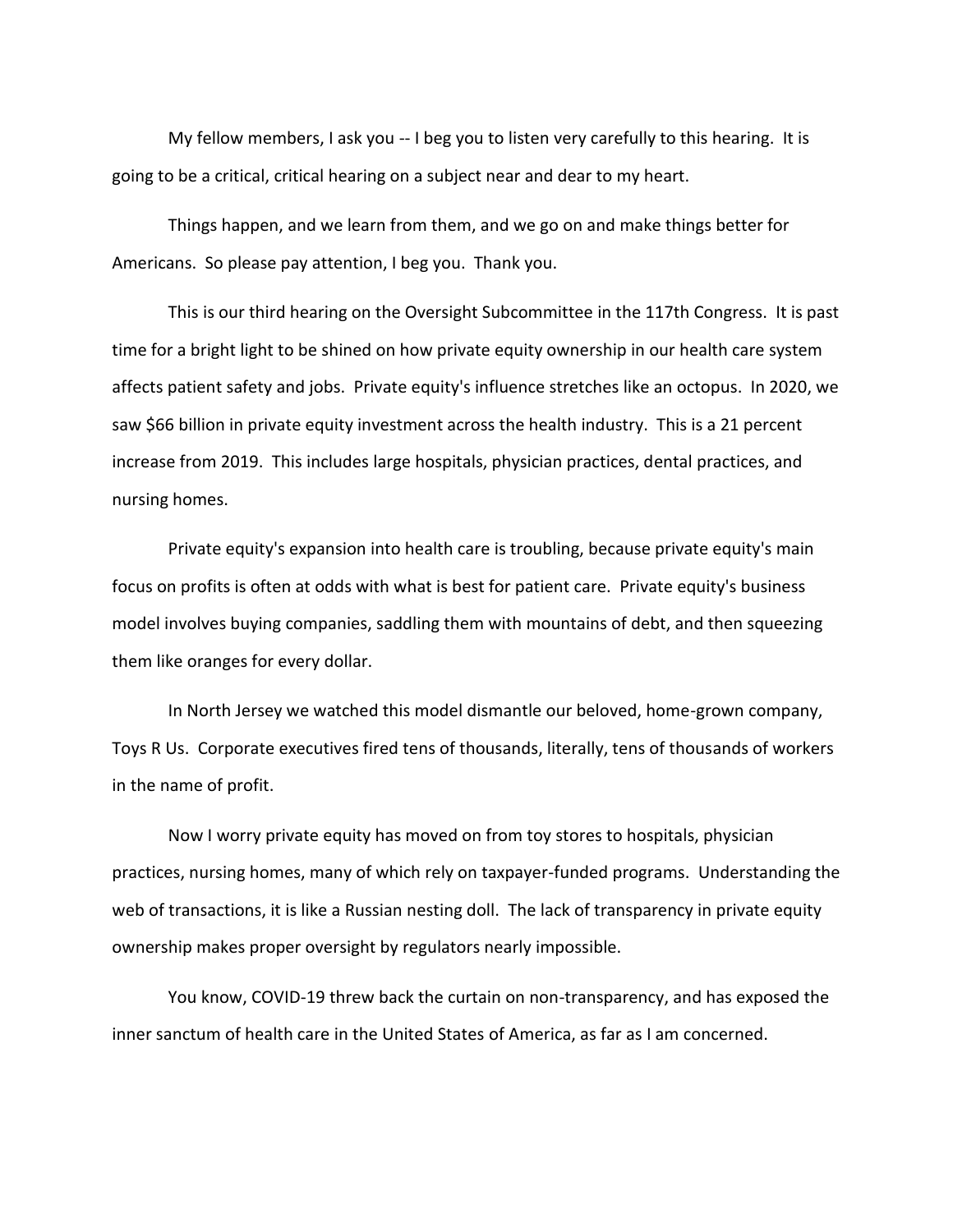Patients seeking answers from a hospital owned by a hidden parent company evoke the scene in The Grapes of Wrath, if you remember, where the displaced former, Muley Graves despairs to find out just who is seizing his house.

Private equity's harms to the American health care system are borne heavily by the most vulnerable: communities of color, rural, under-served areas, the elderly, people with disabilities.

Here's the horror: research has shown nursing home buyouts are linked with higher patient-to-nurse ratios, lower quality care, declines in patient outcomes, weaker inspection performances, and increased mortality rates. That is a horror. Think about it, our most vulnerable.

A recent study revealed damning data on private equity's influence on health care. The researchers used Medicare data covering 1,700 nursing home facilities bought by private equity firms from 2000 to 2017. They estimated that over 20,150 Medicare beneficiaries died due to private equity's ownership of nursing homes in those years.

The study also found private equity's ownership increased Medicare billing by 11 percent. Is that in the best interest of the patients, or the shareholders?

So, I agree with the free market, if it is truly free. Let the free market do its thing.

Private equity's track record during the pandemic is not pretty. We lost more than 170,000 nursing home residents. I want you to think about that when we talk about the most vulnerable. In New Jersey, residents at private equity-owned nursing homes have had a disproportionate number of COVID-19 infections and fatalities. How many grandmothers and grandfathers died because profits were prized above lives, and with our taxpayer dollars funding this?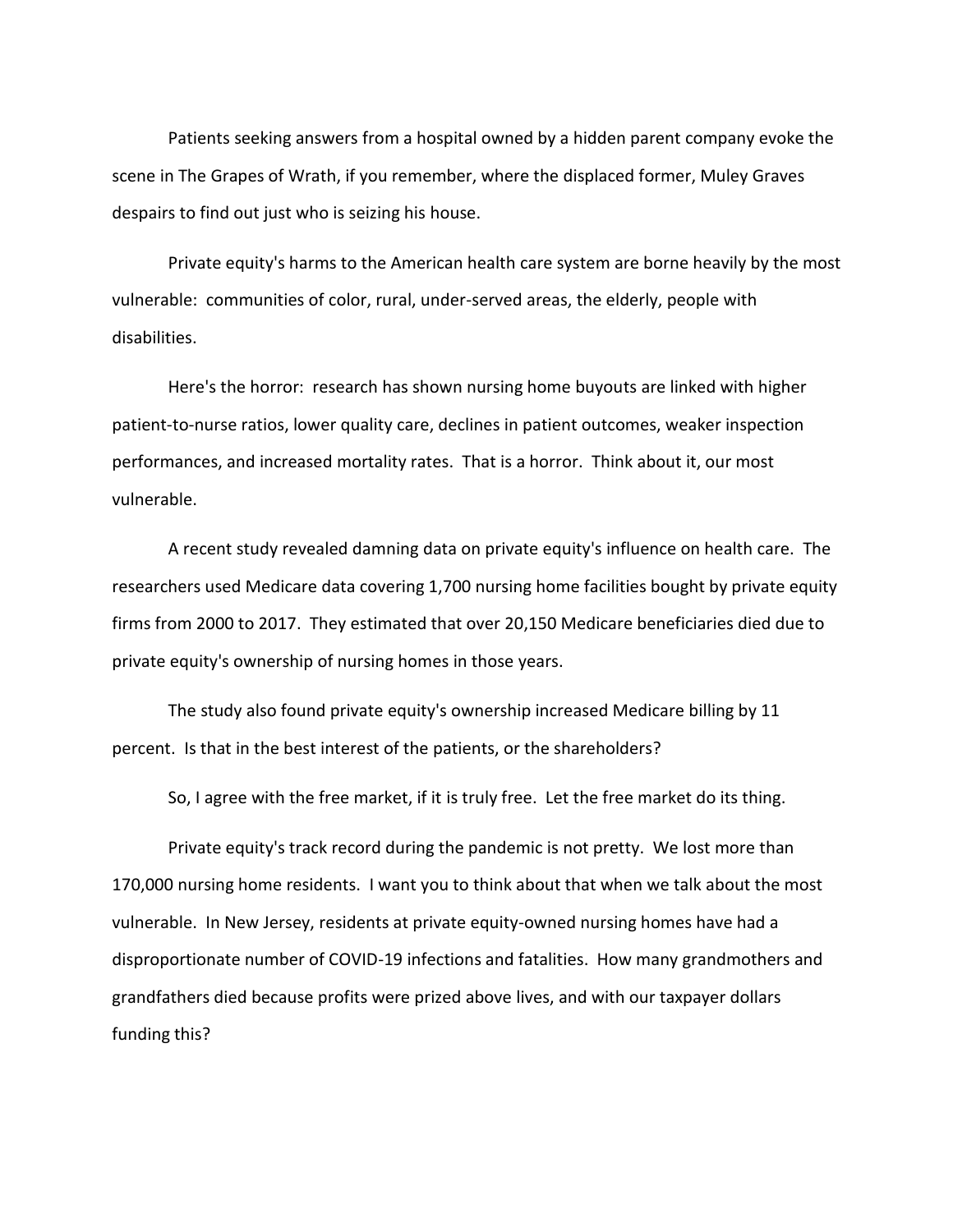Today's hearing will discuss an important initial step: increasing transparency. A true assessment of private equity's role on our health care system is needed.

I want to especially thank Chairman Richard Neal for his focus and leadership on this topic. Last Congress, Chairman Neal introduced the Transparency and Health Care Investments Act. That is H.R. 5825. And I am going to introduce the Carried Interest Fairness Act, H.R. 1868 in the 117th Congress, and I hope you look at it.

Richard Neal's bill would provide reporting requirements for private equity and entities invested in health care. We are not even getting reports. I look forward to working with Chairman Neal and all our committee members on issues affecting private equity, including transparency, Medicare spending, tax policy like carried interest loophole reforms.

Chairman Pascrell. Let me now yield to the ranking member, Mr. Kelly of Pennsylvania, for five minutes for the purposes of an opening statement.

Mr. Kelly?

\*Mr. Kelly. Thank you, Mr. Chairman, it is always good being on with you. And I think that, listen, we are all interested, and we are all focusing on what is going on right now, especially in these homes where we are sending our most vulnerable.

But I would rather see another hearing that addresses, actually -- and you pointed it out -- the actual data that is taking place. So private equity in the health care system is a -- I don't think -- right now I understand the concern about how things are being handled, and why it is - there -- why there is a concern about it.

But it has been more than a year since many of us have seen our loved ones, in most cases. Some of us have not seen grandmas and grandpas since last St. Patrick's Day. But jobs have been lost, our economy has been shuttered down. And we -- and since we felt safe to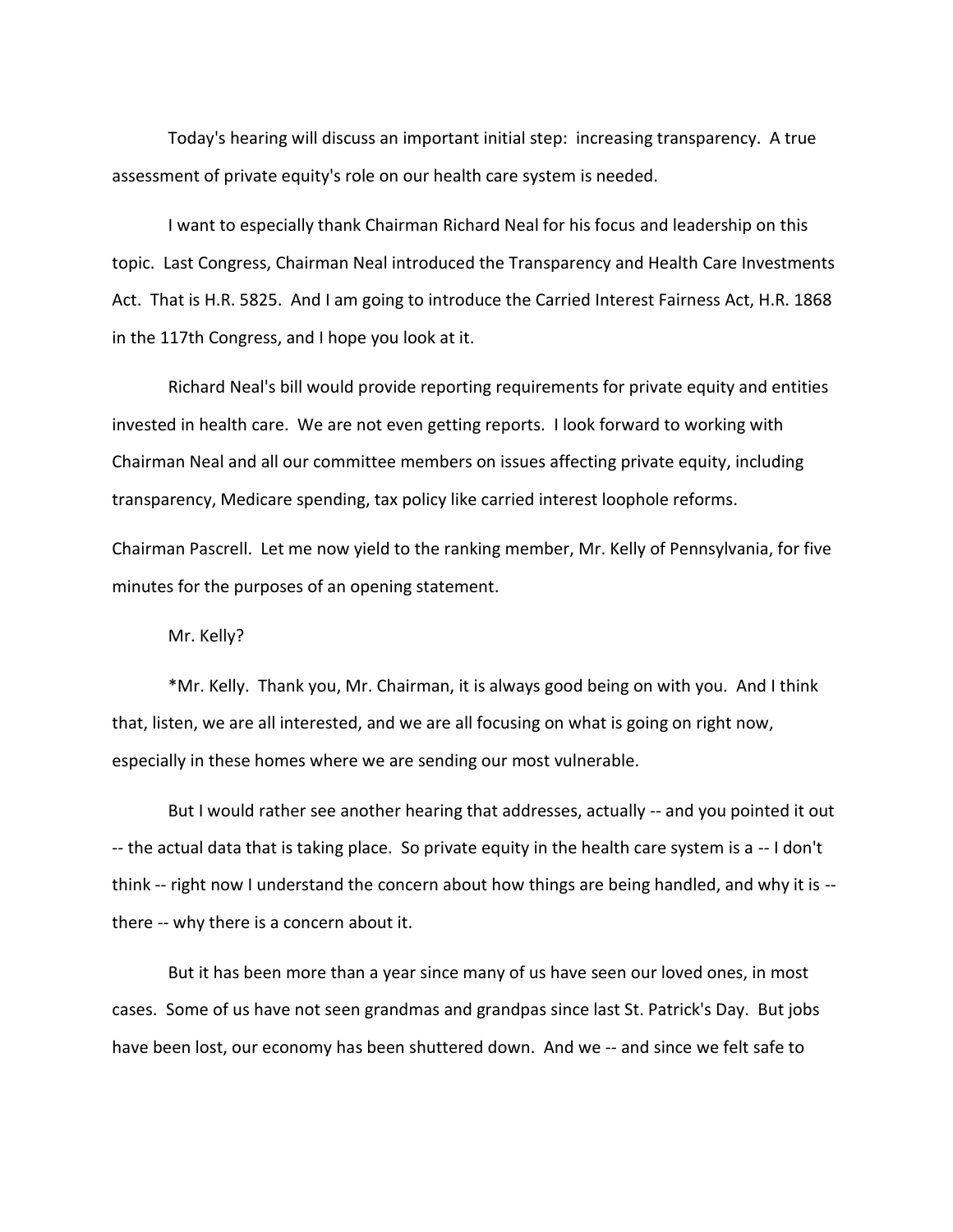even open and chat with our neighbors, we don't have that comfortable feeling about doing this.

So I just wanted to go over something that I think is really critical. Now, according to COVID Tracking Project, 52 percent of COVID-19 deaths in my home state of Pennsylvania occurred in long-term care facilities. That is more than half of all pandemic deaths in the entire state. In New York it is 37 percent. In your state, Mr. Chairman, it is 34 percent. In Michigan it was 31 percent. In California it is 24 percent. Now, that has nothing to do with private equity. I am talking in total of everything that is taking place.

My own aunt is in a home right outside my hometown of Butler, Pennsylvania. And her daughter calls me all the time and says, "I need to get in to see my mom. She misses seeing me, and we need to see her.'' She had COVID and was locked down for a period of time.

Also, Ms. Colucci, who is going to be on the phone with us today, her father was also admitted to a nursing home for rehabilitation, and contracted the virus, and then later died at home. So I want to thank Ms. Colucci for being willing to share her story with us today.

Mr. Chairman, I think all of us are willing to work with friends on both sides of the aisle and learn more about the effects of ownership and consolidation on cost and quality of health care. But I am not sure today is the day to be looking at it, not during a pandemic, not when there are major pandemic-related concerns still outstanding.

Republican Members have been asking our Democratic colleagues to partner with us to join in a bipartisan investigation of COVID-19 nursing home deaths, and data reporting. This data reporting is a crucial element of this. And so far our calls to action have gone unanswered.

Now, there is many questions that remain outstanding. Just to name a few, why did states feel like their only option was to put vulnerable populations, many of those which were seniors, at risk by sending COVID-positive patients to nursing homes? It doesn't make sense.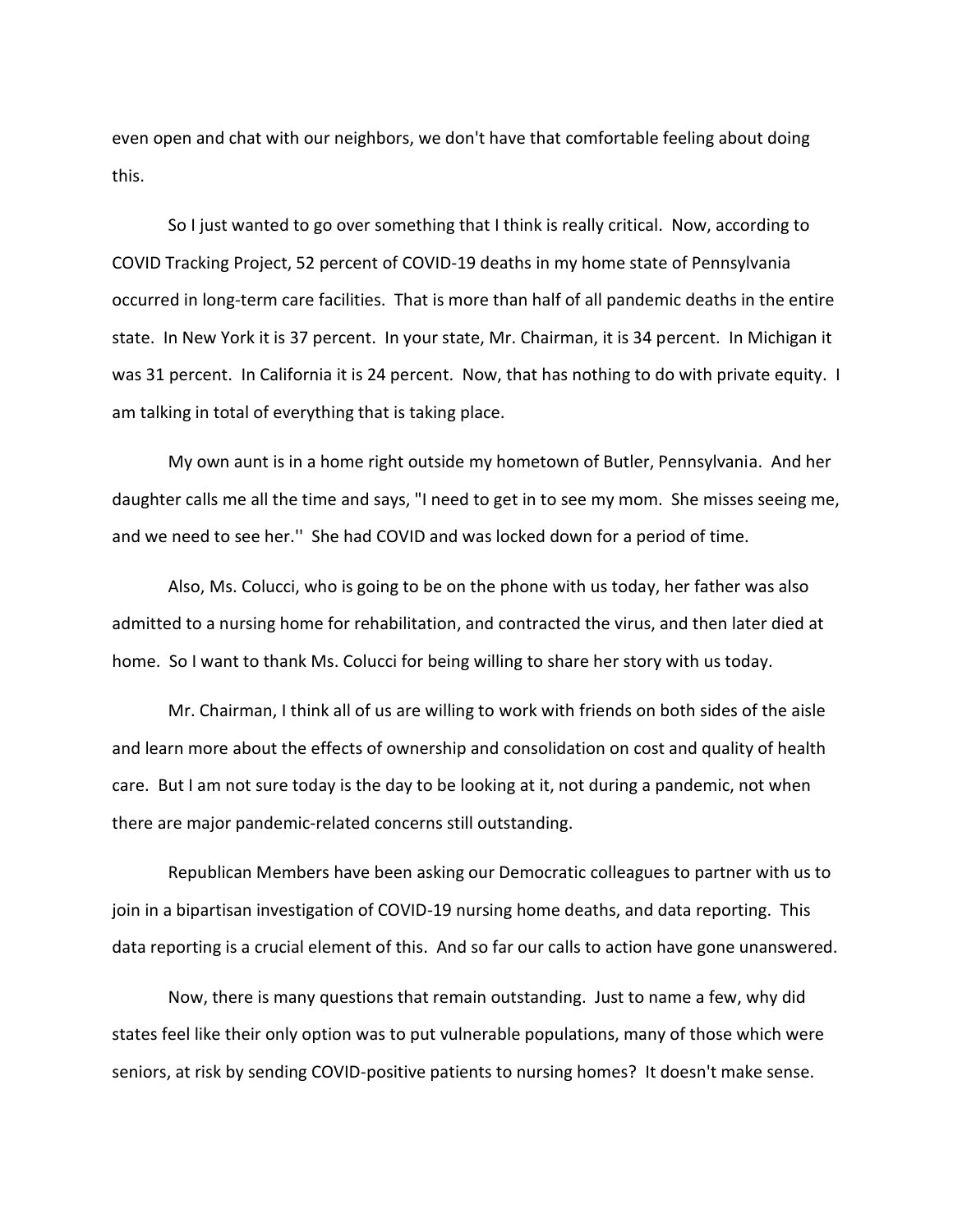And how were states actually tracking COVID-related nursing home deaths, and why were some of them covering up the truth?

Now, in my home state of Pennsylvania there continue to be data collection problems. The former Pennsylvania Secretary of Health, Dr. Rachel Levine, was nominated by President Biden and confirmed yesterday by the Senate to be the Assistant Secretary of Health at HHS. At her nomination hearing in the Senate just a few weeks ago, Dr. Levine was questioned about missing nursing home death data.

And she said, "Well, there is data lags. We just don't get the data on time. We can't really take a good long look at it.'' Yet local investigating reporting in Pennsylvania by Spotlight PA demonstrates that many nursing homes were faithfully reporting information to the state, and could not explain why it was not included in the state's weekly reports.

And we know, for the last couple of months now, we have been looking at what happened in New York, and the under-reporting, and the not looking at the -- clearly, where the data was leading us.

Now, this discrepancy needs to be addressed. This isn't a Republican problem or a Democrat problem. This is an American problem. Now, even our friends in the state -- in the Senate Finance Committee, led by Democratic Finance Chairman Ron Wyden, held a hearing just last week specifically on nursing homes.

And so we are asking again, please join us as we try to get to the truth. This investigation is timely and necessary. Today is the one-year anniversary of Governor Cuomo's mandate prohibiting COVID-19 testing as a prerequisite before sending patients to nursing homes. You would think you would want to take a look at who you were admitting to these homes before they got in there, to make sure they didn't have the COVID. Now, families who have lost loved ones are still waiting for answers, and they deserve better.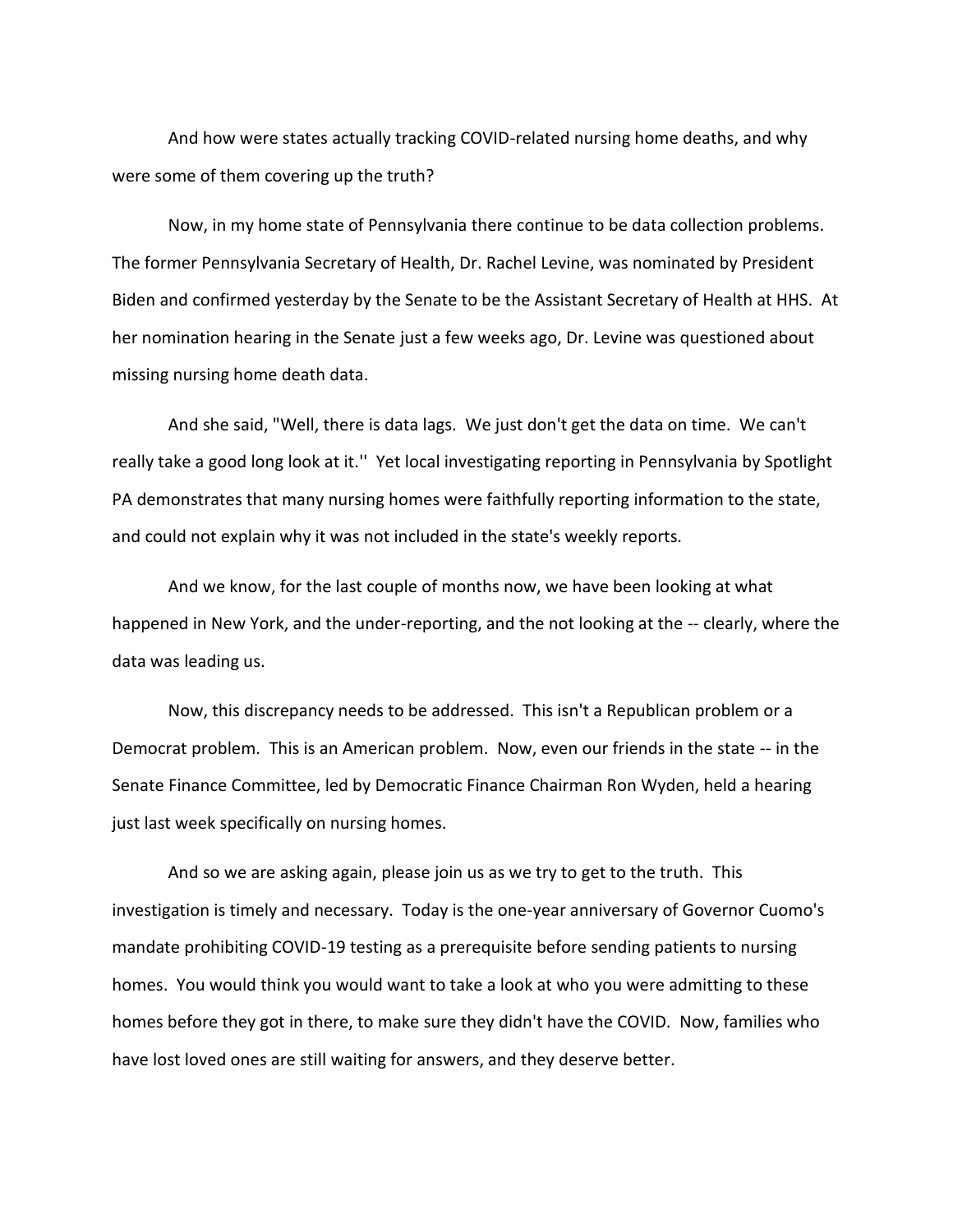Look, we can solve some of these problems, but I -- my question today isn't so much as the ownership, because I think that does need to be looked into to see if there is equitable treatment across the lines. But, my goodness, we don't even have the data that we can clearly look at and say, "Here is where the problem is.''

Now, in Dr. Levine's situation, she took her mother out of a nursing home and put her in a hotel, to make sure she didn't get COVID. Now, somehow things like that don't match up. My aunt couldn't leave the nursing home. My cousins can't even go see her. We don't have any idea, sometimes, of what is going on inside.

So I would just say, look, I think the witnesses, first of all, thank you all for joining us. And I agree with the chairman. We only get to the facts when we talk to the people who actually live in that world. We get to read an awful lot of data, but we don't really get to see the facts. So thank you for being with us today, and our witnesses, I appreciate you taking a day out of your life to come and do this. I am really looking forward to the testimony.

Mr. Chairman, thanks so much for having the hearing. I am looking forward to all we hear today.

\*Chairman Pascrell. Mr. Kelly, without objection, your opening statement and all the opening statements will be made part of the record. I think I did not mention that before. I will mention it now, and I thank you.

Second, I did not wish to imply that there are no problems in the more publicly-owned nursing homes. That is not true. But the numbers, when compared -- the numbers that we have -- remember, we don't have all the numbers.

\*Mr. Kelly. Right, we don't.

\*Chairman Pascrell. And this -- you know, this comes under CMS. And I am wondering what has been going on in CMS for the last 10 years. I can't tell you that now.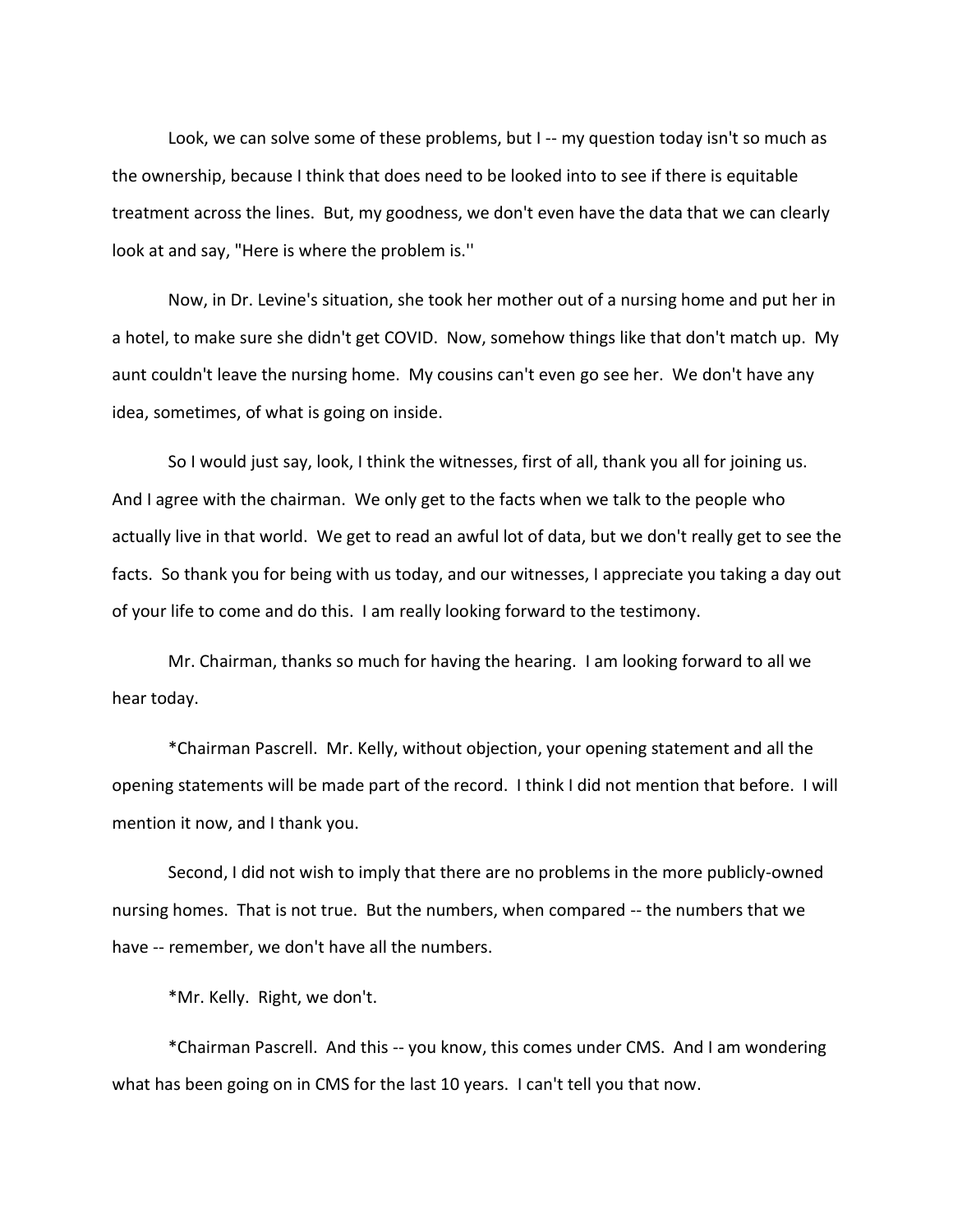\*Mr. Kelly. Well, you know what? You and I -- I really like being on Oversight with you, because I know you are a bulldog at this stuff. I think we are going to sink our teeth in, we will find out what is going on.

I just wonder -- of the private equity, it is only nine percent of the market. So there is 91 --

\*Chairman Pascrell. Well, it is much more than it was three years ago.

\*Mr. Kelly. Yes, well, whatever. But let's just keep looking into it. I am really glad our witnesses are on with us today. I am looking forward to hearing from everybody. Thanks, Mr. Chairman.

\*Chairman Pascrell. Thank you. We are now going to go to our panel, and I want to thank our distinguished witnesses for taking the time to appear before us today to discuss this very, very important issue.

Our first witness is Professor Sabrina Howell. She is an assistant professor of finance at the New York University Stern School of Business.

And Professor Howell, it is all yours. Five minutes, try to keep it short.

Each of your statements will be made public in the record, in their entirety. I ask that you summarize your testimony in five minutes or less.

Thank you very much for being here. We are honored to have you. You may begin.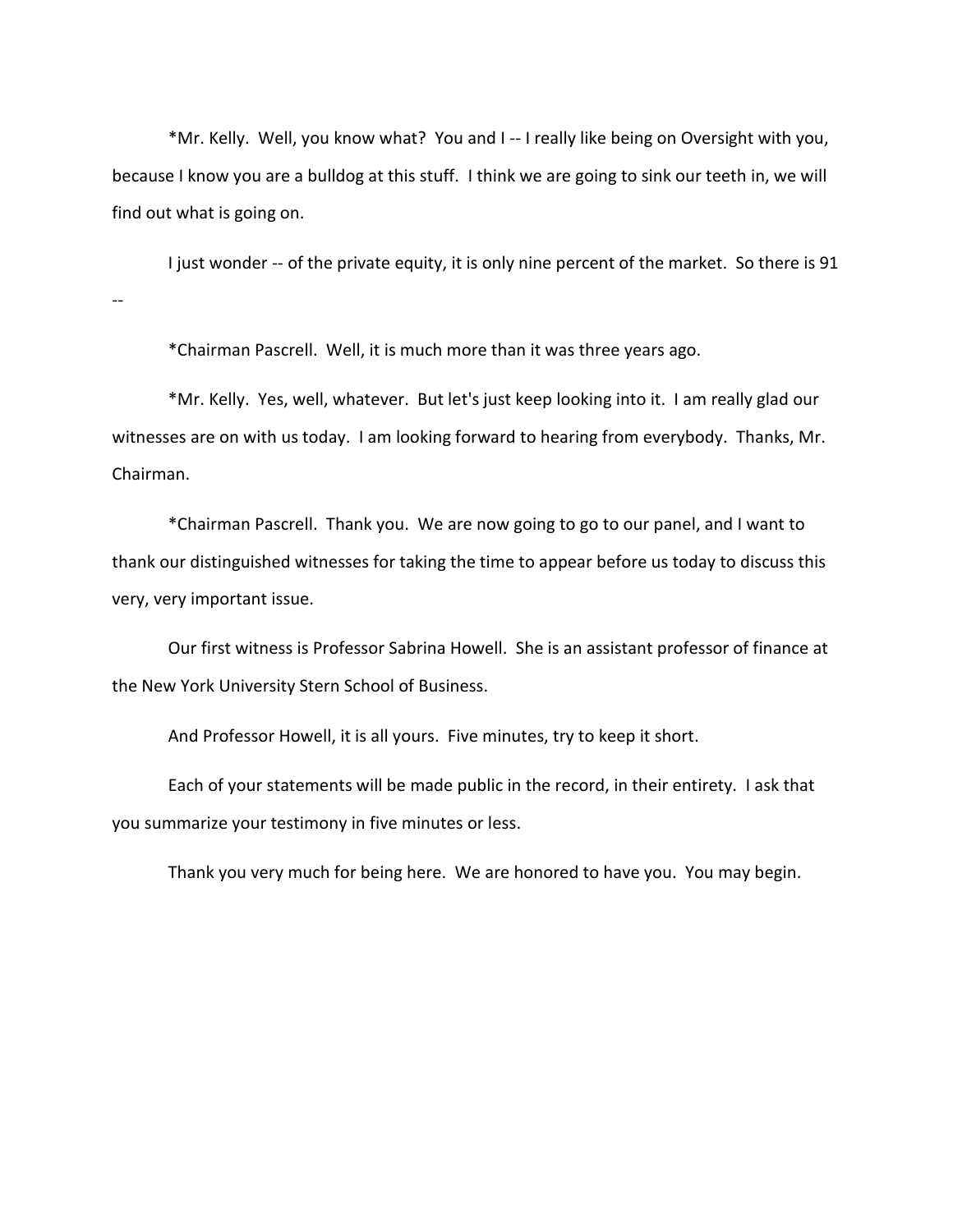## STATEMENT OF SABRINA HOWELL, PH.D., ASSISTANT PROFESSOR OF FINANCE, NEW YORK UNIVERSITY, STERN SCHOOL OF BUSINESS

\*Ms. Howell. Distinguished members, thank you for inviting me to testify.

Private equity in U.S. health care has risen dramatically over the last two decades. PE ownership is different from conventional, for-profit ownership. PE managers have short time horizons, typically expecting to own the target company for just three to six years. They also face much less downside if the company goes under, but can earn tremendous profits if things go well. Finally, the companies that they own carry much more debt than other similar companies.

And here's a crucial point about that debt: the PE firm does not borrow. Instead, the debt, which is typically four-fifths of the total cost of buying the company, is placed on the company's balance sheet. All of this incentivizes PE-owned firms to pursue riskier, more aggressive strategies.

Now, there are benefits to this debt, such as favorable tax treatment and the potential to discipline managers. But one downside is additional cost of making debt payments. If the company cannot make them, the PE firm does not owe the lenders anything. Instead, it is the companies' other stakeholders, such as its employees and customers and the dispersed lenders, who are in trouble. The PE firm stands only to lose its equity investment. And the bank, which arranged the loan, typically does not take any risk at all.

Another feature of private equity ownership is that the investors have ways to generate large, early cash flows while they own the company. They do this by selling assets like the company's real estate, thereby requiring the company to pay rent.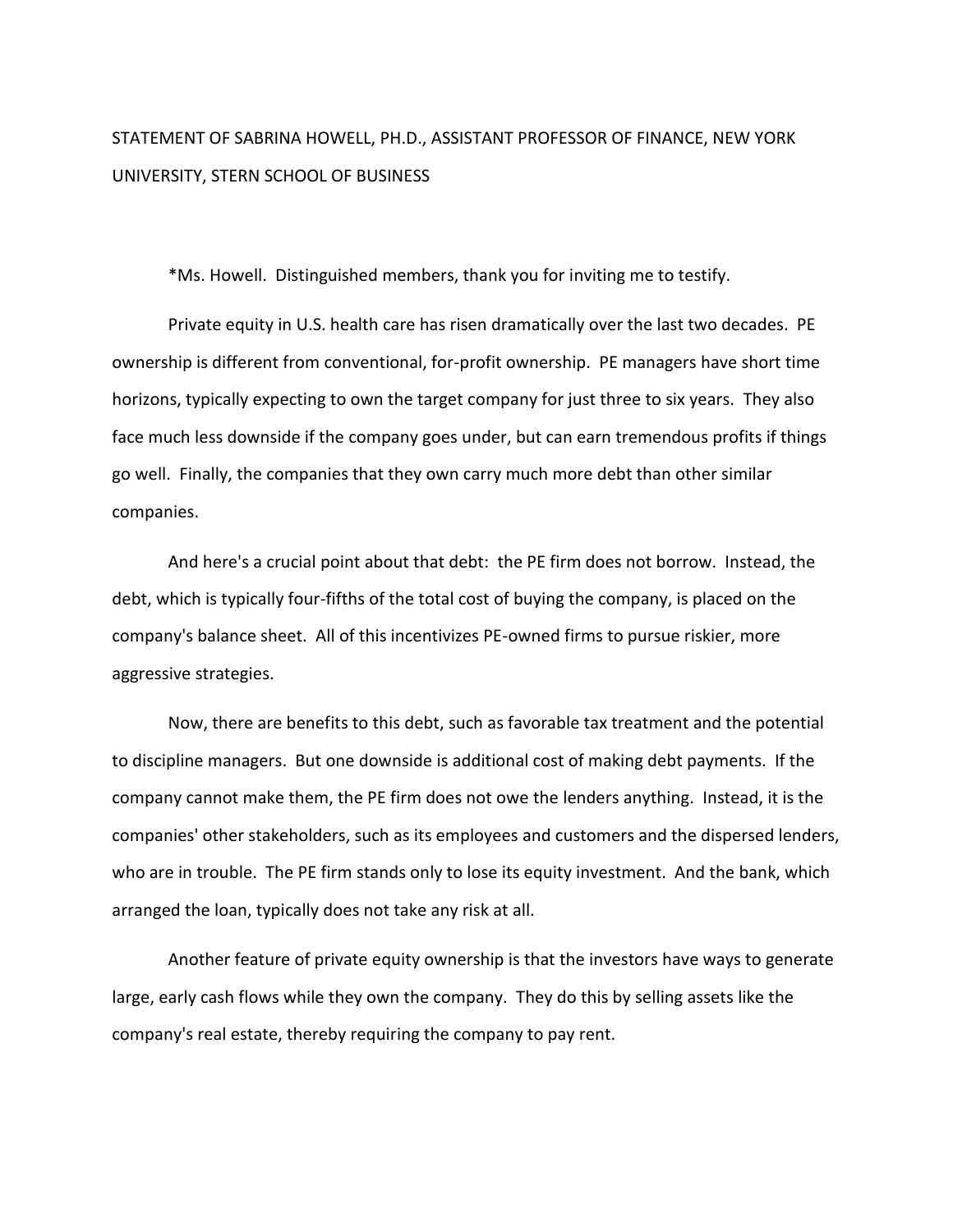They also create cash flows with dividend recapitalizations, which is when the company takes on more debt that is used to pay dividends to the investors. In this way, the PE firm can deliver strong returns to its investors, even if the company goes bankrupt.

What does all of this mean for health care consumers and taxpayers?

What I have described can be summarized as introducing really high-powered profitmaximizing incentives. Research on PE has found that these incentives can be good for consumers in sectors where product quality is transparent, markets are competitive, and there is no government subsidy. However, health care has none of these features. Here, the information asymmetry between the provider and the patient, the separation of revenue from the consumer, and the government subsidies that are not tied to quality all mean that highpowered incentives to maximize profits can have detrimental implications for patient welfare.

A provider can generate higher profits in the short term by cutting patient care costs. We may expect firms to sacrifice these short-term profits to maintain their reputation and safeguard demand. However, patient demand does not always respond to poor quality. There are many reasons for this. But one that is especially important in rural areas is that patients often have little choice among providers.

As one example of how private equity can have detrimental effects in health care, in recent research I have shown that going to a PE-owned nursing home increases the short-term probability of death by about 10 percent, implying over 20,000 lives lost due to PE ownership of nursing homes during about a 10-year period.

We show some possible explanations for this higher mortality. Nurse staffing declines after buyouts, while rates of anti-psychotic medications and pain intensity increase. Meanwhile, the amount billed to Medicare increases by 11 percent. Finally, we show that fees charged by the parent company, lease payments after real estate is sold, and interest payments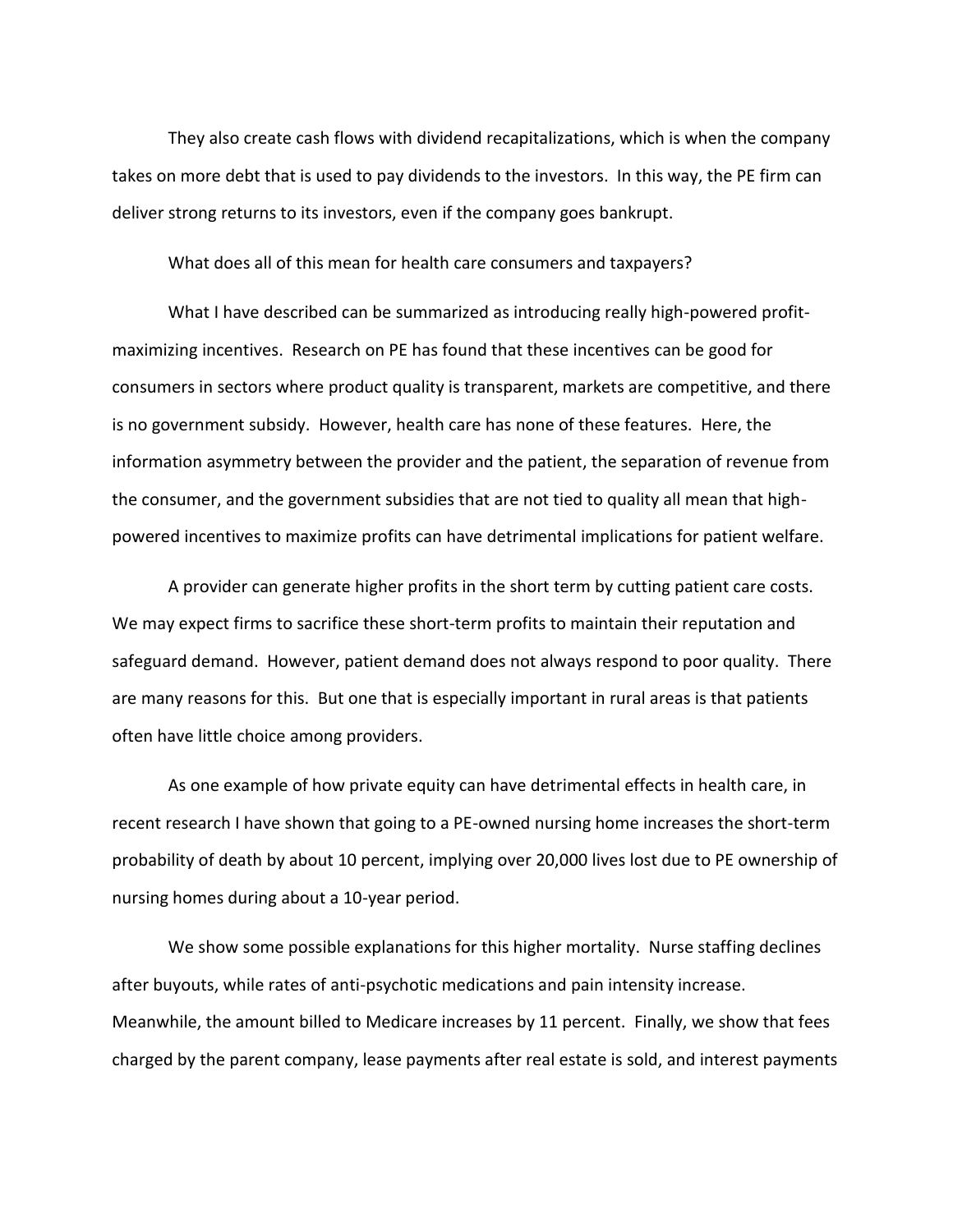all increase dramatically. This all suggests a systematic shift in the operating costs away from patient care.

As an example, one of the largest deals we observe is Carlyle Group's leveraged buyout of HCR ManorCare for about 6.3 billion in 2007. Of the 6.3 billion, roughly one-quarter was equity and three-quarters were debt. Four years later, Carlyle sold the real estate assets for 6.1 billion, offering investors a substantial return on equity after the quality of care deteriorated, and the nursing home care chain ultimately went bankrupt.

In closing, I want to emphasize that PE is very different across sectors and types of deals. It might look quite different in areas with different incentives, such as dermatology. And there are probably examples where PE even in nursing homes is good for patients. But what matters for policy is the aggregate effect, and our analysis indicates that, in the context of nursing homes, it is clear that private equity buyouts are detrimental to patients and taxpayers. Thank you.

[\[The statement of Ms. Howell follows:](https://documentcloud.adobe.com/link/track?uri=urn:aaid:scds:US:8b968fbb-8a7f-4781-8b0a-8d936841b4c9)]

\*\*\*\*\*\*\*\*\*\*COMMITTEE INSERT\*\*\*\*\*\*\*\*\*\*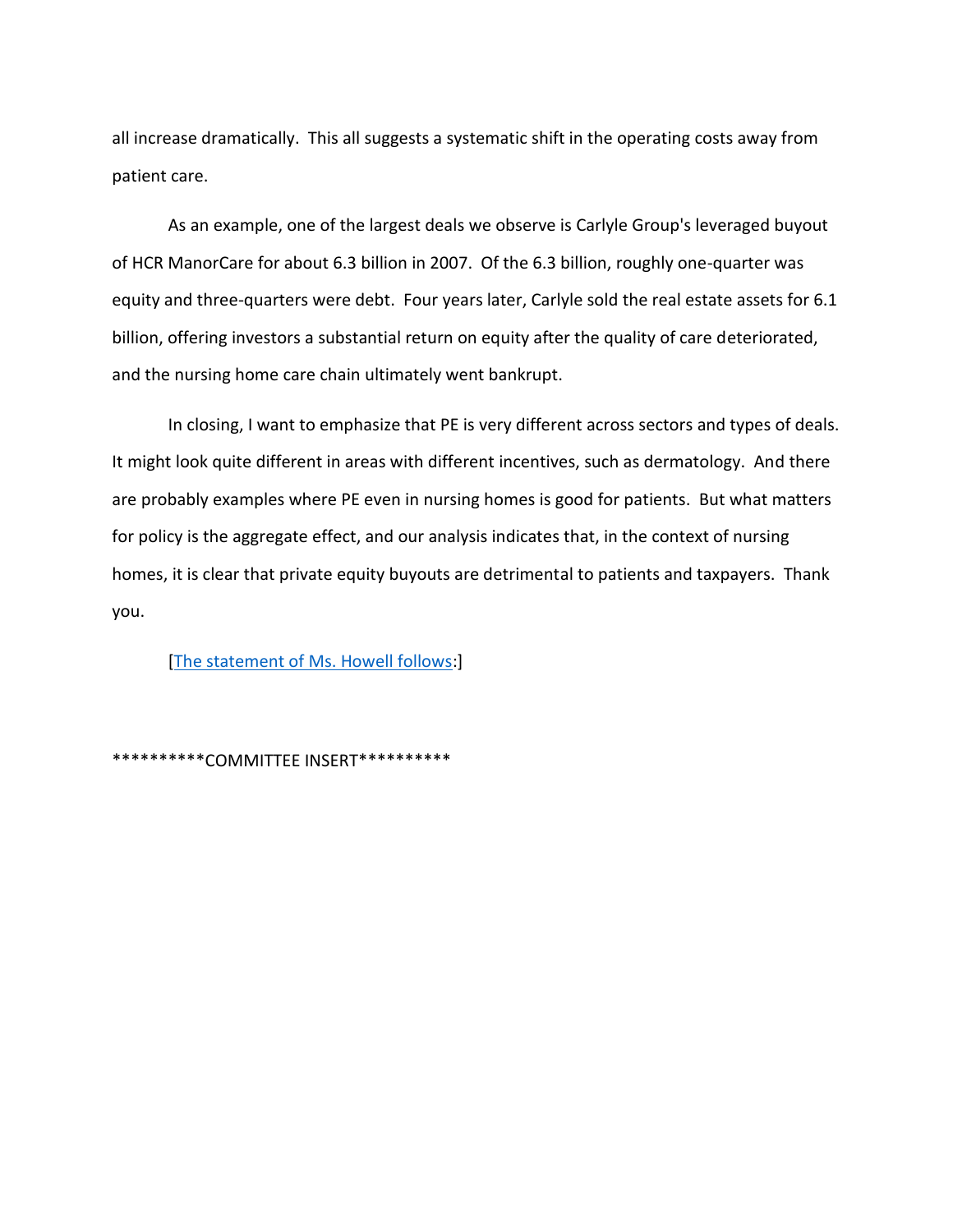\*Chairman Pascrell. Thank you, Professor Howell. That was very articulate. And thank you for being here today with us. And your testimony is weighty, and we have to listen and think about every word that you said, and thank you for summarizing it. I gave you a couple of seconds there, anyway.

I want to introduce the other panelists now, too. Terris Queen, who is going -- King, who is going to be our next witness, he is the chief executive officer of King Enterprise, LLC, and a former CMS official. Uh-oh.

[Laughter.]

\*Chairman Pascrell. Our third witness is Milly Silva. She is the executive vice president of 1199 SEIU, United Healthcare Workers East.

And our fourth witness is going to be Ernest Tosh. He is a trial attorney at Tosh Law Firm and specializes in the nursing home industry.

And our fifth witness will be Grace Colucci. She is from the voice -- Voices for Seniors.

And each of the statements, again, will be part of the record.

So thank you again, Professor Howell, and now I would like to turn to Ms. Silva.

If you would, provide for us, and begin your statement.

[Pause.]

\*Chairman Pascrell. Ms. Silva?

\*Ms. Silva. Congressman, yes.

\*Chairman Pascrell. Go ahead.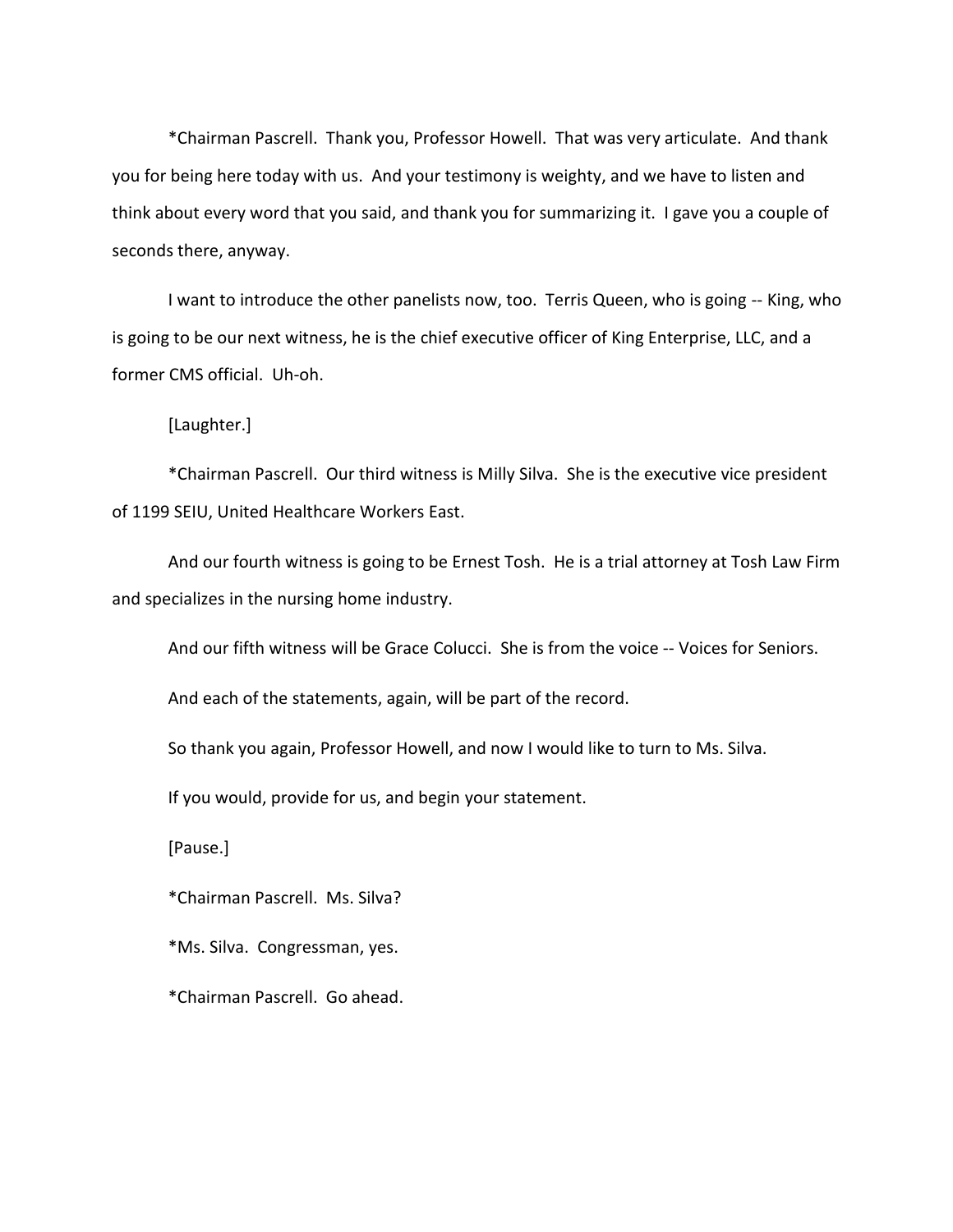## STATEMENT OF MILLY SILVA, EXECUTIVE VICE PRESIDENT, 1199 SEIU UNITED HEALTHCARE WORKERS EAST

\*Ms. Silva. So -- okay. So Chairman Pascrell and distinguished members of the committee, my name is Milly Silva, and I am an executive vice president at 1199 SEIU. We are the largest health care union in the United States.

Many of us have someone in our life, perhaps a parent, a friend, or even a child who is receiving care in a nursing home facility. And we know the vital role that nursing homes play in our communities. They are supported largely by public tax dollars to care for our most vulnerable. Unfortunately, too much of the nursing home industry has been dominated by private equity actors whose overriding mission is not to enhance care at the bedside, but to maximize profit.

#### [Pause.]

\*Ms. Silva. And so what I am going to do is share with you what are some of the stories that workers on the front lines have experienced in nursing home care. And one of the things that is important to note is that insufficient staffing levels cause bedridden residents to develop pressure ulcers or to lie in soiled linens for hours at a time, supply closets that are missing basic necessities like fresh towels or masks, low-wage workers paying out of their pocket for soap, shampoo, or even clothes for their residents. And these workers themselves are facing insurmountable financial hardship because of inadequate pay and benefits.

And the single most important asset of any nursing home is its dedicated staff, the overwhelming number of whom are women, and the majority of whom are people of color. And over the years I have come to appreciate that there is no job more physically and emotionally demanding than that of a nursing home caregiver. These are some of the most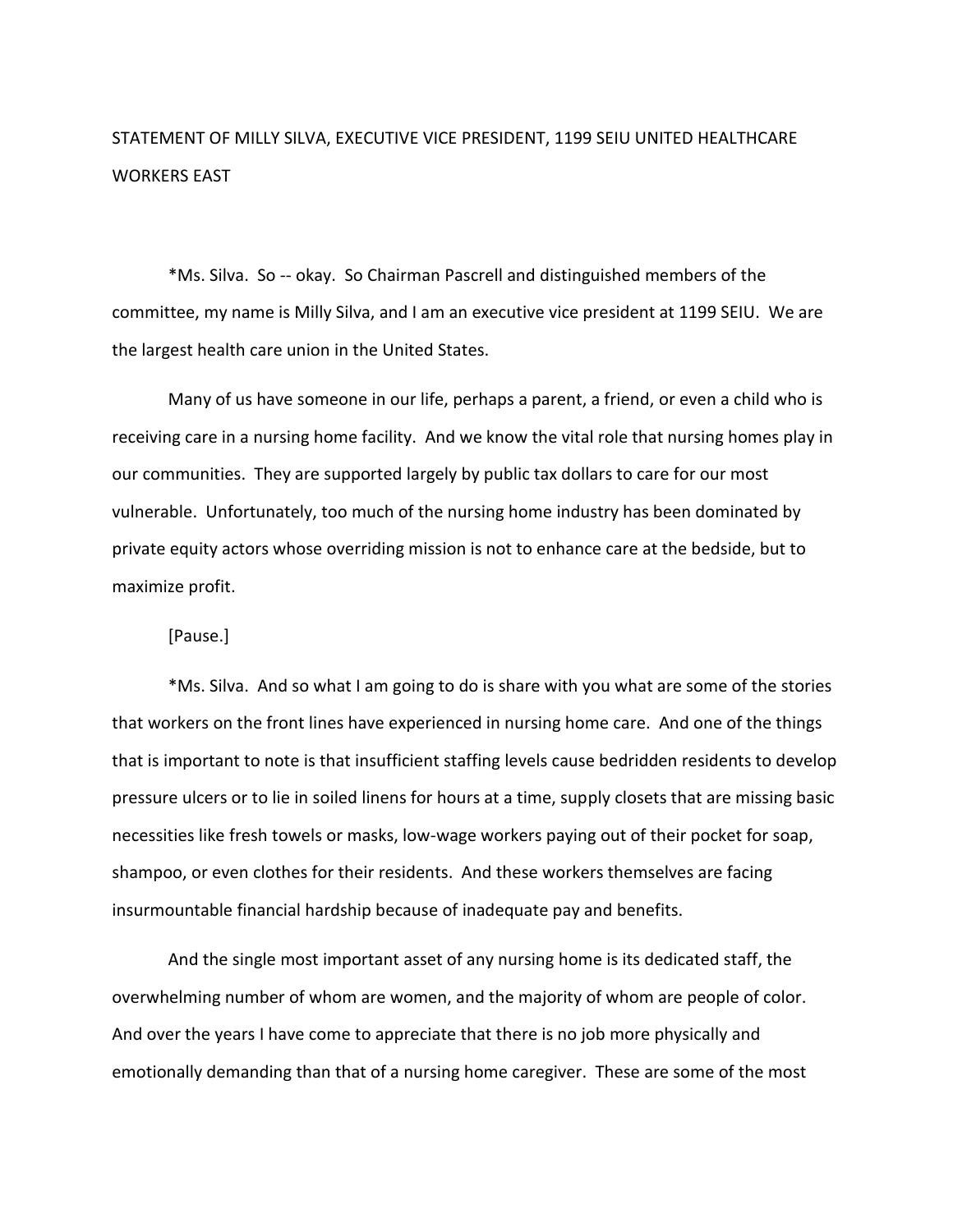dangerous jobs in America, with among the highest injury rates of any profession. And these workers are also some of the lowest paid.

I think of Ella, a certified nursing assistant who took great pride in caring for a Tuskegee airman, even though she earned so little that she couldn't afford her electric bill, and had the power in her apartment shut off. I think of Clare, who was forced into premature retirement after suffering a debilitating spinal injury when a patient fell on her. And I think of Cheryl, who worked for nearly 30 years at her nursing home until she passed away a year ago this Tuesday after being denied access to sufficient personal protective equipment by her employers.

The reality is this: the tragedy that we have seen in nursing homes over the last year is actually a reflection of systemic failures in the system that existed prior to COVID-19. And one of the factors related to this challenge is the growth of private equity in this sector.

And so there are a range of reform ideas that can help to move this industry in the right direction. Part of what needs to happen is we need to make sure that caregivers can effectively advocate for themselves and their residents. We have found that, when caregivers have a voice at work, patients are better protected.

There is a study that was published by Health Affairs in the fall of 2020 that noted that there was a 42 percent relative decrease in COVID-19 infection rates, and a 30 percent relative decrease in mortality rates among nursing home residents at facilities where workers had union representation.

Now, while the presence of unions is one check against nursing homes under-investing in care, strong legislative oversight is another.

In New Jersey, an independent review of the long-term care industry, commissioned by the Murphy administration and conducted by the Manatt Health, offered a range of valuable recommendations. They included recommendations on oversight, on bolstering the workforce, looking at wage and recruitment and training needs, and also strengthening the penalties for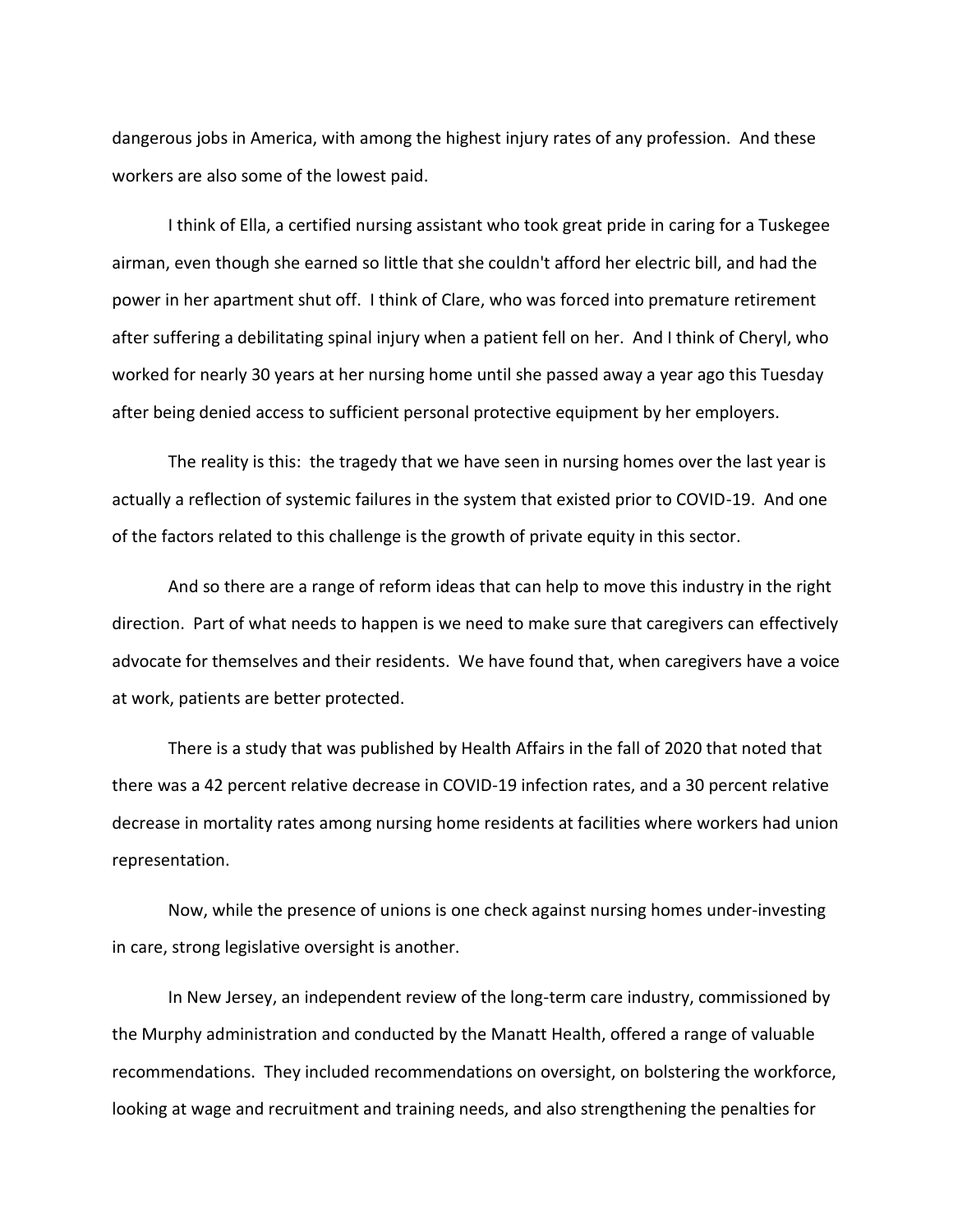nursing homes with serious deficiencies and improving direct-care staffing levels. Among the many frustrations that nursing home workers raise, it is often about the poor staffing levels. It is lackluster at facilities that are owned by private equity ownership.

And one of the things that we know is that, when there are fewer hours of daily care provided by certified nursing assistants, then we also see that there is an increase in the overuse of anti-psychotic medications of residents, and there is a decrease in patient care outcomes. So in New Jersey and across the country, the COVID-19 pandemic has already shown the consequences of poor staffing levels. And we look forward to seeing that there is an improvement in this industry.

And I will close with this one note: in New Jersey they recently enacted a law establishing the strongest CNA-to-resident ratios in the country. And it is a model to take a look at as we consider solutions for the nursing home industry in the long term. Thank you.

[\[The statement of Ms. Silva follows:](https://documentcloud.adobe.com/link/track?uri=urn:aaid:scds:US:789fce63-39c1-4553-8fdd-33878f872c22)]

\*\*\*\*\*\*\*\*\*\*COMMITTEE INSERT\*\*\*\*\*\*\*\*\*\*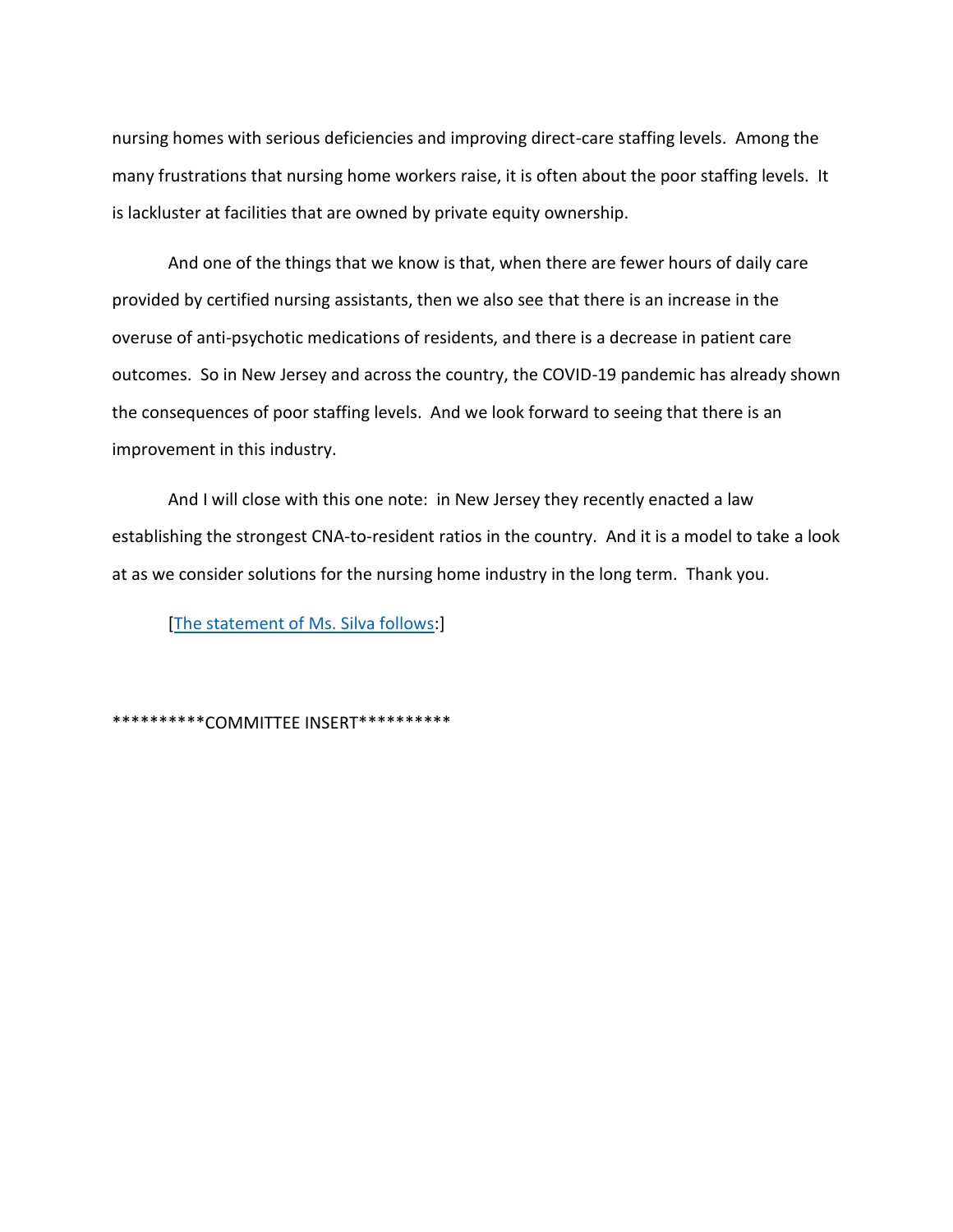\*Chairman Pascrell. Ms. Silva, thank you very, very much for your testimony. And I think there is much, much you presented there. And I know you took a -- you must have taken some time to summarize what you were saying. There is so much to say on this subject, but thank you very, very much.

Our next witness is Terris King. As I said before, he is a chief executive, officer of King Enterprise Group, and a former CMS official.

And I want to welcome your testimony. Keep it -- try to keep it short, summarized, and we will move on so everybody gets a chance to ask questions. Dr. King?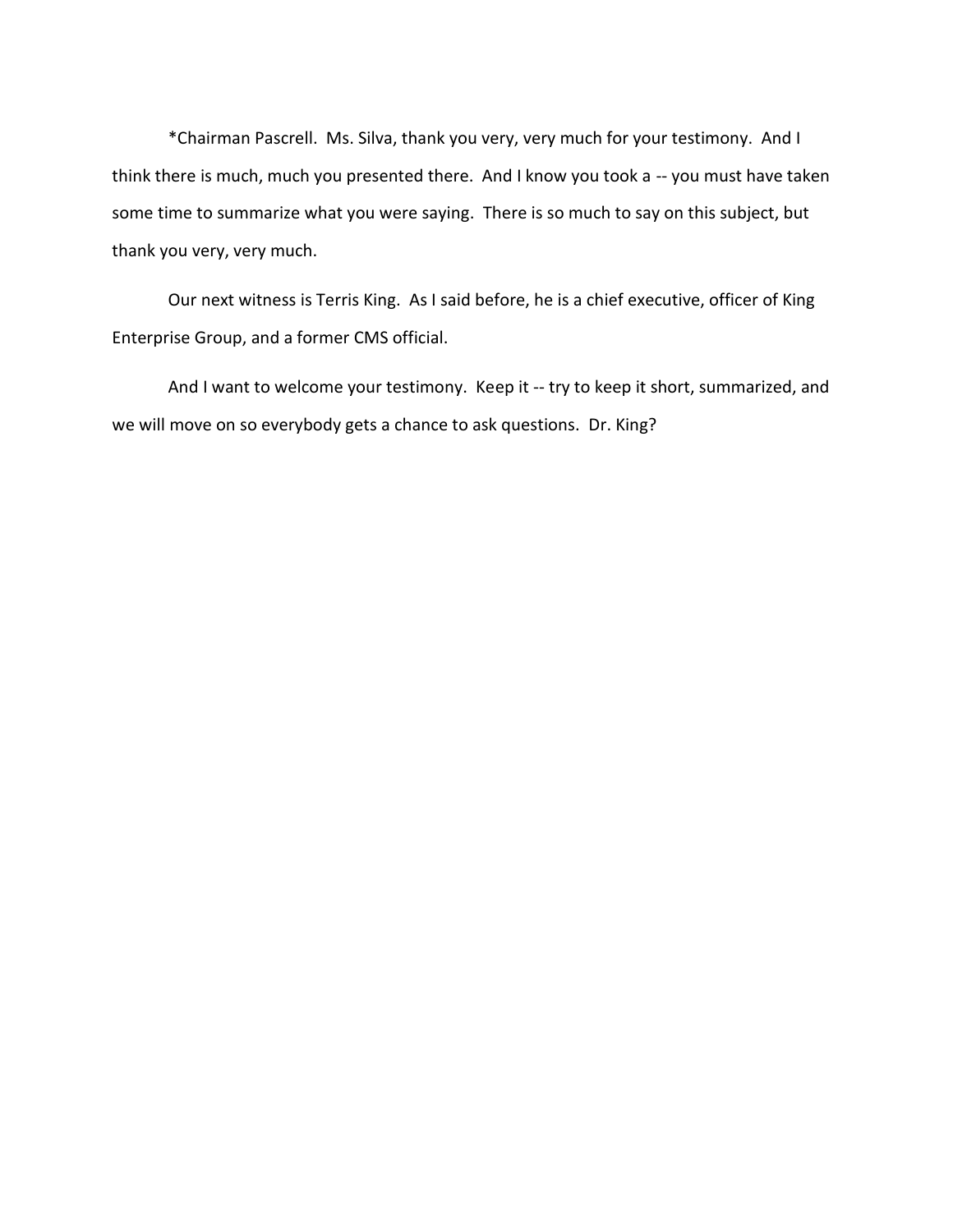#### STATEMENT OF TERRIS KING, SC.D., CEO, KING ENTERPRISE GROUP, LLC

\*Mr. King. Thank you. Thank you very much, honored to be here.

So I will start my summary this way, trying to give you the focus of where my passion is, and then going into some elements that I am aware of in terms of CMS.

At a convention of the Medical Committee of Human Rights in Chicago in March of 1966, Dr. Martin Luther King declared, "Of all forms of inequality, injustice in health care is the most shocking and inhumane.''

For the past three decades I have dedicated my life to reducing, if not eliminating, those inequities. In February of 2021 I was approached by several of my colleagues and asked to coauthor a blog that proposed administrative actions that highlighted the challenges and clinical quality issues and patient safety issues surrounding the growth of private equity ownership and practices in the health care. And our purpose at that time, in being a part of authoring the blog, was to acquire understanding of several questions that were on my mind, and to raise the critical issues that I was made aware of.

In the start I wanted to understand whether increased transparency -- because, as they brought me these issues, I understood that was needed -- improved accuracy and data - because I understood some of the problems I had while there with PECOS -- oversight and innovation, in terms of clinical quality, could improve the health and safety of patients.

Is there a balance, in terms of the needs of patients and investors that could be found? How much control do investors actually have over clinical quality practices and private equity arrangements?

Can innovation be increased through the use of private equity?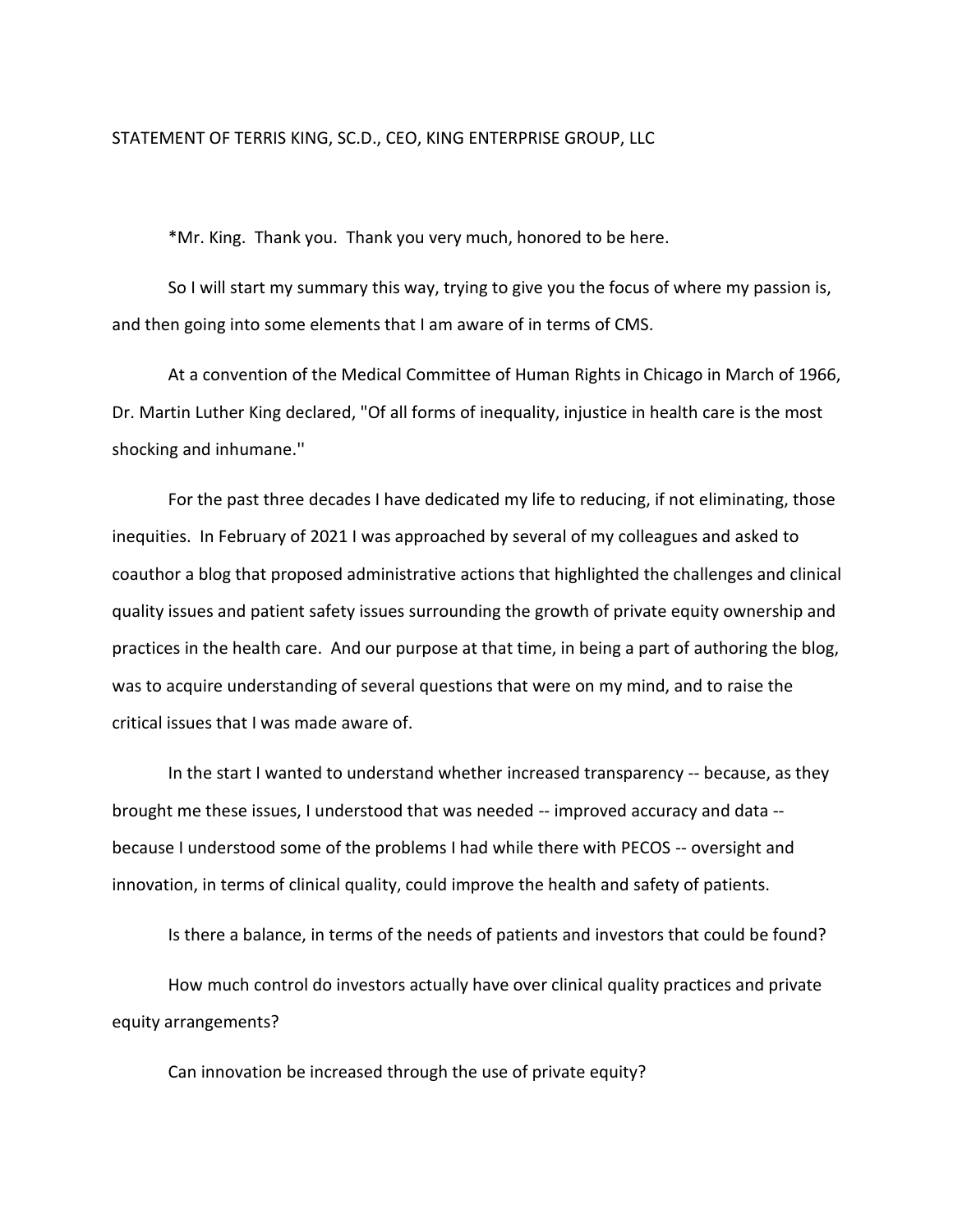Can technological advancements be promoted?

Can improved quality of care and consistency be realized?

Is there a way to improve the patient experience through private equity entities?

Based on what I am hearing, can competition and customer choice and greater transparency of ownership -- who are these private equity firms?

Does PECOS -- do our systems even capture that?

And if it does, if we put it on the -- compare websites, our five-star website, is that an ability, through this process, to increase the choices that we make?

Now, to look at this issue we may say, okay, at this point it is premature to determine whether these unintentional or intentional consequences that are positive or negative are occurring. However, without question, once I heard some of these issues, I was convinced of several things, not just in nursing homes, but in the broadest perspective, that an interagency review needs to be conducted, led by CCSQ and CMS, but also including the quality improvement organizations, the IG and GAO.

In addition to that, the concentration of minorities, in terms of health care, 222 hospitals serve over 40 percent of our aged African-American population. So where is this market growing?

And then, in nursing homes, not only do we need an interagency review, but PECOS needs to be examined. The website needs to be looked at, in terms of its consistency and what information is provided in terms of ownership and management of nursing homes.

CMS should establish a prior approval process for changes in ownership. Cost reports should be amended to require each nursing home to provide -- and its ownership -- annual consolidated financial reports.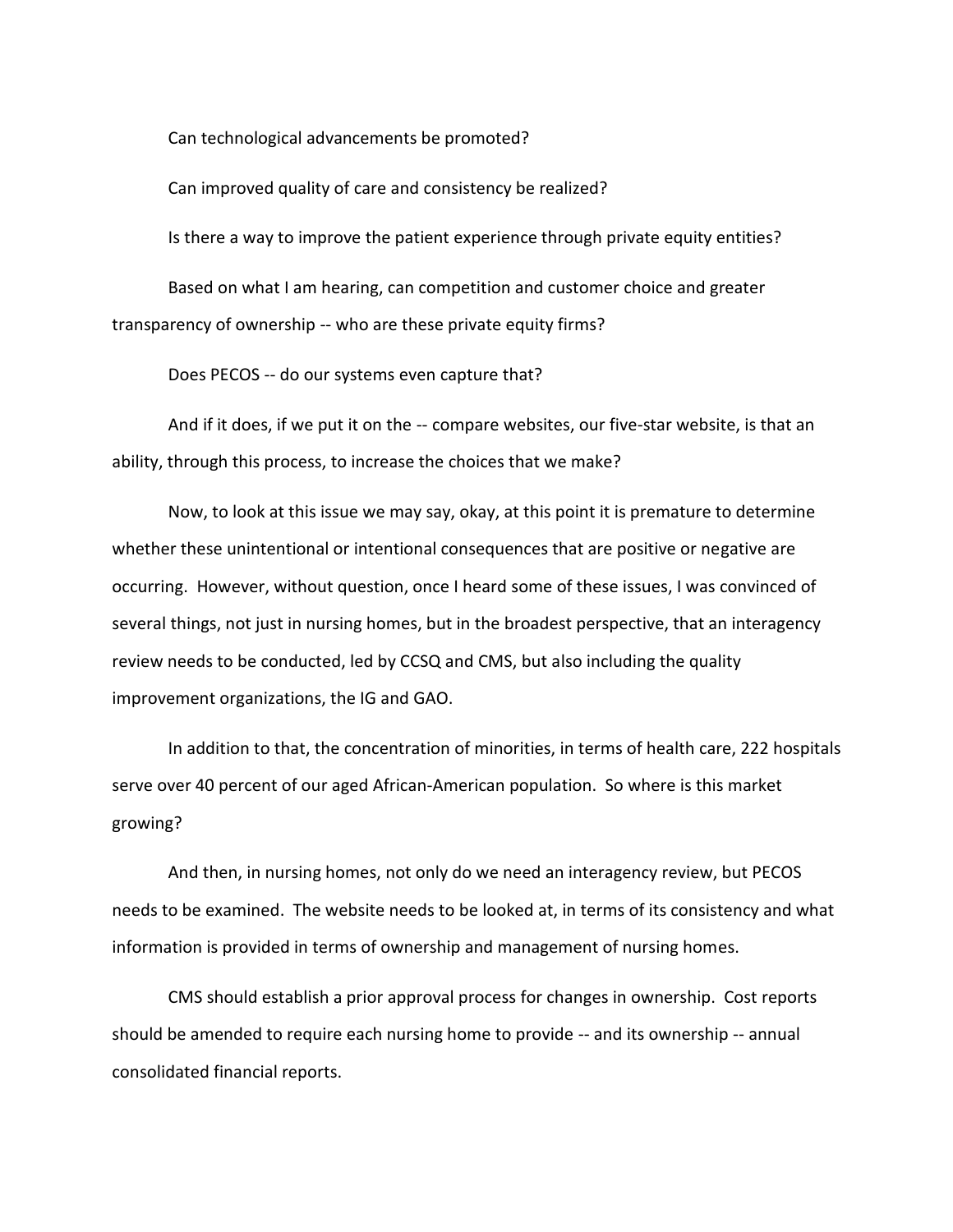And finally, finally, a financial oversight should be established at CMS. Thank you.

[\[The statement of Mr. King follows:](https://documentcloud.adobe.com/link/track?uri=urn:aaid:scds:US:01c47a68-0440-48b6-b31f-41e2010a6061)]

\*\*\*\*\*\*\*\*\*\*COMMITTEE INSERT\*\*\*\*\*\*\*\*\*\*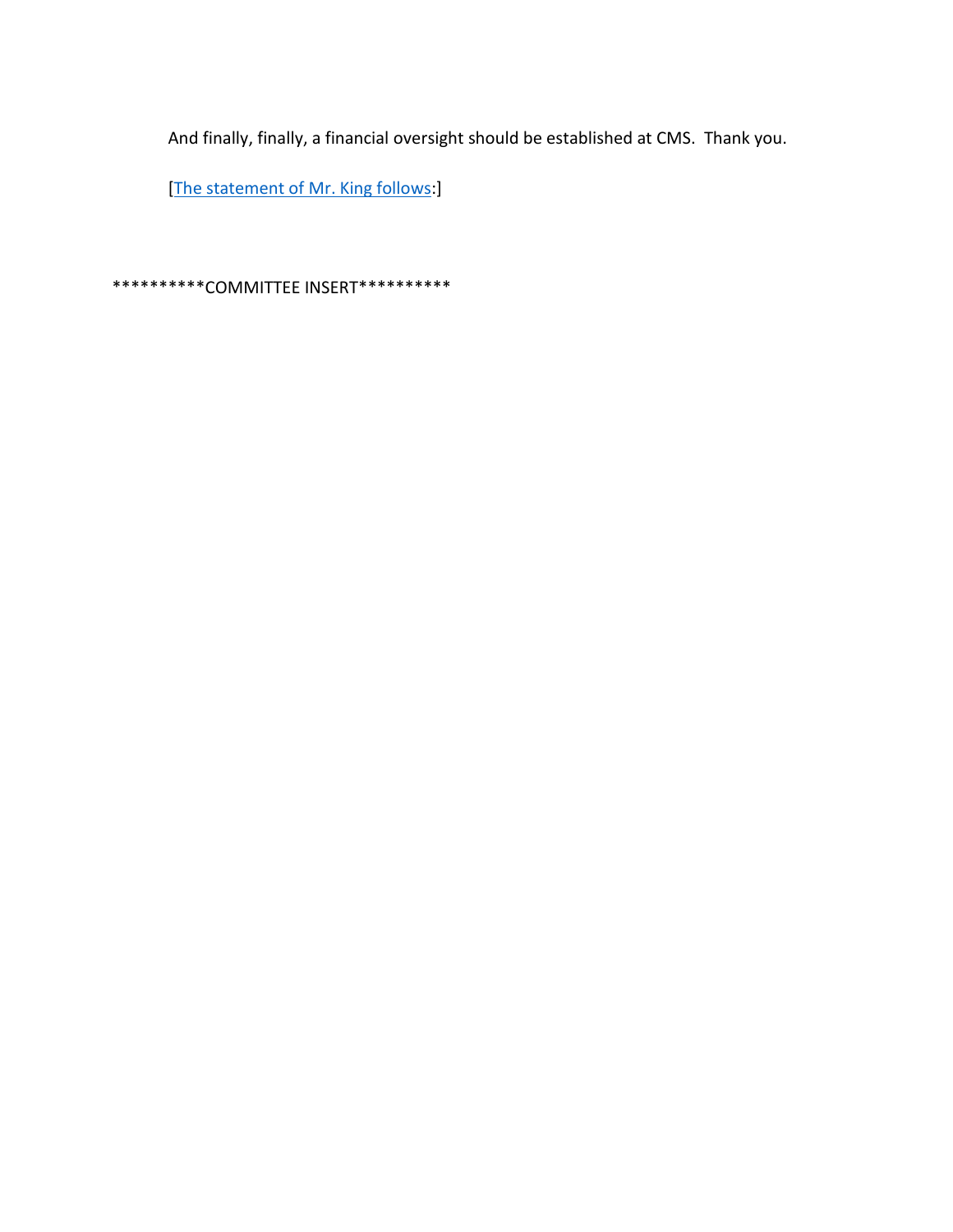\*Chairman Pascrell. Thank you. Thank you very much, Dr. King. And many of the questions that you asked of yourself are going to be questions probably thrown back at you later to find out, you know, where we are going on this. It is very important.

And I am -- you know the best evidence is the folks who get the care. And when you look at nursing homes, and in a narrower sense, those that are funded by private equity, I want to see how the folks are doing in these homes. And do we have enough data? As the ranking member pointed out, do we have enough data even to make a judgment? And so we are going to be talking about that, I am sure. But thank you for your testimony.

And now I would like to introduce Ernest Tosh. He is a trial attorney at the Tosh Law Firm.

Is it Tosh or Tosh?

\*Mr. Tosh. Tosh.

\*Chairman Pascrell. Okay, thank you.

And he specializes in the nursing home industry.

Mr. Tosh, it is all yours.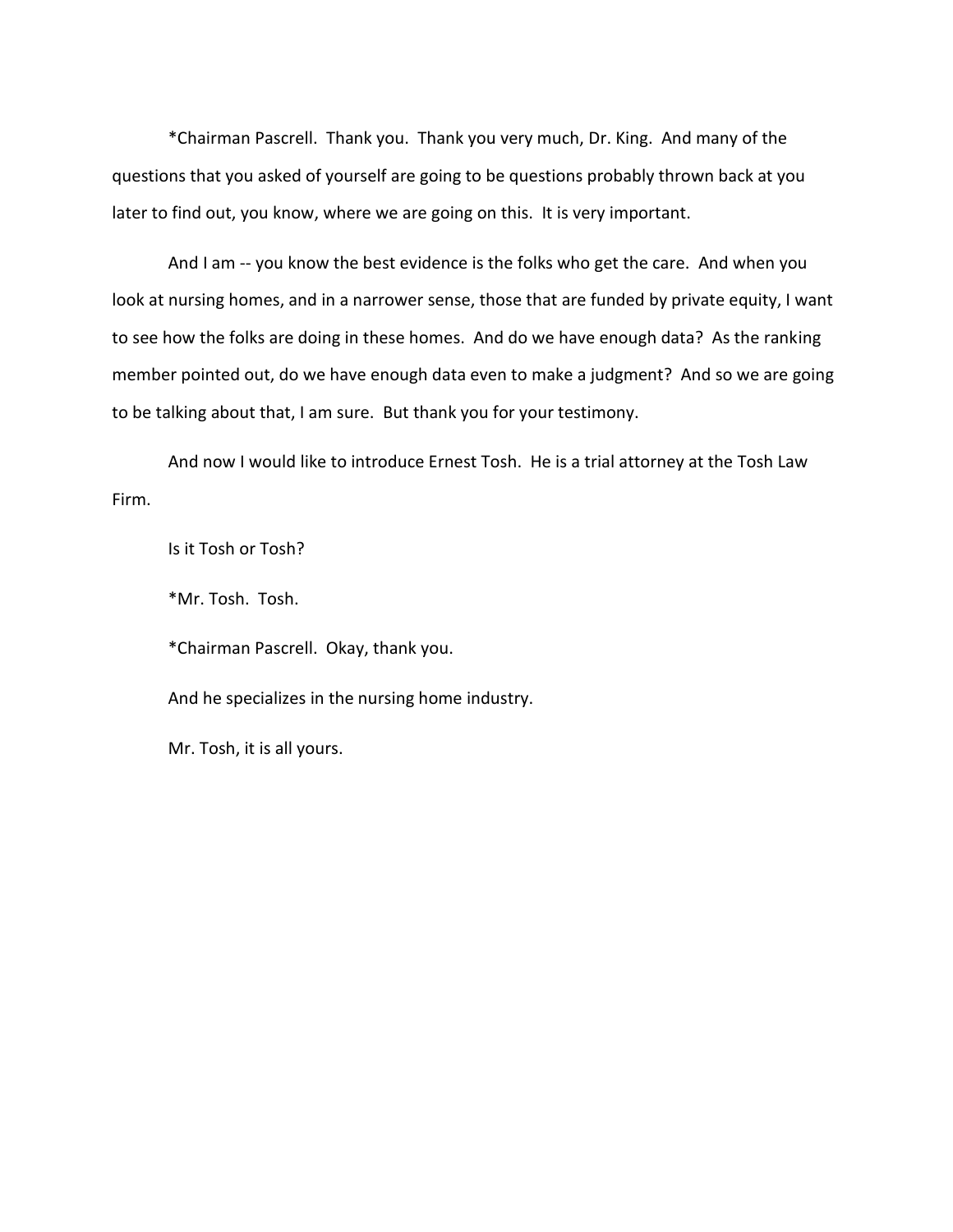#### STATEMENT OF ERNEST TOSH, J.D., TRIAL ATTORNEY, TOSH LAW FIRM, PLLC

\*Mr. Tosh. Thank you very much. Good afternoon. As I was introduced, my name is Ernest Tosh. I am an attorney and a data analyst. My primary interest is data regarding nursing homes.

Nursing homes in America have a massive problem with under-staffing, and this understaffing leads to thousands upon thousands of preventable injuries and deaths each year. Every year, one academic article after another detailed how under-staffing in nursing homes leads to negative outcomes such as bedsores, falls, dehydration, malnutrition, and the spread of infections. This problem has increased since nursing homes turned from being mom-and-pop operations in a local market to national chains.

Private equity has just made the under-staffing worse, and increased the rate of injuries and deaths.

We are here today to explore this topic, and hopefully come up with workable solutions for this problem.

The easiest solution appears to be an increase in staffing. Increased staffing undeniably reduces negative outcomes in nursing homes. It is that easy. The hard part is figuring out if the current reimbursement rates support a higher staffing level, or if a higher staffing level would require more governmental reimbursement.

Unfortunately, we, as taxpayers, are not able to assist in making an informed decision on this point, due to a lack of transparency within the nursing home industry. The fact is, we do not know whether any one chain is making money or losing money. We don't know if an individual nursing home is highly profitable, or on the verge of bankruptcy. This is because the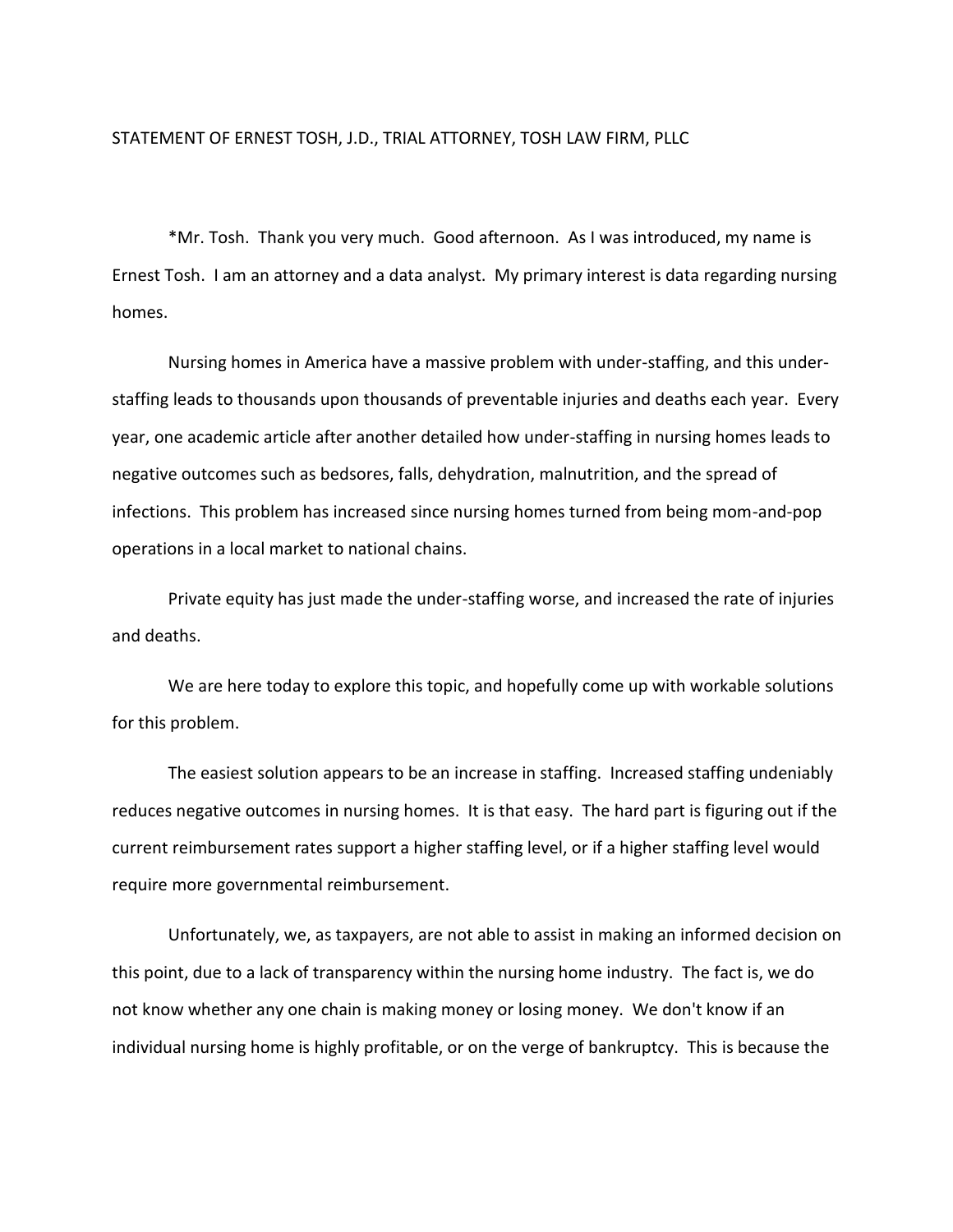financial filings that are currently required for nursing homes are highly manipulated, and do not provide an accurate financial picture.

Currently, every nursing home that receives Medicare or Medicaid money is required to file an annual cost report with CMS. The cost reports include the financial -- the facility's income statement, balance sheet, related-party transactions, staffing, and a host of other reimbursement and financial information. In theory, this sounds great, and would be if the reports were not manipulated.

For-profit chains, including the chains owned by private equity firms, basically launder the profits from the nursing homes by overpaying related parties. The chains usually own the nursing home and several other companies that provide services to the nursing home, including real estate holding companies, therapy companies, pharmacies, et cetera.

The laundering of the profits occurs when the nursing home pays rent to the holding company, but willingly overpays. Instead of paying the fair market value of, say, \$1 million in rent, the nursing home pays a million-and-a-half dollars. The additional half-million-dollar payment looks like an expense, thereby driving the nursing home's income down, while at the same time that \$500,000 of profit now goes into the holding company, which is basically a black hole, because there is no financial reporting for related parties.

By using related parties, the chain can make an individual nursing home look like they lose money when, in fact, they may make massive profits. It is just that the profits are hidden in the related parties. This massive financial manipulation makes it impossible for the taxpayer to figure out if the nursing homes need more money to survive, or if they are intentionally understaffing to make more money for their owners.

Private equity's negative outcomes are clearly due to under-staffing. The only question is if they already have the money to employ more staffing, or is there a need for higher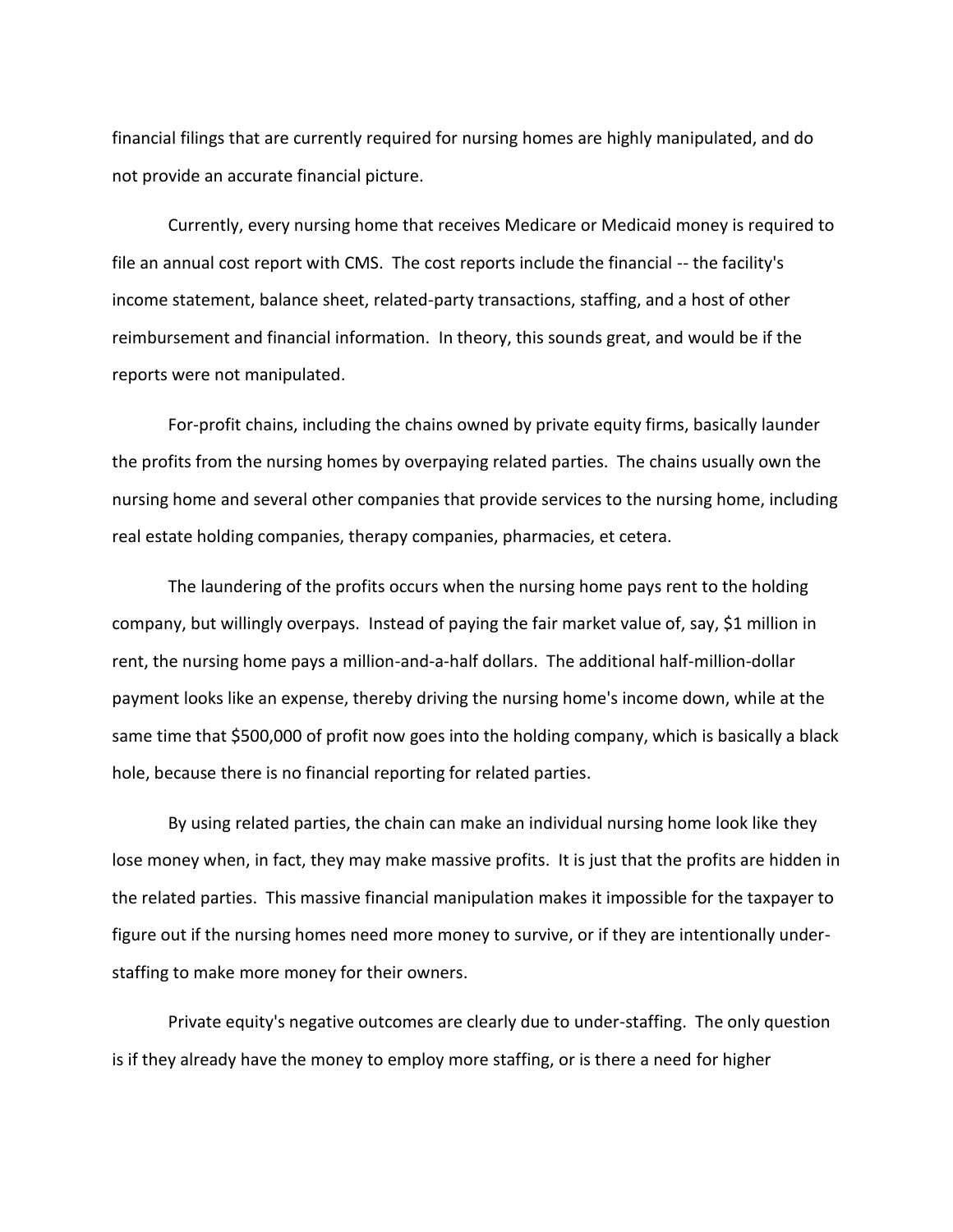reimbursement rates to afford the additional staffing. To answer this question, we need to have full transparency.

All nursing home chains in the United States should be required to file audited, consolidated financial statements for the entire chain, including their related parties. Only then can we determine exactly what is transpiring in the nursing home industry, and make an informed decision on how to fix these problems. Thank you.

[\[The statement of Mr. Tosh follows:](https://documentcloud.adobe.com/link/track?uri=urn:aaid:scds:US:e043d0fc-cbb9-4633-a93b-15b9db6fd9be)]

\*\*\*\*\*\*\*\*\*\*COMMITTEE INSERT\*\*\*\*\*\*\*\*\*\*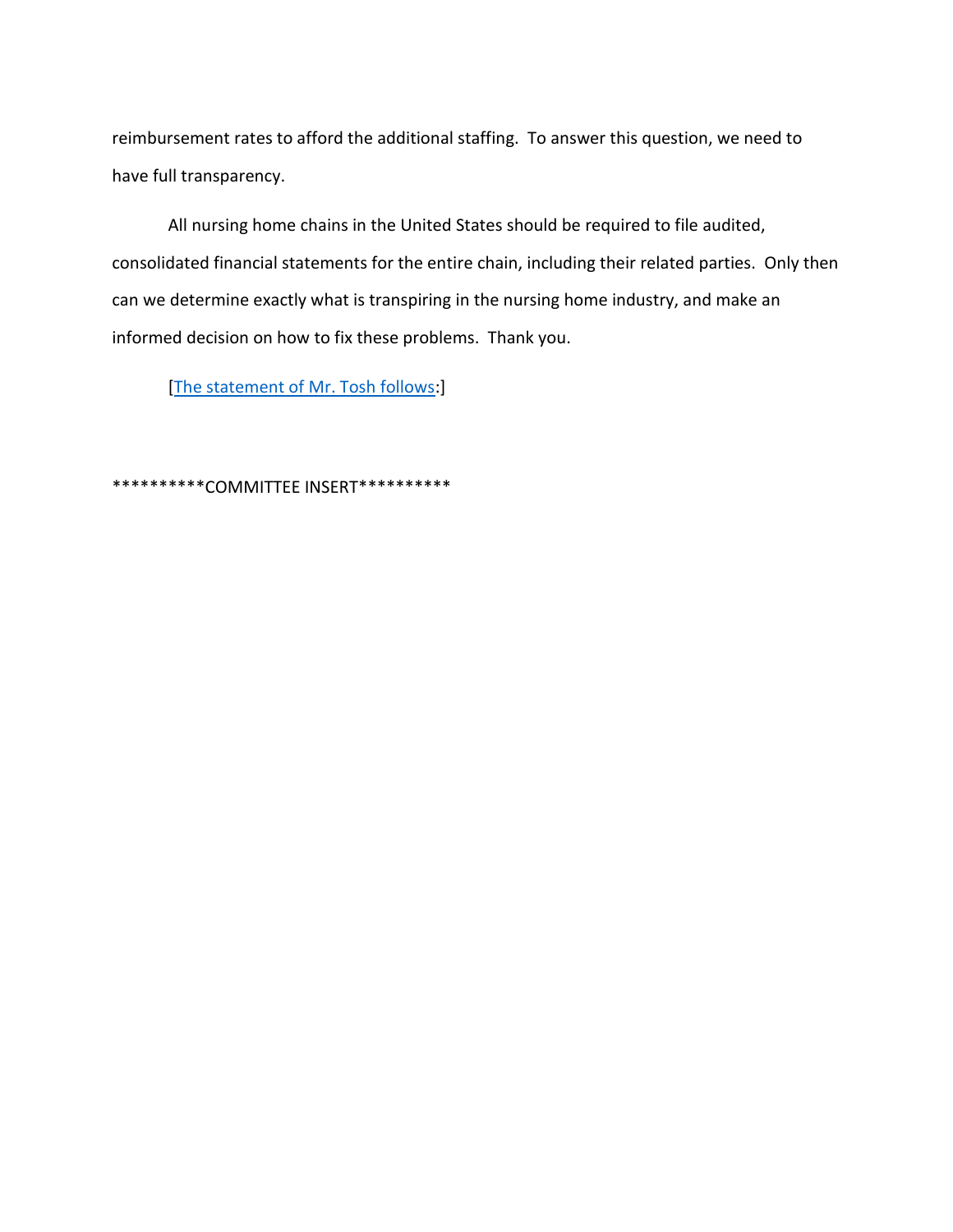\*Chairman Pascrell. That is right. You know, if I read you correctly, what you are basically saying in your testimony is that we have an understanding here. So we know that private equity has investments in nursing homes and a lot of other places, but the primary purpose is the profit. That is the private motivating force.

So they are not reporting on what they are doing, basically, for an obvious reason. And it would seem to me -- at least this is how I read you -- PEs, private equity that invest, are simply going to be concerned about the bottom line. And we don't have the data and the reporting requirements necessary to face off against what these folks are doing.

And you are inferring here that not only people are stubbing their toes more. We are talking about dying. We are talking about not getting the proper care.

But you also implied that there is not the reporting that should be done. So we don't really know the economic situation of private equity investment into nursing homes. Am I overreading this?

\*Mr. Tosh. No, sir, you are reading that exactly properly.

\*Chairman Pascrell. Okay.

\*Mr. Tosh. We do not know how much money any of these chains actually make, or what their profit levels are.

\*Chairman Pascrell. And now we are going to hear from our final witness, Grace Colucci. Grace is the -- is with the Voices for Seniors.

And we are honored to have you here, Grace.

[Pause.]

\*Chairman Pascrell. Grace, can our technical --

\*Ms. Colucci. I am trying to unmute.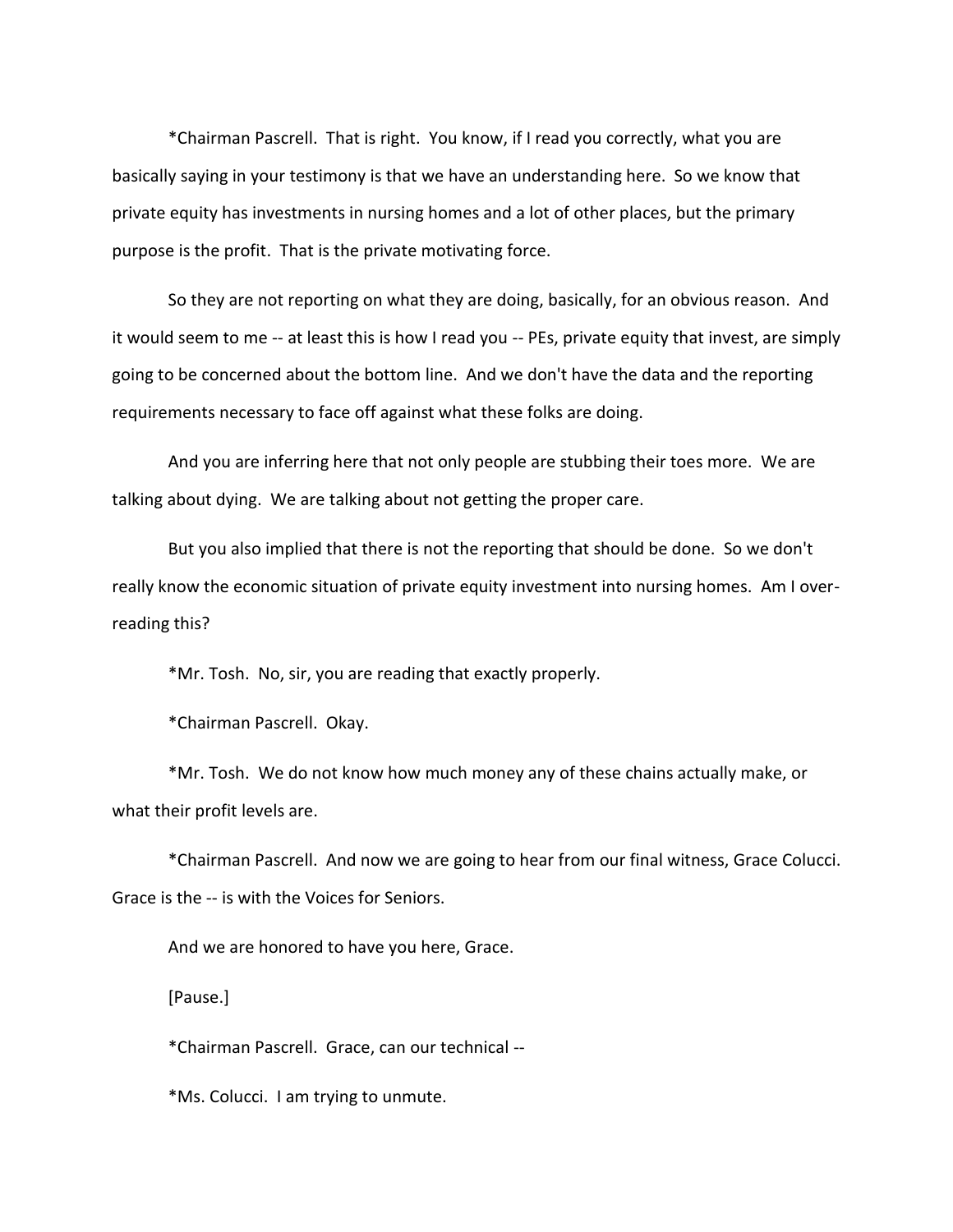\*Chairman Pascrell. Is that you, Grace?

- \*Ms. Colucci. I can't unmute.
- \*Mr. Suozzi. You are unmuted, we hear you.
- \*Ms. Colucci. Oh, you can hear me?
- \*Mr. Kelly. We can hear you, yes, we --
- \*Ms. Colucci. Oh, good, I am sorry. Thank you for having me.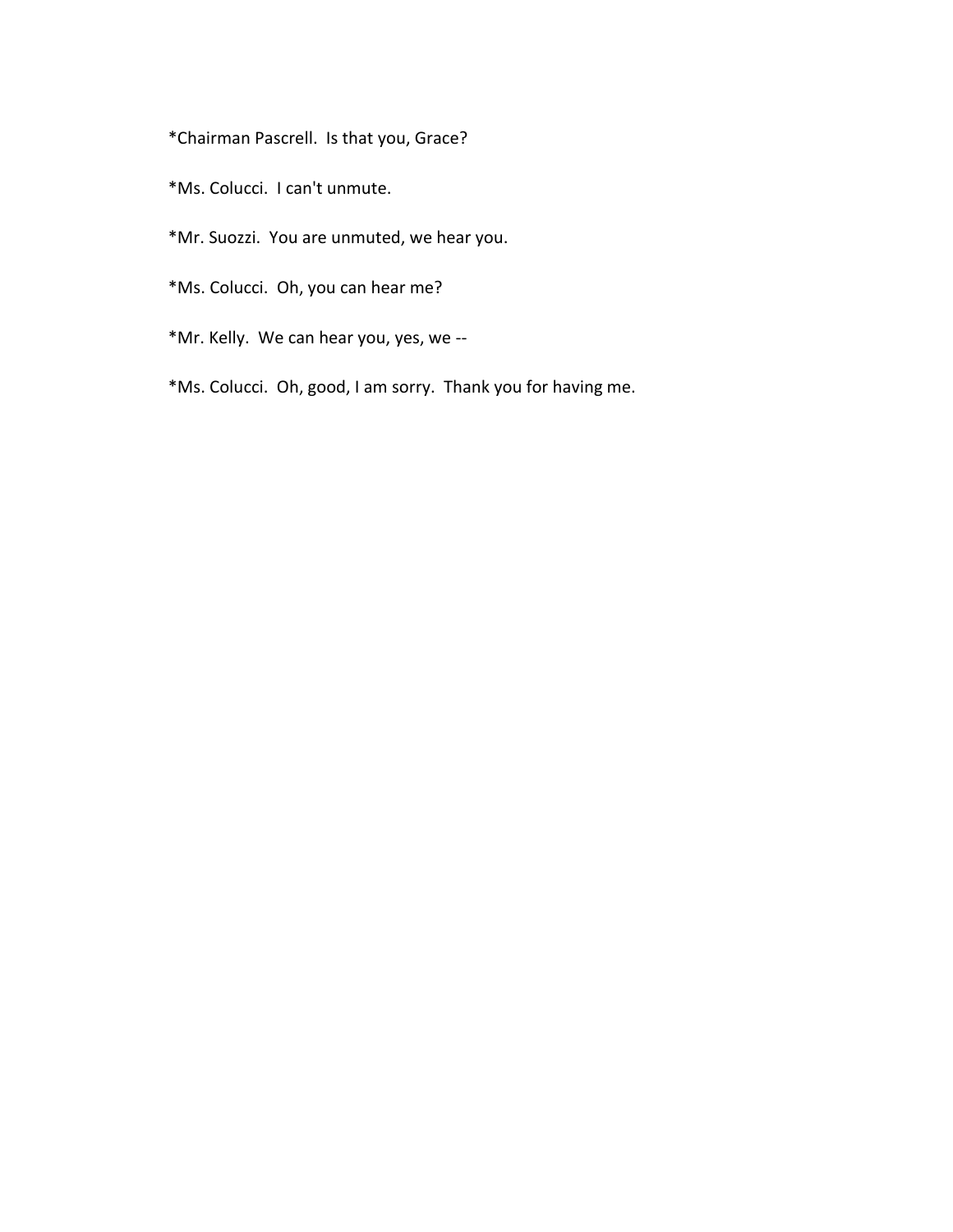#### STATEMENT OF GRACE COLUCCI, VOICES FOR SENIORS

\*Ms. Colucci. My name is Grace Colucci. My dad's name is John Daly. [Inaudible.]

He was a humble man with deep moral convictions, a marine who fought in combat in the Korean War, a devoted husband to my mother, Mary, and the father of five and grandfather to nine. He was an avid New York Giants fan.

[Inaudible.] So my mother could be a stay-at-home mom. And --

\*Voice. Grace, you are going in and out a little bit. Maybe if you turned your camera off, you would have better service, we could hear you better.

I am sorry --

\*Mr. Suozzi. You keep unmuting -- or you keep muting yourself, Grace.

\*Ms. Colucci. Am I unmuted?

\*Mr. Kelly. Yes.

\*Mr. Suozzi. Yes, we hear you.

\*Mr. Kelly. No, you just muted yourself.

\*Voice. Maybe if she just calls in. Can she call in?

\*Mr. Suozzi. All right, you are unmuted now.

Now you are muted again.

\*Mr. Kelly. Just --

\*Ms. Colucci. Am I unmuted?

\*Mr. Kelly. You are unmuted. You are okay right now. Don't touch any other buttons.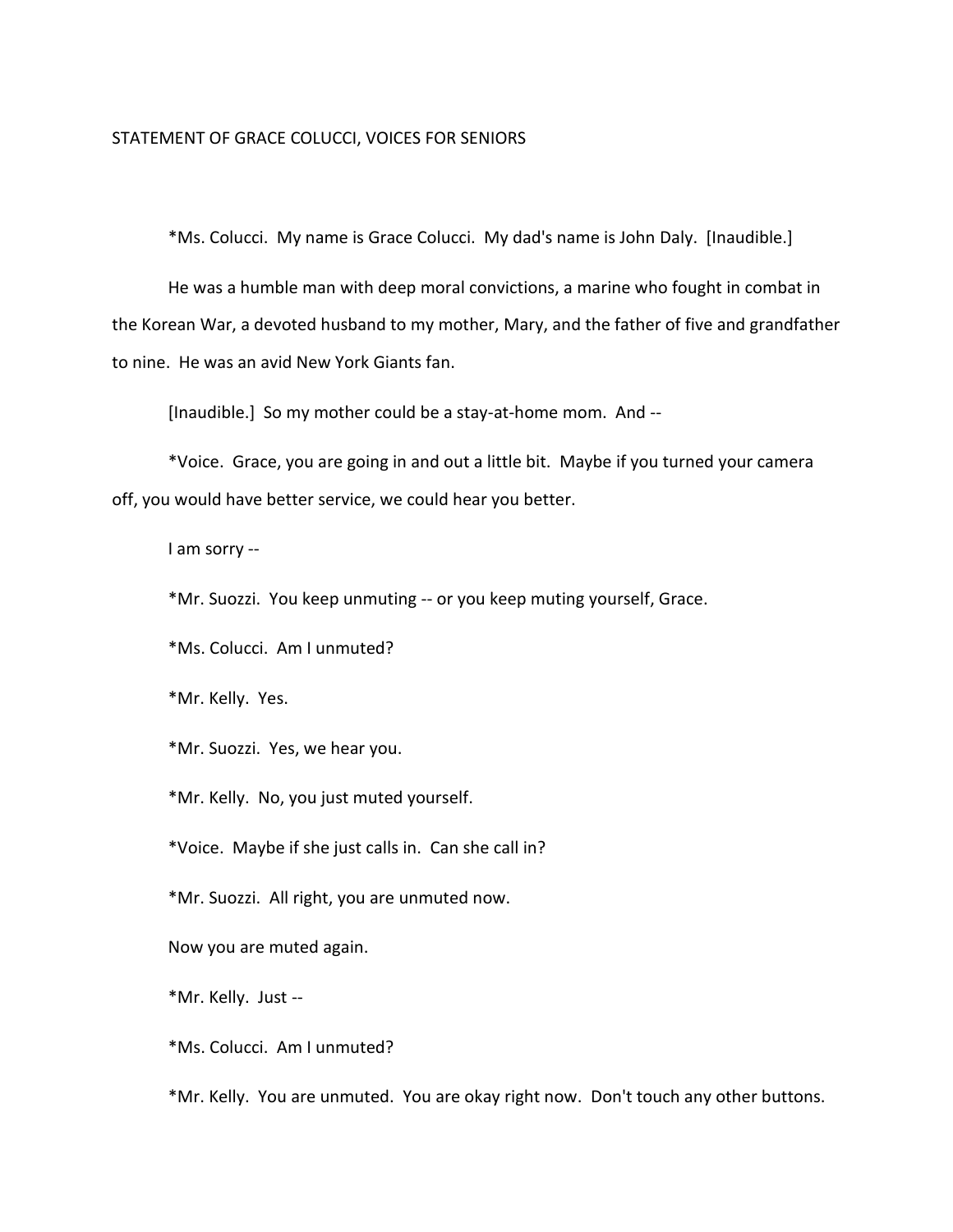\*Ms. Colucci. I am not touching anything anymore, okay. I am -- can I start over?

All right. Well, I just wanted to say that my father was a very devote family man, father of five, grandfather to nine. [Inaudible] mom.

We always had family meals together every day. He would help us with our homework, we said our prayers together, and he would tuck us into bed.

My dad loved to sing. He used to -- one of his favorite songs was -- [inaudible] the old man died.

My dad was experiencing many health problems -- [inaudible] in mid-March of 2020, and was released to the Gurwin Jewish nursing home.

[Audio malfunction.]

\*Chairman Pascrell. Hey, Grace, either you call in, or we have one of our tech people call you, because the members have other things to do this afternoon, as well. So, you know, what do you suggest?

Your entire statement is going to be added to the record.

\*Mr. Kelly. I would rather hear you.

\*Ms. Colucci. Can they call me? I would rather you hear me, too. Can you hear me now?

\*Chairman Pascrell. Yes.

\*Ms. Colucci. All right. Well, Governor Cuomo, on March 25th, 2020, signed a directive mandating nursing homes take returning residents from hospitals without demonstrative compliance with CDC guidance, and without having the ability to test them, even though they housed the most vulnerable. This policy applied to residents already affected with COVID-19.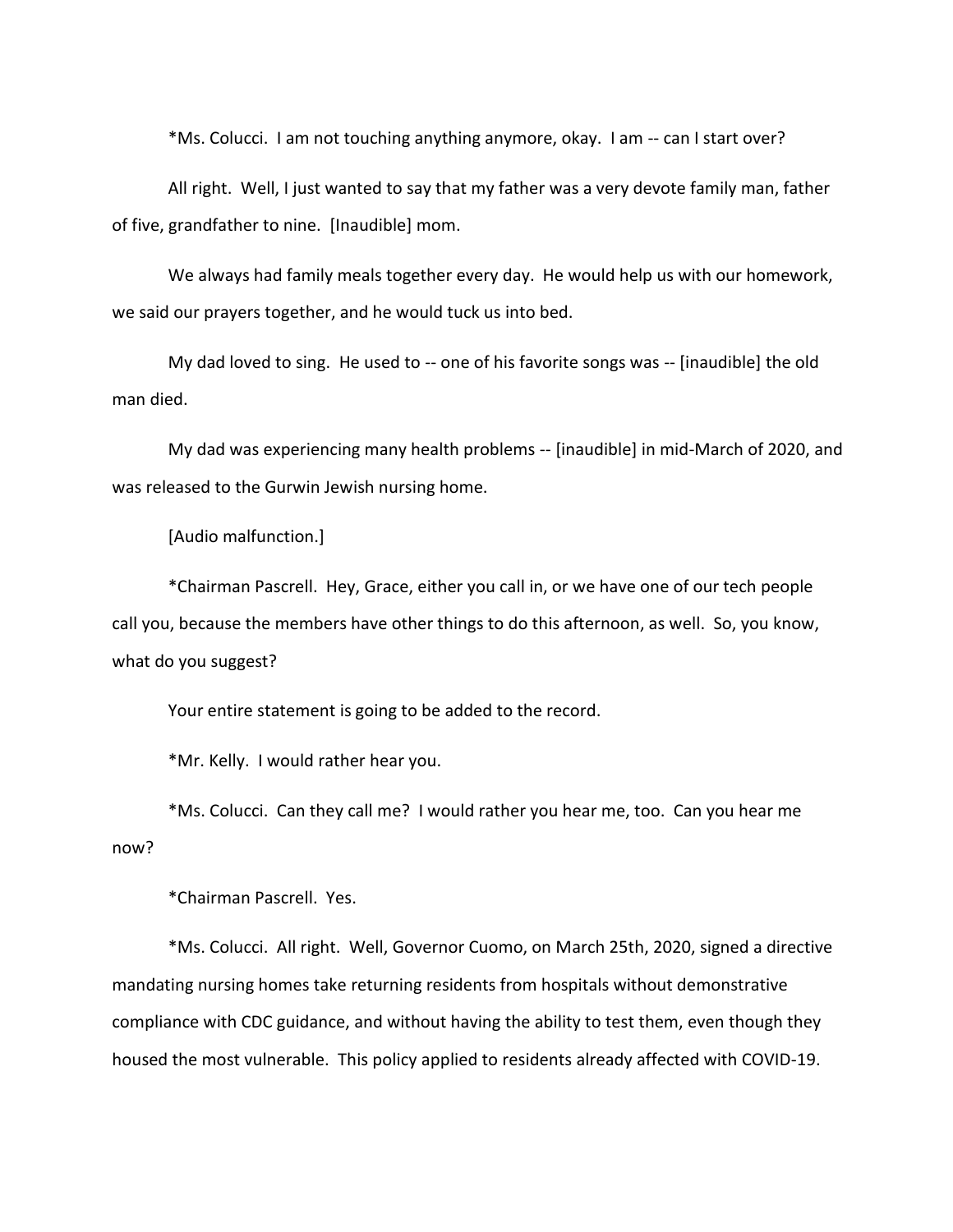Around two weeks into my father's 20-day stay, the rehabilitation center phoned my mother to say that there was a resident and a worker that tested positive for COVID-19. They assured my mother that my father would be safe, as he was in a different part of the facility. But that turned out not to be true.

My father was released a week later, unable to walk, unable to eat. But three days after returning home, his temperature soared with 103. He was rushed to the emergency room at the nearby veteran's hospital, where he was given a rapid COVID test, and it was found to be positive.

The family was given two choices: either put him in hospice, or put him in the hospital, and fight for his life, and we chose to fight for his life. He fought for around a month before the hospice sent him home. My dad returned to the Lord on May 24th, 2020, holding the beloved hand of his wife.

My dad is among the uncounted. He did contract the virus in the nursing home, but didn't die there. He didn't die in the hospital. He died at home, uncounted by Governor Cuomo, but he was counted by our family.

Every day I watched Governor Cuomo's press conferences. He evaded answering questions. How many caught COVID in nursing homes? How many died, as a result? At the one press conference he asked -- was asked, "Why did the nursing homes have to take COVID patients?'' His answer was, "Because that was the rule.'' That was his rule. He mocked the reporters who questioned him, rather than doing what science would dictate, isolate the sick from the vulnerable, Governor Cuomo and the other governors who followed suit did the opposite. We want to know why.

We later found out that the public nursing home death count numbers were purposely changed. Cuomo's top aide, Melissa DeRosa, said that they froze, and hid the numbers because of the departmental -- Department of Justice request for information. Forced to acknowledge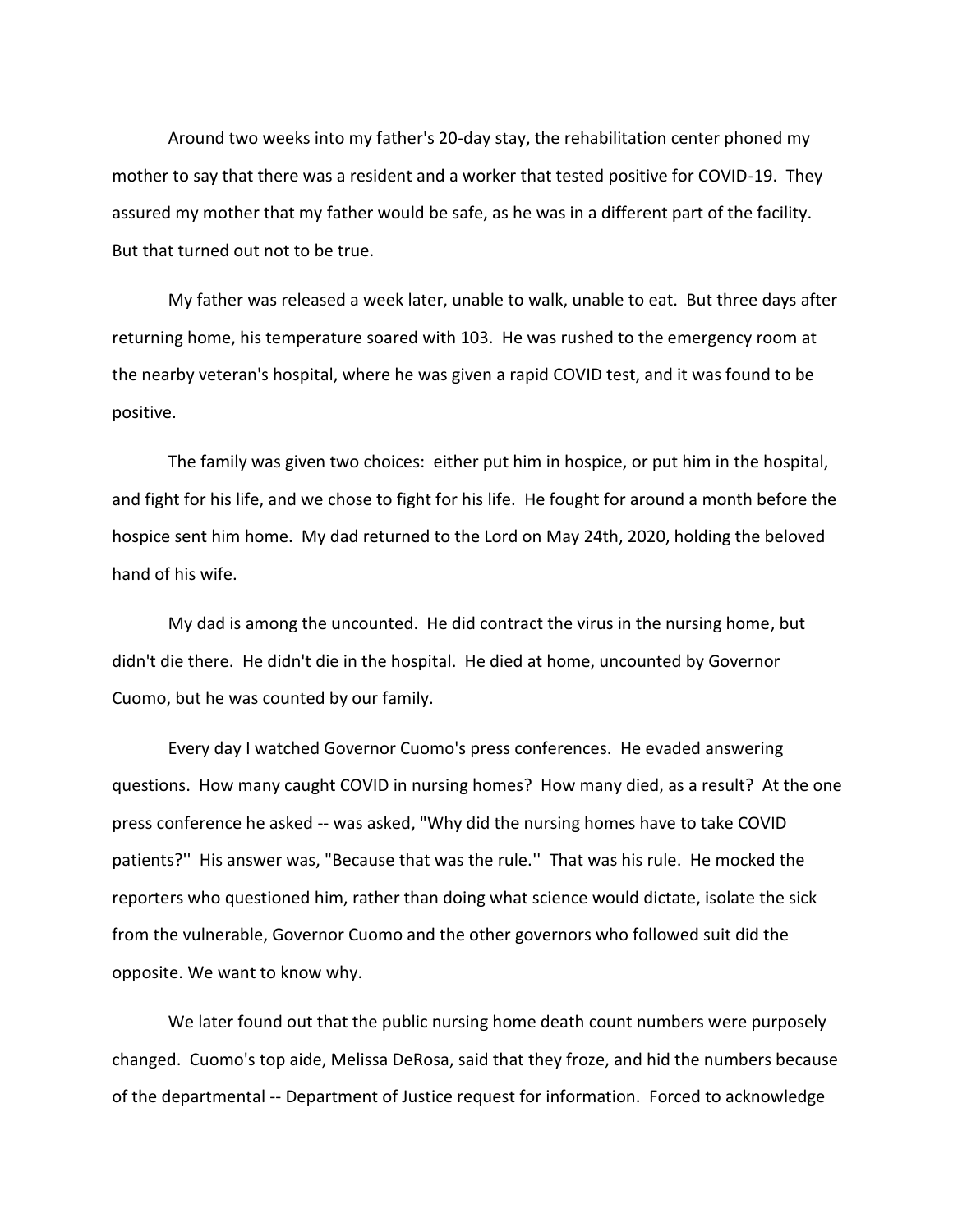his actions, Governor Cuomo said it was a void in his transparency, but the true void is in his honesty and integrity.

The void is also at our family tables. This void cannot be refilled by bringing our loved ones back, but we must have this void filled with answers as to why the governor made his disastrous decision, and who was involved. We need accountability.

When Governor Cuomo said, "Who cares where they died? If they died in a nursing home or in the hospital, if they died in the ambulance on the way to the nursing -- from the nursing home to the hospital? They died.'' Well, we care. I hope the members of this committee care, too.

The match that lit the fire to dry grass was thrown into nursing homes in New York, New Jersey, Pennsylvania, Michigan, and California. Will you please put out this fire by conducting a thorough investigation? Not an investigation to no end, but one that truly seeks the truth, holds people accountable, no matter the office they hold, and swiftly serves justice.

Every night my mother kisses her husband's picture good night, and wishes she were with him. We have yet to be able to hold our religious funeral and military honors that my father deserves, because of the restrictions still in place. My family and the families of over 15,000 in New York just need closure.

And I thank you so much, and I wanted to share with you the face of my father and mother, so that you can know that they are not just numbers, but they are people. And thank you for your time and consideration.

[\[The statement of Ms. Colucci follows:](https://documentcloud.adobe.com/link/track?uri=urn:aaid:scds:US:7938652b-db60-4613-9e5b-d30c1f55f2e0)]

\*\*\*\*\*\*\*\*\*\*COMMITTEE INSERT\*\*\*\*\*\*\*\*\*\*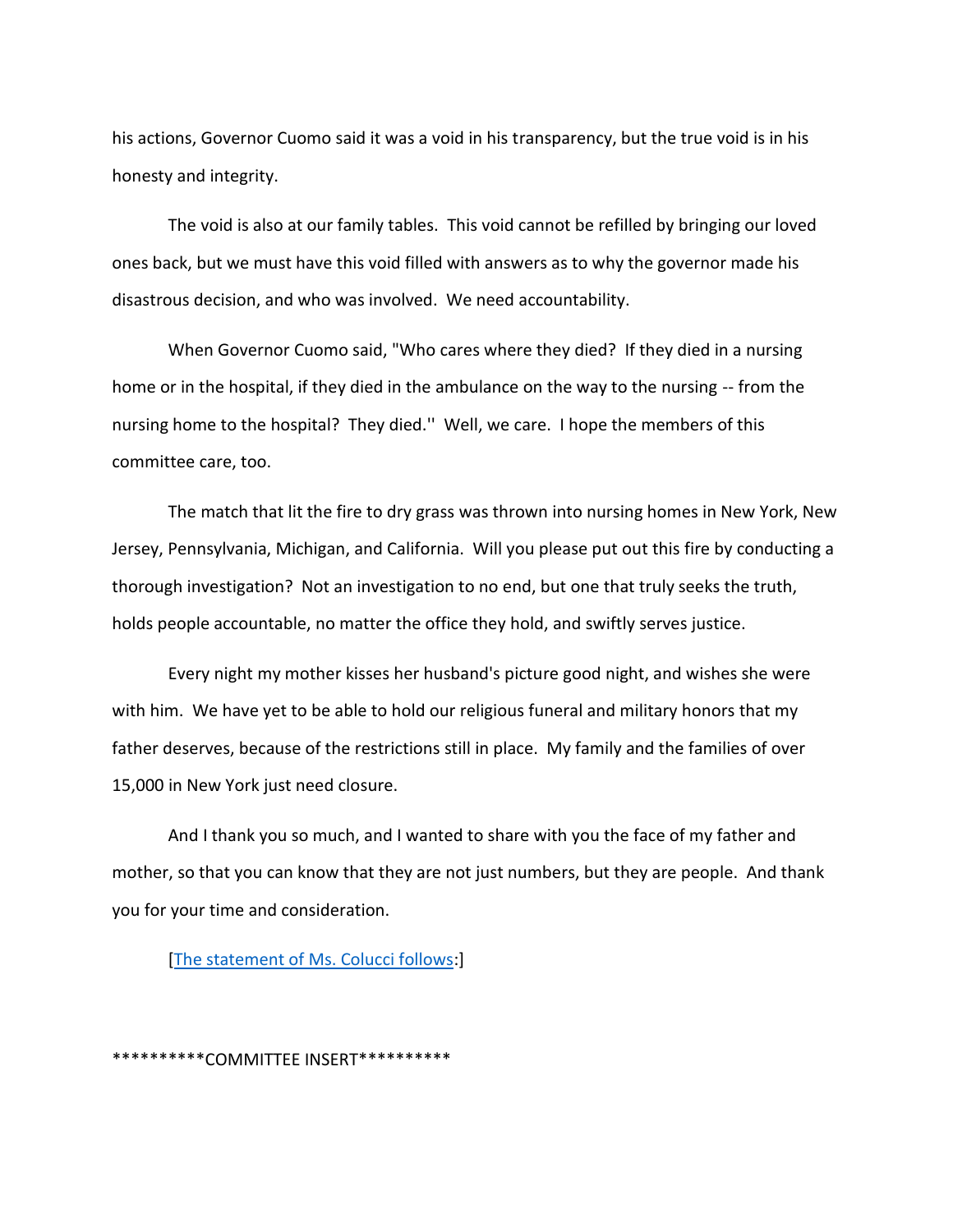\*Chairman Pascrell. Well, thank you for your contribution. Your record -- as I mentioned before, your report to us, your testimony, is being presented to us fully, as every witness. And we thank you very much for being before us today, Ms. Colucci. It was an honor to have you.

And to all of our witnesses, you did a fantastic job. We are now going to go to the next section of the hearing, and we are going to open up with questions. If the witnesses will respond with short and concise answers, the members should be able to ask questions. We want to get to everybody.

As mentioned earlier, we will not observe the Gibbon's Rule in this remote setting. We will instead go in order of seniority for questioning, alternating between minority and majority, beginning with the members of the Oversight Subcommittee.

Members are reminded to unmute yourselves when you are recognized for your five minutes.

And I will begin by recognizing myself for the questions. And my first question -- please mute yourself if you are not talking or asking questions. So here is a question for Ms. Silva.

Your testimony regarding the burden that private equity has placed on our health care workforce was especially enlightening. Can you speak more about how this burden plays out, day to day, in our nursing homes?

\*Ms. Silva. So Congressman and members of the committee, the way that you see it is in a number of ways. Because of the way that the private equity owners are operating the facilities, so much of the decisions are driven regarding sort of making sure that there is profit, often at the expense of patient care.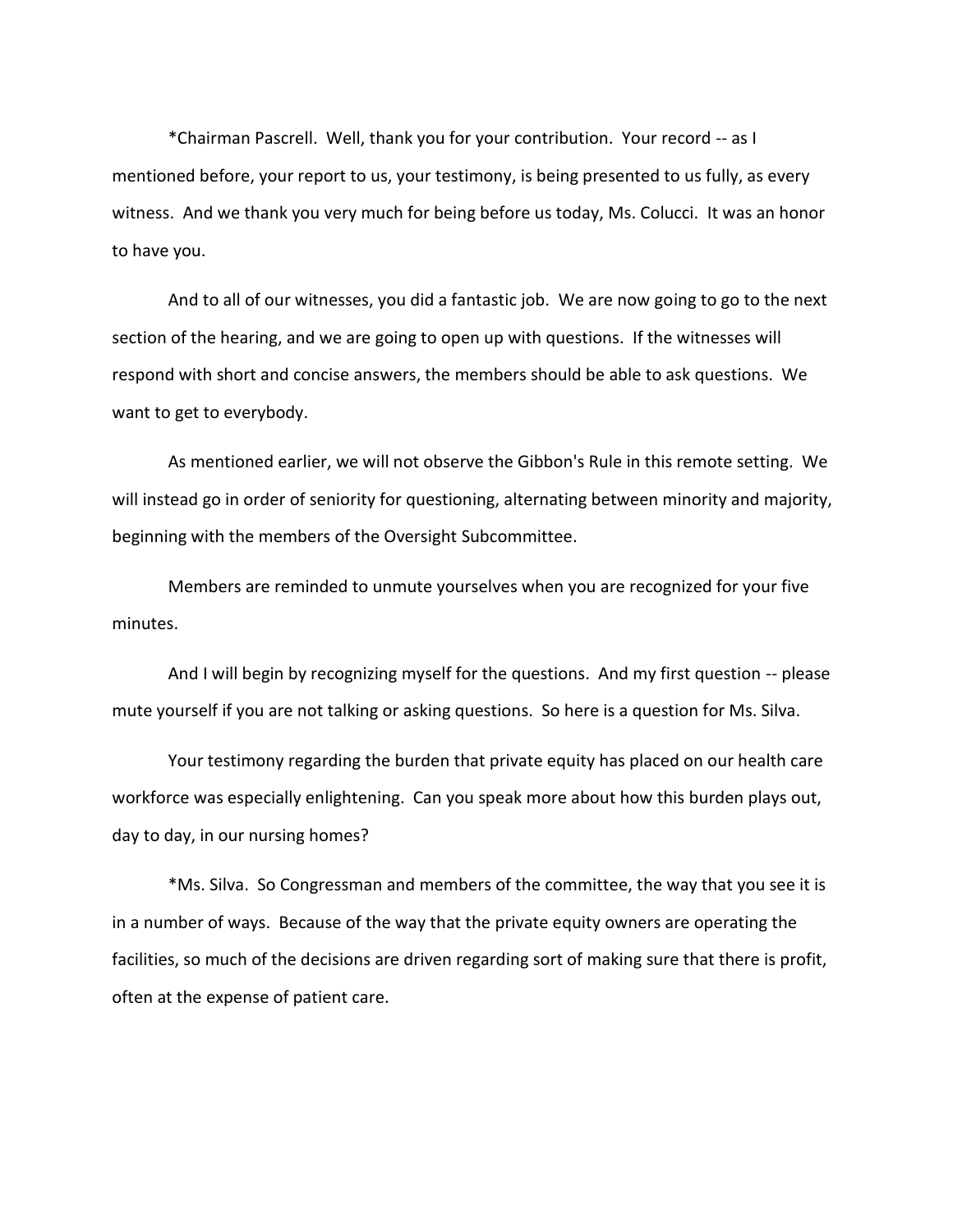And so what it looks like is that you see that there tends to be lower staffing, in particular of the direct care staff, including the certified nurses aides, who are the people who provide care at the bedside. They will cut corners there.

You will see that there is a decrease in the quality of meals that are provided to the residents.

And you also see, in the way that Mr. Tosh also presented, where you sometimes see that there are related parties in other companies that are used by the nursing home operator to provide services, whether it is prescription, medical supplies, paying rent for the operation of the facilities.

And also with -- related to staff, you see that they sometimes use agencies to provide temporary staff at the facility, instead of having regular staff. And so the patient care outcomes are going to suffer because studies continue to show that, when you have a consistent, welltrained workforce that is giving the care, residents are going to be able to live healthier and live longer lives at the facilities.

So those are some of the consequences. And it really is both impacting the workers, as - - especially so the residents, who should be the ones that are front and center as we are deciding how to use our Medicaid and Medicare dollars in the system.

\*Chairman Pascrell. Thank you. Thank you very much. And this question is for Mr. Tosh.

Mr. Tosh, since 2013 at least 25 health care companies have paid settlements totaling over \$570 million for allegedly violating the False Claims Act for defrauding Medicare and Medicaid while under private equity ownership. Those are not my numbers; this is the result of the investigations. Can you provide more detail about the need for transparency in rooting out fraud in the nursing home industry?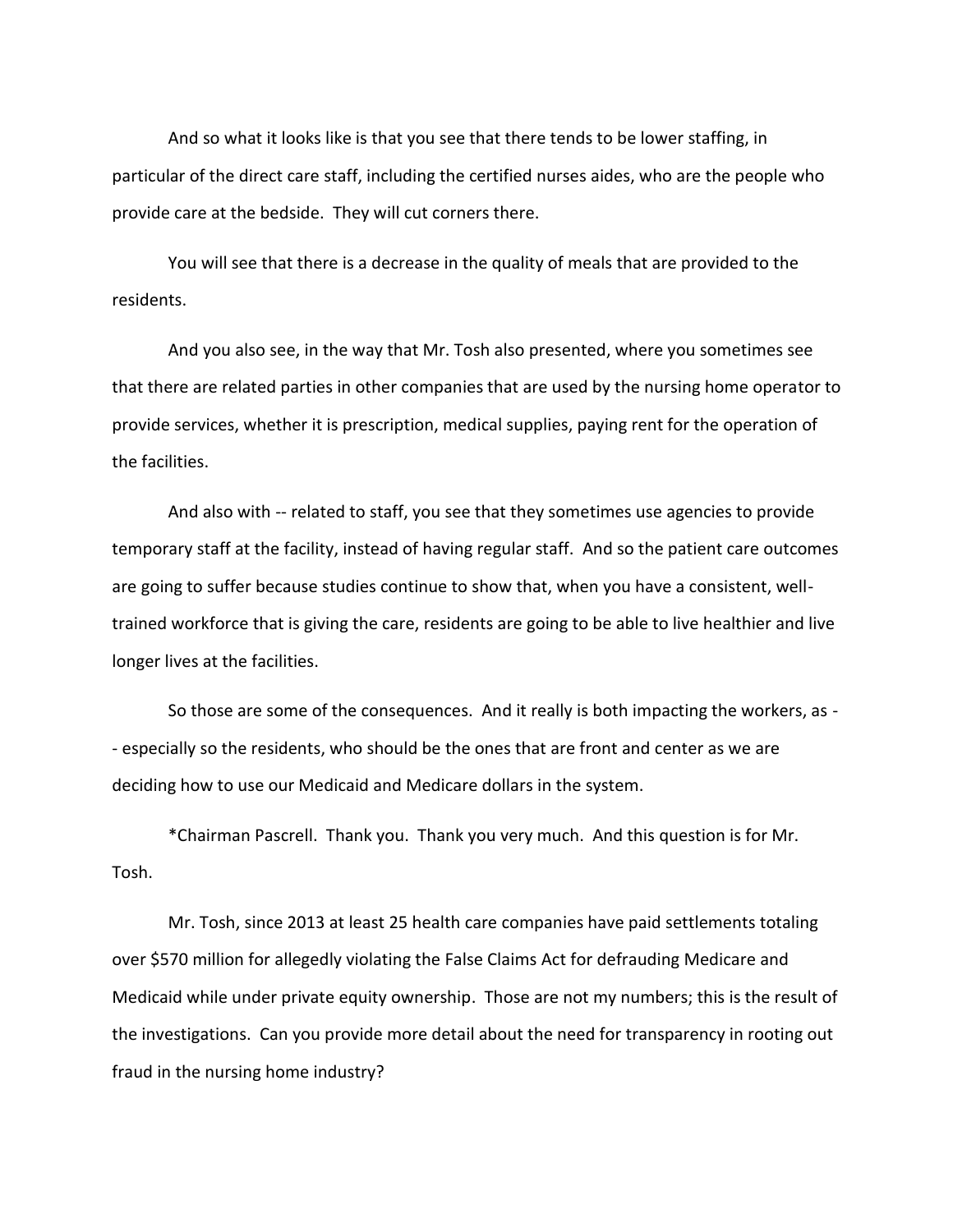\*Mr. Tosh. Absolutely. The data that is collected by CMS is crucial to us being able to find the fraud that is in these facilities. We specifically are looking for what is called upcoding fraud, which is where you are coding a patient to need more nursing care, or more rehabilitative services, so that you can get a higher reimbursement than you should normally be entitled to.

We also look for what is called length of stay fraud, where a facility is holding Medicare patients longer than you would expect, so they can milk the Medicare system for more money.

And then another type of fraud that we look for regularly is five-star fraud, which is fraud within the five-star system, where facilities are intentionally manipulating their data, both staffing and quality measure data, to get higher star ratings, which gets them more patients and, specifically, Medicare patients, so that they can milk the system again.

\*Chairman Pascrell. Do you agree with me on this, that that rating system is a fraud? That is my word.

\*Mr. Tosh. Oh, no, I would 100 percent agree with you.

\*Chairman Pascrell. I don't care whether you are talking about private equity, or talking about the public sector. It does not look like that system will see the day, the next day. It should be finished.

And I am waiting to hear from everybody after this hearing what they are going to do about it before we act. And we are going to act, and hopefully in a bipartisan way. We are going to act. So I hope insiders change their way of dealing with things, and are quick to the task. Thank you.

Dr. King, I appreciate your perspective on private equity's -- the impact on the most vulnerable in our health system. In what ways do you see private equity's increasing grip on our health system, an urgent issue of health equity?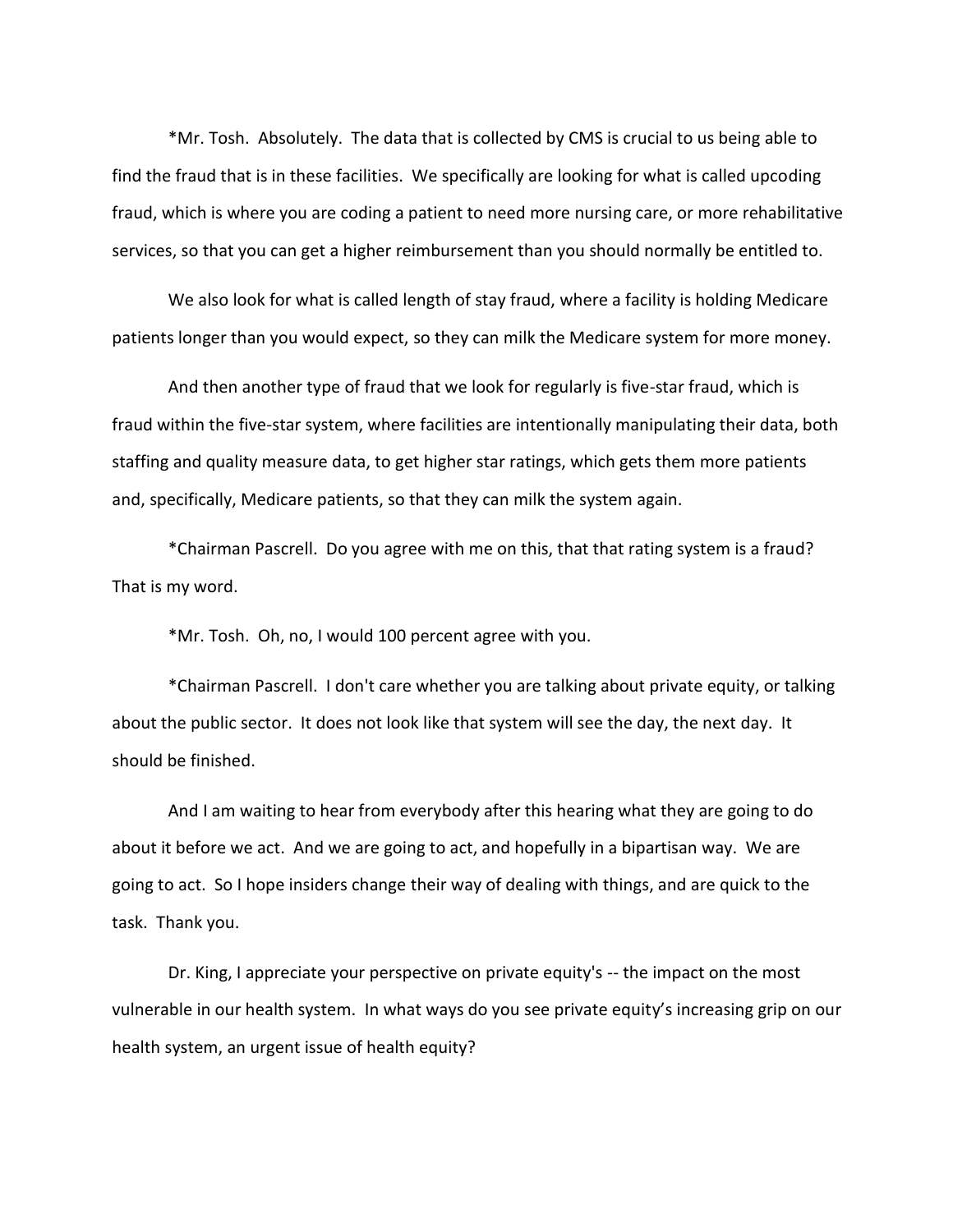\*Mr. King. Well, one of the things is we need to find out, while we are looking at the system, what data comes into CMS, and how we have fallen behind in terms of requirements with data, because we don't have comprehensive data.

It is easy to work a marketing plan when the concentration is so heavy among minority populations as to those who serve you. So private equity can look at this, and say, "Is this a population that I want to go after, and is this a population that doesn't necessarily have the voice to speak to those issues?''

So if private equity is looking at coming into certain communities, finding a way to maximize its profit -- that is an "if,'' because remember, I am really looking for reviews to take place to identify -- we have already heard issues, and we have heard them. And if they shut down those hospitals, then you have an access issue. I can't get to any care, and the care that I go to is subpar. They are making money off of my pain.

So these are the kind of things that can occur in minority communities. The disparities that we already have can increase, and will increase if the priority is profit over patient quality and safety. That is the concern.

\*Chairman Pascrell. Thank you so much, Doctor.

And I now want to recognize Mr. Kelly, a ranking member, for five minutes to ask his questions, as well. Let's everybody try to be precise.

\*Mr. Kelly. Thanks, Chairman. Now, Ms. Colucci, let me ask you on what you went through. So many people have lost moms and dads, grandmas and grandpas during this pandemic. So -- but again, it comes down to data, and being able to look at data. And you are looking for answers, a lot of people are looking for answers. They can't get them. That is -- I have actually written two letters, one to Dr. Levine and one to Pennsylvania Attorney General Josh Shapiro.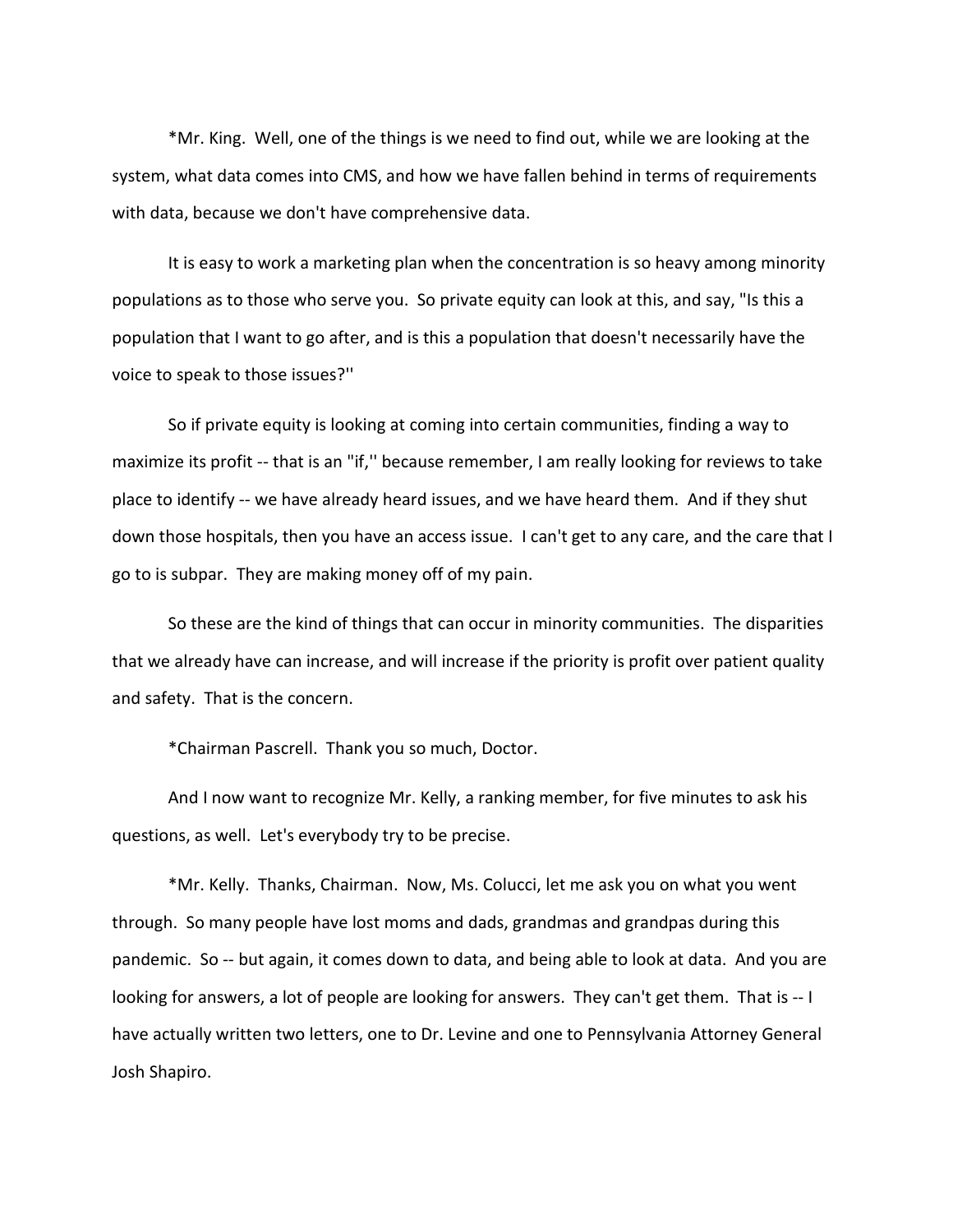We need to get this data out, and I think you and I both agree on this, Chairman.

But what I wanted to find out, Ms. Colucci, was your dad tested at all for this COVID-19, either entering the rehab or coming back out of the rehab?

You are muted. Ms. Colucci, you are muted.

There we go. Maybe --

\*Ms. Colucci. Can you hear me?

\*Mr. Kelly. I can now, yes.

\*Ms. Colucci. Okay. Can you repeat the question? I am sorry.

\*Mr. Kelly. I was just wondering. Was your father, either before he went into this rehab or coming back out, was he tested for COVID-19?

\*Ms. Colucci. From the facility? No, he wasn't tested.

\*Mr. Kelly. Okay. So you don't know when he went in -- I mean, we are trying to determine, did he get that COVID while he was in that home, and -- in the rehab, and then coming back out, did he bring it back home? Well, I know he was sick when he came home, apparently. He passed at home, is that correct?

\*Chairman Pascrell. Congressman Kelly, your picture is off.

\*Mr. Kelly. I turned it off. You know, my battery is running out, and the thing came up on my screen that said turn off your video, your battery is going to go out.

I can't hear -- Bill, you are muted now.

\*Chairman Pascrell. Are you still --

\*Mr. Kelly. Yes, I can hear you. I can't wait until we get back, actually, doing this in person.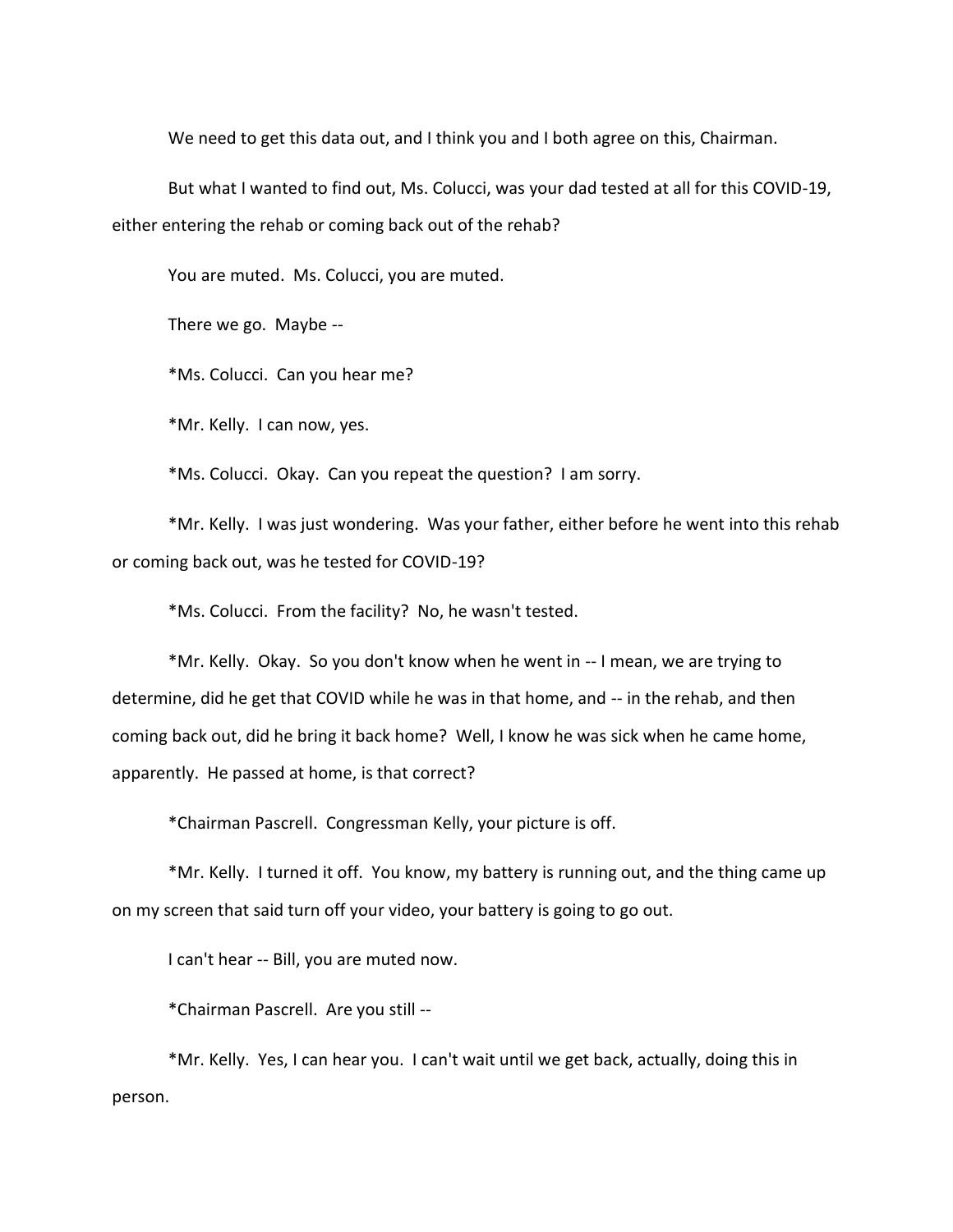\*Chairman Pascrell. Yes.

\*Mr. Kelly. This becomes a technology nightmare. But I --

\*Chairman Pascrell. Well, I didn't mean to interrupt, I am sorry.

\*Mr. Kelly. No, no, no, you are fine, Bill. Bill, it is fine. It is fine. What I am going to do, because I can't hear Ms. Colucci, I want to ask Ms. Howell. Because the business that I have been in my whole life is structured in a way that you have to have certain capital requirements in place in order to run --

\*Ms. Colucci. Okay, I am trying --

\*Mr. Kelly. And a lot of what --

\*Ms. Colucci. I am trying to -- it is not even -- okay, now it is telling me to put my phone number in. Is that what you wanted me to do?

\*Mr. Kelly. I am sorry, I just wanted to talk to Ms. Howell for a minute, please.

Okay, Ms. Howell, can you hear me okay?

\*Ms. Howell. I can.

\*Mr. Kelly. Okay, thanks. I want to get with you later on. I think, Bill, you and I should meet with some of these people.

I am talking about the actual structure, the business structure of these homes. As I hear people buy these things, bleed them, sell them off, buy up debt, do all these different things, it seems to me like what we do -- and that is oversight. And by the way, our oversight is for everybody. But I am really appalled at what I am hearing right now, because it seems to me a lot of these entities are undercapitalized, and then they go ahead and get cash out to get away from them.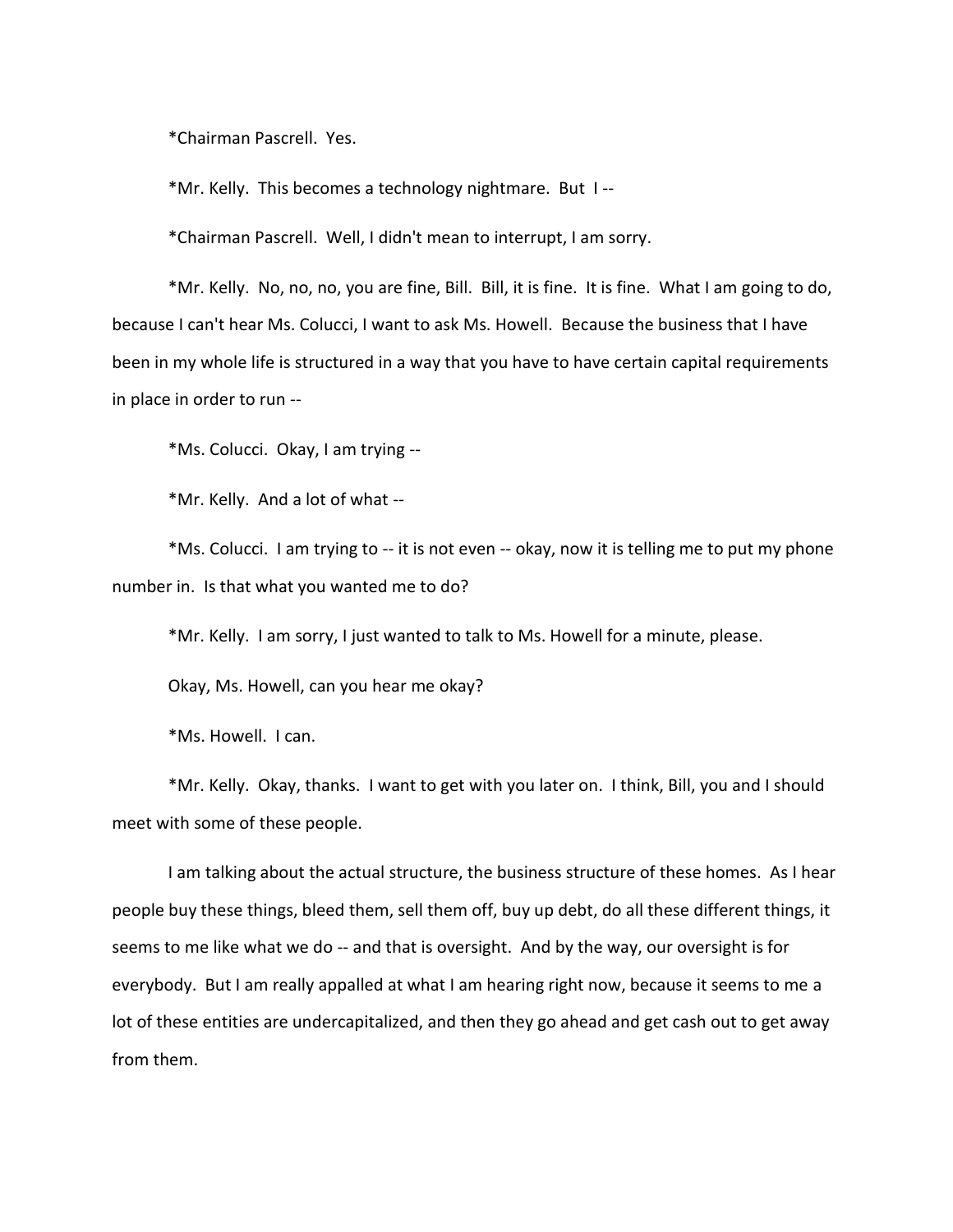Are there are no requirements at all? Are there no guardrails put in place? Is there no oversight to see if these entities, whether it is the private equity or the public, are they being run in a style that we know we can rely on them being there for us when we need them?

So I really worry about that. The business I was in my whole life required having cash outside the business in order to stay relevant, in order to stay in business. And I am just wondering, the way these are structured, who has oversight over these, and are there no warnings cropping up as it goes on?

And I don't care where they are located at. It sounds to me this is a horrible business structure that leaves the most vulnerable, not only those vulnerable to having COVID-19, but those vulnerable to not getting the care that they deserve, and the care the taxpayers are paying for. It is not taking place.

So I am just trying to figure out where are the revenue streams, and who has oversight over this stuff. Certainly, somebody looking at capital requirements, they are looking at investments, they are looking at -- no, none of it. And we are acting surprised?

#### [Laughter.]

\*Ms. Howell. No. Right now there are really no limits on the ratio of debt to equity in a private equity transaction. In past years, the Fed has sort of imposed suggested rules on these ratios, but they really only applied to the banks that are subject to federal regulation.

And as a result, actually, shadow banks like Jefferies -- you might have heard of -- have entered during those periods where there was some regulation, and actually kind of substituted for the big banks in arranging these very high debt-to-equity loans. So today it is very common for the ratio of debt to equity in a private equity buyout to be seven to one. And so, you know, that is just a very highly-leveraged transaction.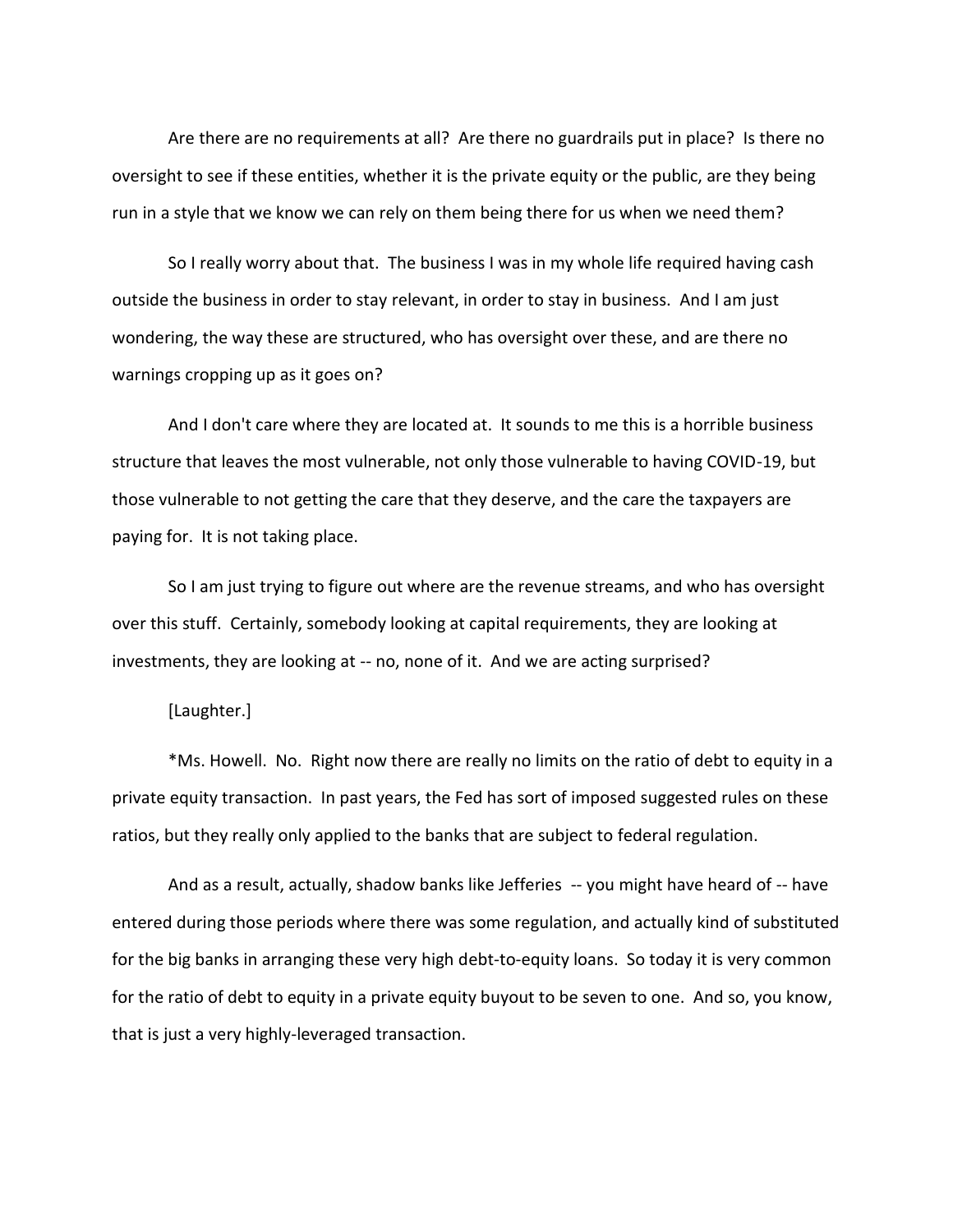And then, to go to your other point about -- I think you were -- you were really contrasting the way that a, you know, private equity business model operates with a kind of conventional for-profit ownership, and you mentioned you were a businessman. What kind of business did you run?

\*Mr. Kelly. Automobile. I am a Chevrolet, Cadillac, Hyundai, Kia, and Toyota dealer. And I am telling you what, the factories are constantly looking at us to make sure that we have enough capital, even in the bad times, to run our stores, because it is a bad reflection on those nameplates when a dealer goes out of business in their area, or can't offer the type of services that the owners of these vehicles deserve.

I am really concerned about this, Bill. I would love to keep going on with this. We are going to run out of time today.

\*Chairman Pascrell. Yes.

\*Mr. Kelly. Sabrina, I want to make sure we partner up again.

Ms. Colucci, I want to thank you for being on. I know your loss is not in dollars. It is in the loss of your father. So thank you for being on.

Thanks, Billy.

\*Chairman Pascrell. Thank you. Thank you, Professor Howell, also. And thank you from -- Ms. Colucci. The gentleman's time has expired.

The chair now recognizes Mr. Suozzi for five minutes, the gentleman.

\*Mr. Suozzi. Hey, Mr. Chairman, thank you, so much. Thank you, Mr. Chairman. Thanks for holding this hearing. This is such an important topic.

I have talked about it before, that I grew up in a household -- four of my grandparents lived in my house growing up. Three were very sick. My mom was a registered nurse to help to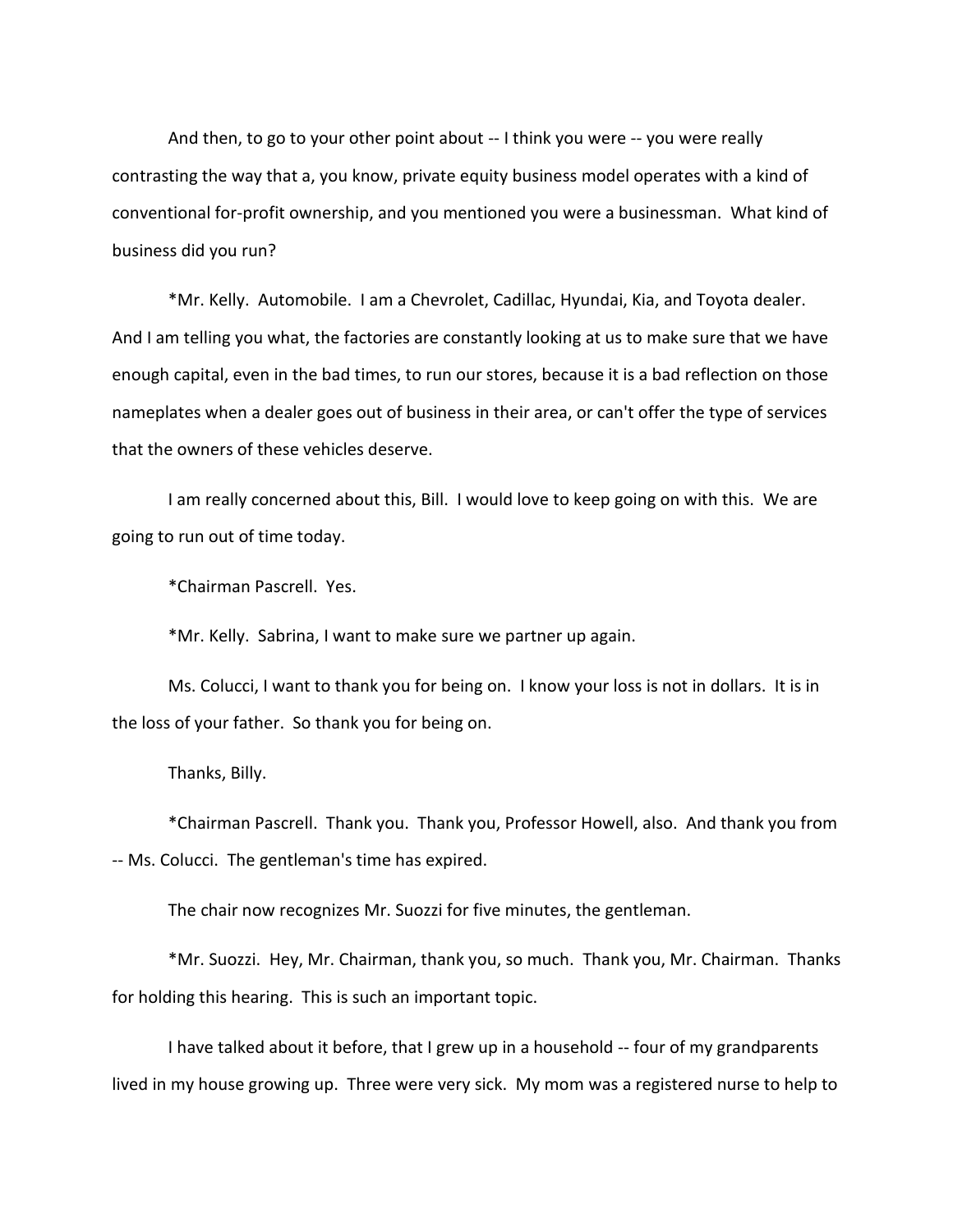take care of them. We all helped to take care of them. My mom and dad died over there in 2016 and 2017. My dad was 95. My mom was 93. They had long-term health care insurance, they were very lucky. They were able to get old and sick and die at home. Most people would love to be able to do that.

I am working on a long-term health care proposal, where we can have more people from the SEIU become home health care aides, and get a decent wage, and take care of people as they age at home.

But nursing homes are really a very, very cloudy area. We don't really know what is going on as much as we would like to know. And it is my understanding there are 15,000 nursing homes, approximately, in America. And of those 15,000 nursing homes, 70 percent are for profit, and 30 percent are not-for-profit.

And does anybody know -- you know, Mr. Kelly said earlier he thought nine percent of nursing homes were owned by private equity. Does anybody know the answer to the question of what percentage are owned by private equity?

\*Ms. Howell. It is almost certainly higher than that today, if I can answer. We were able to affirmatively link nine percent of nursing homes as of 2015, which was the last year we looked at ownership changes in order to have enough years to observe outcomes like mortality. And since 2015, the number of deals in the elder care space has increased dramatically, and there is actually a graph of that in my written testimony.

\*Mr. Suozzi. Okay --

\*Ms. Howell. So I am almost certain that it is -- that it has increased over time.

And just a small point on the data availability question. Our linkage to -- of nursing home facilities to private equity ownership is almost certainly an undercount because it is really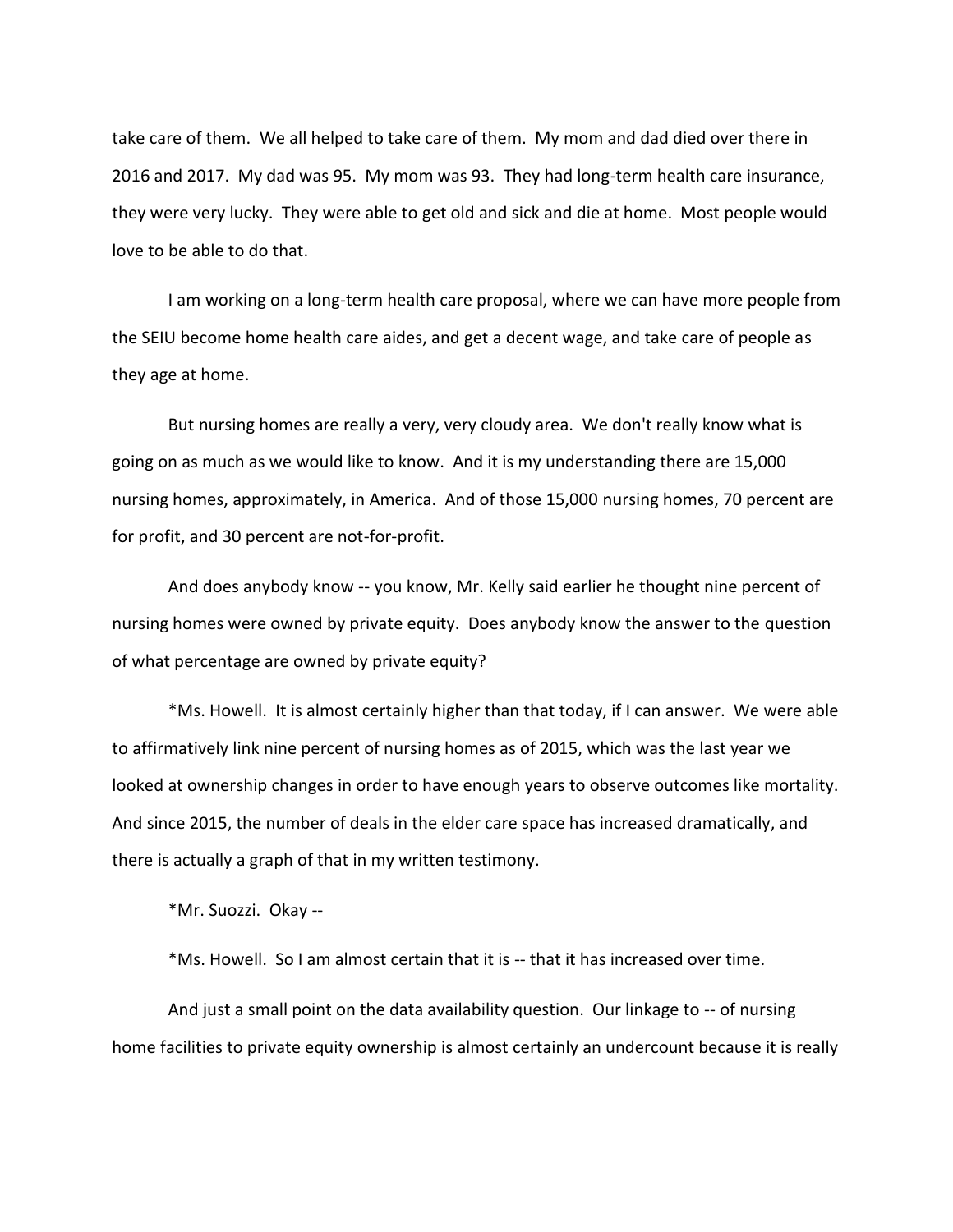hard, with all of these layers of ownership, to actually figure it out affirmatively. So better data on ownership, I think, would increase the --

\*Mr. Suozzi. So we had a bill in Ways and Means last year that I am sure we will look at again, the Transparency in Health Care Investment Act, to get more information about who owns what. And I am sure we are going to look at that again, Mr. Chairman, and -- with Chairman Neal and --

[Audio malfunction.]

\*Mr. Suozzi. -- paying attention to this.

\*Chairman Pascrell. And Tom, your question is very relevant, because in 2015 there was equity deals amounting to -- right, let me read this correctly -- \$91 billion. In 2019 it was up to \$190 billion.

\*Mr. Suozzi. So over a doubling.

\*Chairman Pascrell. Yes.

\*Mr. Suozzi. So, yes, and I have --

\*Chairman Pascrell. And we haven't had updated numbers since 2015.

\*Mr. Suozzi. So I don't have any bias against private equity versus any private investor, if they are not doing it -- if they are doing it the right way, fine. If they are doing it the wrong way, it is a problem.

So, you know, I think that the professor made a pretty persuasive case, Sabrina Howell made a pretty persuasive case that, if you are spending all your money on lease payments and - because you sold the property, and you get a one-shot cash hit, and then you are now spending more of your operating expenses on lease payments, and then you borrowed a whole bunch of money, so you are spending more of your money on interest payments, and you are spending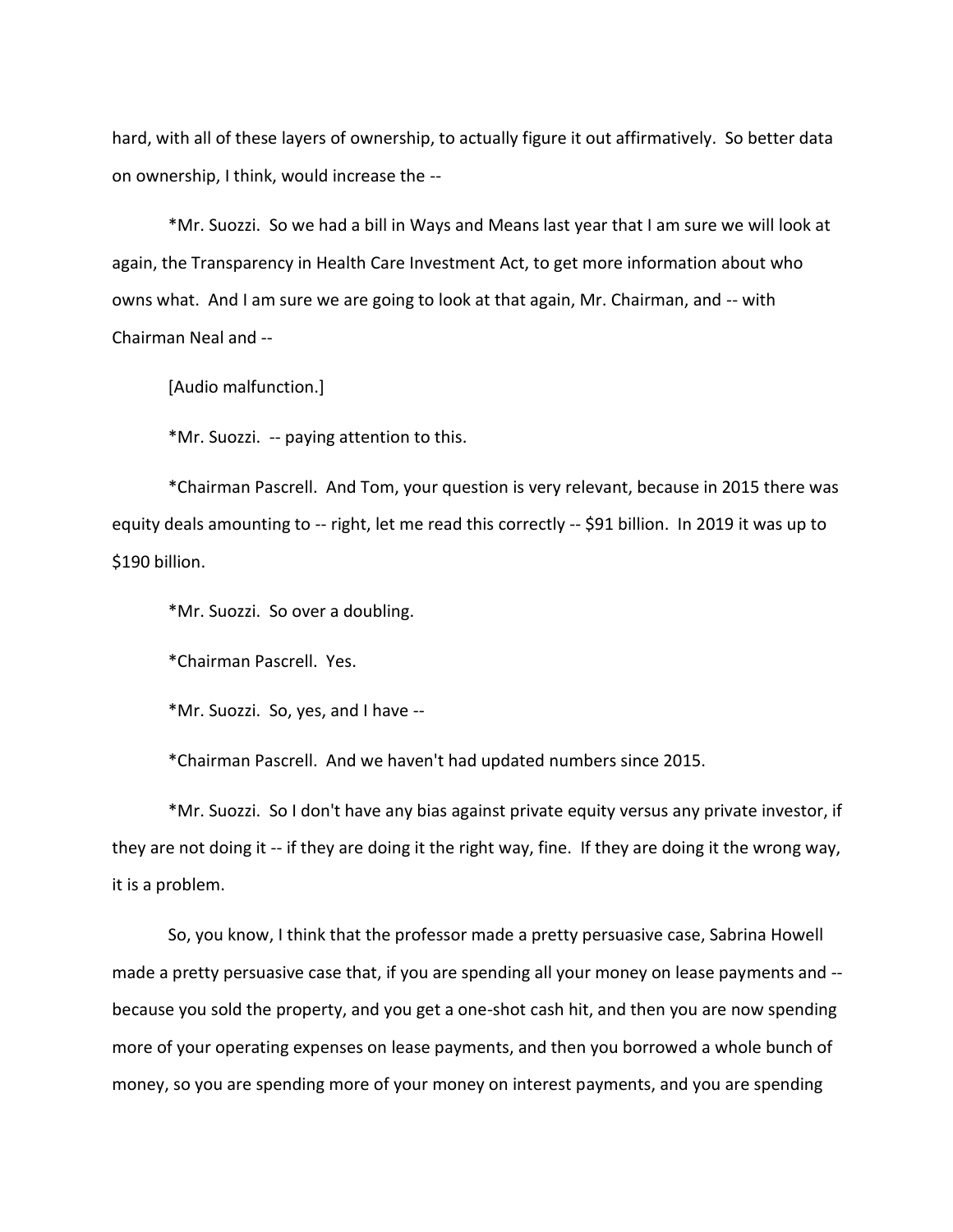more of your money on debt service, then you don't have that money available to take care of the patients.

So that could happen with any private investor. I don't know that it is just private equity, any private investor could do that, because they are just trying to -- they are trying to make money. And I am not against making money, as long as you are taking care of your patients. The problem is that consumers don't really know. You know, there is not enough transparency as to whether they are doing a good job. And sometimes there is only one choice available. So that is why this transparency becomes very, very important for everybody.

Now, I think that Milly made a very excellent point when she was talking about COVID, and she said there were -- in nursing homes where there is unions, and the unions are, of course, forcing standards, because they are forcing the employees to be in better condition, and the employees have empathy for the patients, as well, and they want to do a good job, there were 42 percent less COVID infections in nursing homes that had unions, that were unionized, and there were 30 percent less deaths in nursing homes that were unionized.

Does anybody have a percentage of what percentage of those 15,000 nursing homes in America are unionized?

Milly, do you have any idea of that?

[No response.]

\*Mr. Suozzi. Well, I am sure it is like, you know -- like, New York and New Jersey, I am sure we are doing a good job. And I am sure we are doing a good job in Michigan, and Illinois, and California, and some other places. But in America only seven percent of workers are unionized in the whole country. A lot of states don't unionize.

\*Chairman Pascrell. Thank you, Congressman Suozzi. I am going to find that out, and I will get it back to you, definitely.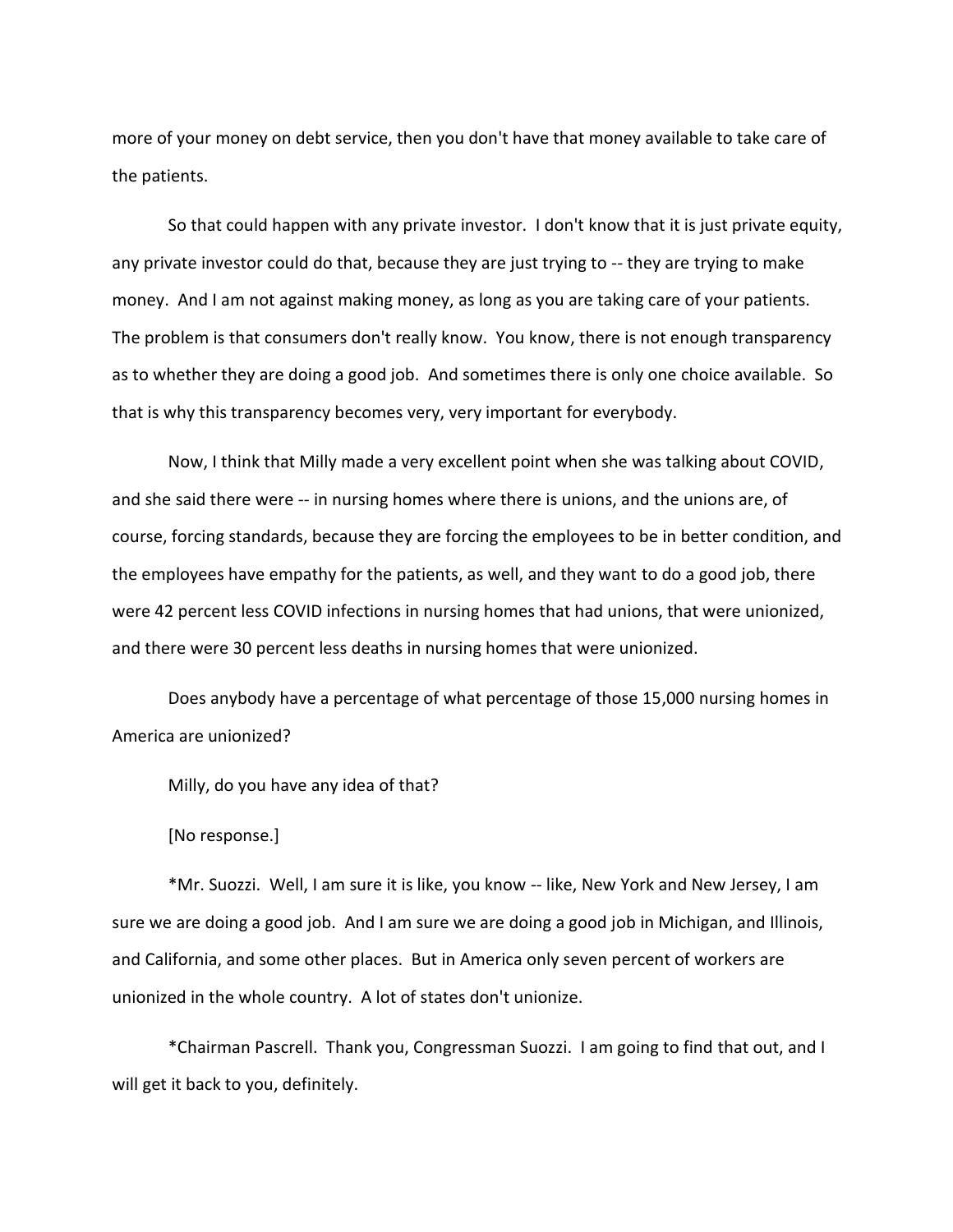\*Mr. Suozzi. Oh, I already used up all my time, though? Oh, sorry. Sorry about that, Billy.

\*Chairman Pascrell. What do you mean, I took all your time?

The chair now recognizes for five minutes the gentlelady from Indiana, Mrs. Walorski.

\*Mrs. Walorski. Thank you, Mr. Chairman. Thanks to our witnesses, as well, for being here today.

The coronavirus pandemic has affected the whole world, but there is no question its impact has been felt disproportionately by our elderly populations. Nowhere is that more evident than in nursing homes and long-term care facilities. We knew early on last year that the coronavirus spreads quickest indoors into close quarters. We knew that those most at risk for complications or even death from coronavirus were the elderly and those with underlying health conditions.

Sadly, nursing home facilities combined with all those worst-case factors in one place. The overwhelming evidence was clear that just about the worst possible thing anyone could do was to knowingly introduce coronavirus into a nursing home. And yet that was, essentially, the policy for states like New York, New Jersey, Michigan, and Pennsylvania, which mandated that nursing homes must admit patients who tested positive for coronavirus.

These state policies ignored guidance the Trump Administration released on March 13th, 2020 that said, "nursing homes should admit any individual that they would normally admit to their facility, including individuals from hospitals where a COVID-19 case was and is present, only if the nursing home could follow CDC guidelines for quarantining.''

CMS Administrator Verma later said, "Under no circumstances should a hospital discharge a patient to a nursing home that is not prepared to take care of those patients' needs.''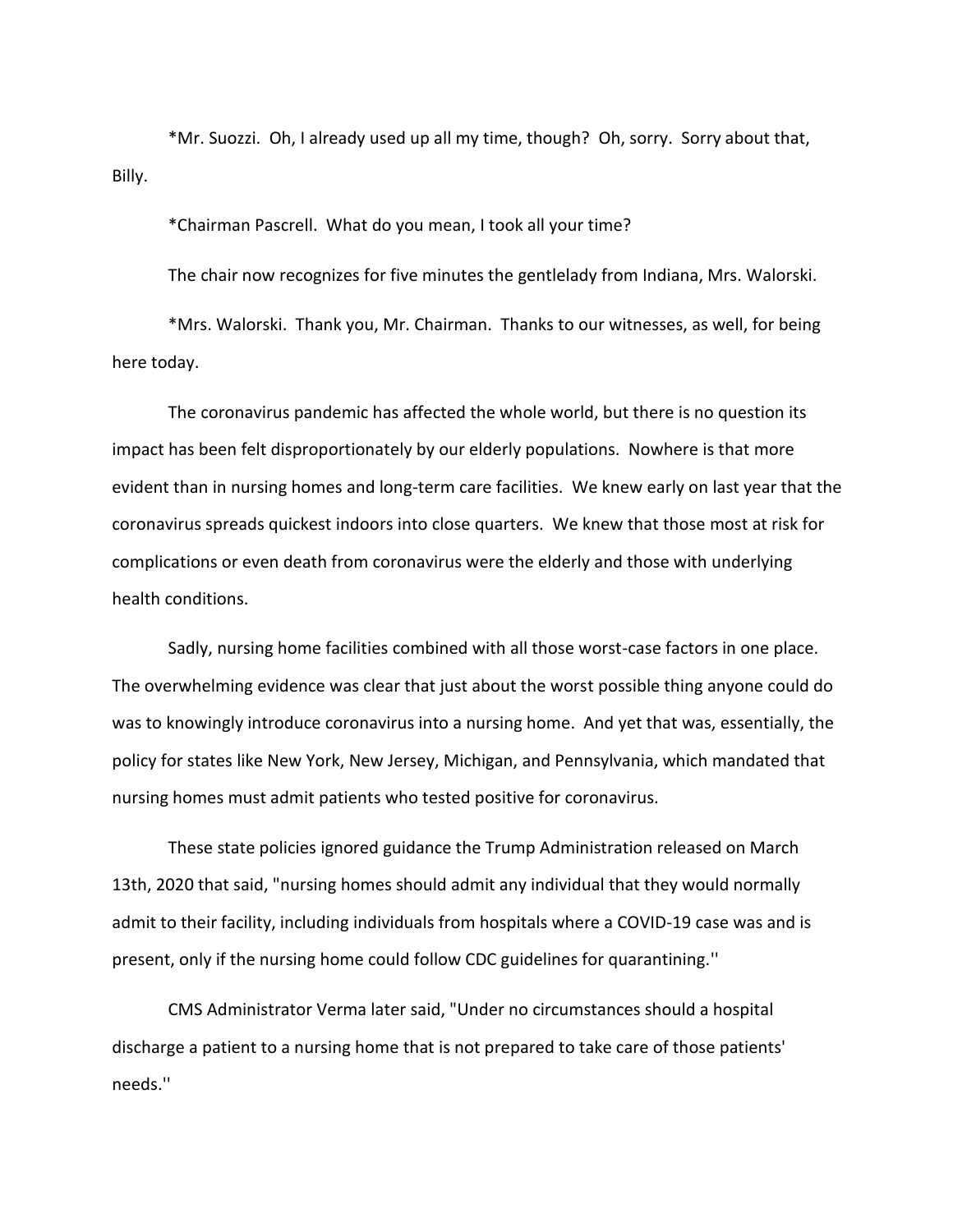Despite these warnings, governors of multiple states issued guidance and executive orders forcing nursing homes to admit people with the virus, thereby encouraging spread to those vulnerable populations. Such an abject failure of policy should have invited tough questions from the Democratic majority and the media. Instead, the national media rewarded New York governor Andrew Cuomo with glowing talk about his handling of the pandemic, and he received an Emmy for his COVID leadership, while Michigan Governor Gretchen Whitmer was receiving vice presidential buzz.

At the time, the media was quick to condemn states like Florida for opening its beaches, and even branded Georgia's reopening as, "an experiment in human sacrifice.'' Yet, after sending coronavirus patients into nursing homes full of vulnerable residents, Governor Cuomo was laughing it up with his brother in a softball interview on CNN.

Pennsylvania's top health official took her mother out of a nursing home at the state, was -- as the state was forcing the facilities to take patients testing positive for coronavirus, and yet barely a peep from the national media.

On June 15th, 2020, I, along with other Republican members of the Select Subcommittee on the Coronavirus Crisis, sent letters to New York, Pennsylvania, California, Michigan, and New Jersey, inquiring about their policies to take in COVID-positive patients. Mr. Chairman, I ask unanimous consent that those letters and their associated responses be entered into the record.

Last year --

\*Chairman Pascrell. Without objection, so ordered.

[The information follows:]

\*\*\*\*\*\*\*\*\*\*COMMITTEE INSERT\*\*\*\*\*\*\*\*\*\*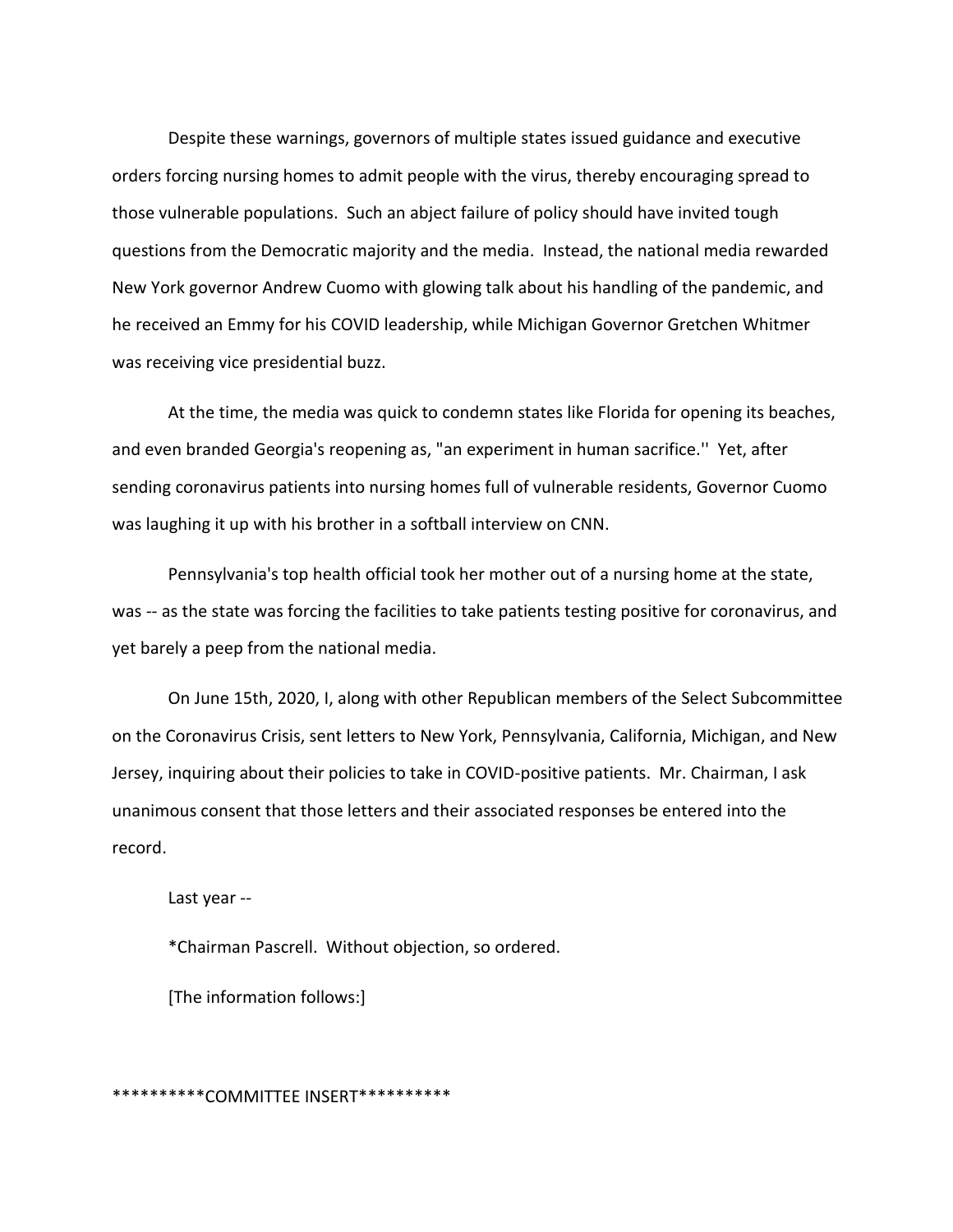\*Mrs. Walorski. Thank you. Last year it was very disappointing to see my Democrat colleagues on the Coronavirus Select Subcommittee ignore these concerns, and instead spend time questioning the safety of the vaccine developed under Operation Warp Speed, and even tried to bully many officials and experts associated with Operation Warp Speed with overzealous investigations into their backgrounds.

Despite the political actions by the Democratic majority to attack the Trump Administration at the time, we now have multiple safe and effective vaccines that are successfully protecting people from the virus, and allowing businesses to fully reopen. At the same time, governors who ordered COVID-positive patients into long-term care facilities have not been held accountable for their reckless actions. I would invite my colleagues on the other side of the aisle to join us in getting to the truth.

Today's hearing would have been far better spent as a bipartisan effort to investigate COVID-related nursing home deaths and data reporting.

My question to you, Grace, is how frustrated are you with the fact that Governor Cuomo ignored CMS guidance, he endangered vulnerable populations, and then covered it up by undercounting nursing home deaths by as much as 50 percent?

[Pause.]

\*Mrs. Walorski. Let me just say for the record -- I can't hear Grace -- let me just say for the record I think it is appalling. I think --

\*Ms. Colucci. Can you hear me now?

\*Mrs. Walorski. -- we could have used our time in such -- a much better way on behalf the --

\*Mr. Suozzi. Yes, we hear you, Grace.

\*Mrs. Walorski. -- people we represent, the American people.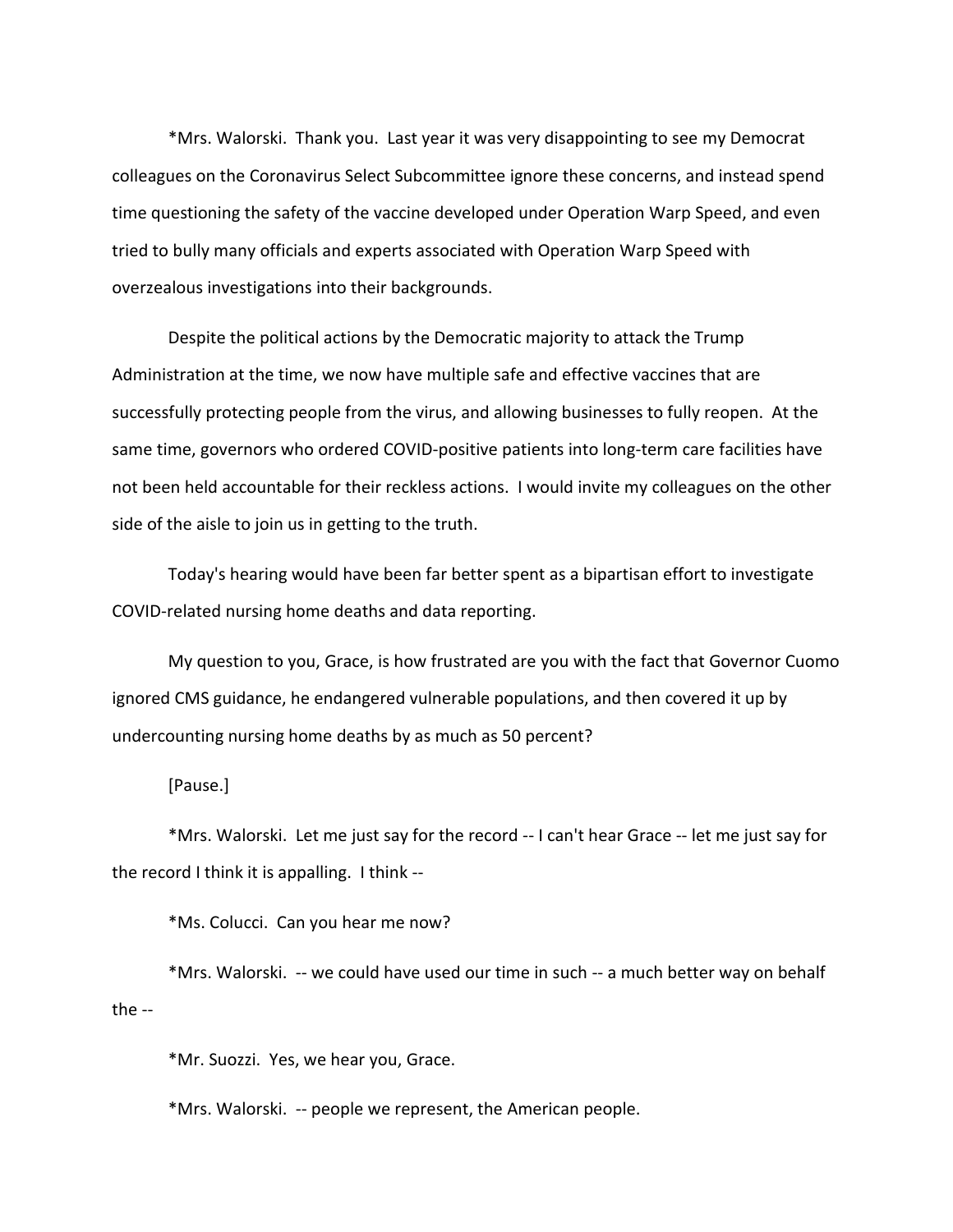\*Ms. Colucci. Do you hear me? I would like to answer that.

\*Mrs. Walorski. Mr. Chairman, I yield back.

\*Ms. Colucci. I would like to answer that.

\*Chairman Pascrell. The witness is responding. Let the witness respond to the question.

\*Ms. Colucci. It -- I -- it was like a knife to my heart to hear the governor's callousness, him joking on late night TV on his brother's CNN spot, avoiding questions about it. He has yet to say an apology to the families, although my mother always said you apologize when you make a mistake. I do not believe the governor made a mistake. I think he knew the science. The only thing known from the beginning was that the elderly was the most vulnerable. And instead of isolating the sick, he put them in where the most vulnerable were. He always said he wouldn't put his own mother in a nursing home. So it was like a knife in the heart, and we really need to know why he did this, and why he didn't follow the science.

\*Chairman Pascrell. Thank you, Ms. Colucci, for your answer.

\*Ms. Colucci. Thank you.

\*Mrs. Walorski. Thanks, Mr. Chairman.

\*Chairman Pascrell. Thank you, Mrs. Walorski. Let me say this. This hearing, I believe, has been objective from the beginning, until this present moment. When you put people in jeopardy, whether you are a Democrat, Republican, independent, of course you are going to respond to that.

You are talking about Governor Cuomo, and the record will verify or not verify when there is testimony. What about the governor of Florida? See if you -- you could pick out a state, and you could say, "You are putting people at risk if you don't follow the orders," and if you --

\*Mrs. Walorski. No, the --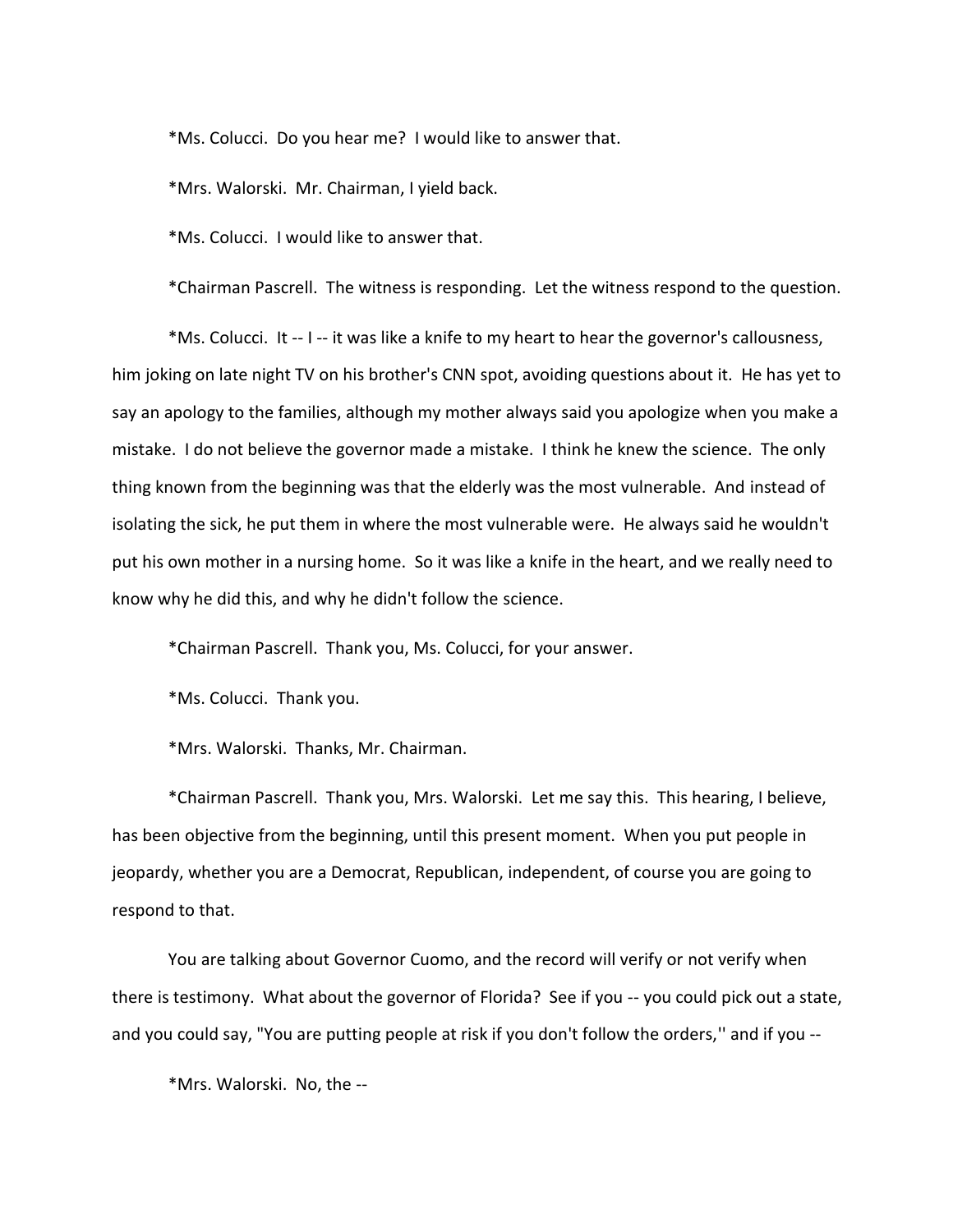\*Chairman Pascrell. Excuse me. You called it a hoax. Don't tell me. You made this political, and that ends it.

\*Mrs. Walorski. You are absolutely -- that is not the truth, Mr. Chairman.

\*Chairman Pascrell. The gentleman's time has -- the gentlelady's time has expired. Based on the members in attendance, and consistent with committee practice, we will move to two-to-one questioning, and now we will go to Ms. Chu.

\*Ms. Chu. Well, thank you, Mr. Chair, for holding today's important hearing.

I am so concerned about the increasingly outsized influence of private equity firms on our health care system. Private equity are investment firms set up to increase profits for their shareholders, not to provide better quality medicine. And we saw that issue up close last year, as the committee considered the role of private equity firms in the increase of patients receiving surprise medical bills.

These private equity companies had built a model around such things as buying up emergency department staffing firms, then refusing to contract with insurers in the area. They can use their considerable resources to drive up out-of-network rates for their physicians, leaving patients stuck in the middle. And in fact, research from 2017 shows that, when a physician staffing company owned by private equity enters the market, out-of-network billing rates go up between 80 to 90 percent.

And despite this, the scope of private equity's impact on our health care system remains opaque. So that is why I was proud to support Chairman Neal's bill, the Transparency in Health Care Investments Act, which would increase transparency in how private equity firms are operating in the health care space.

So, Dr. Howell, how can you discuss how transparency measures like the chairman's bill would help us better understand private equity's role in our health care system?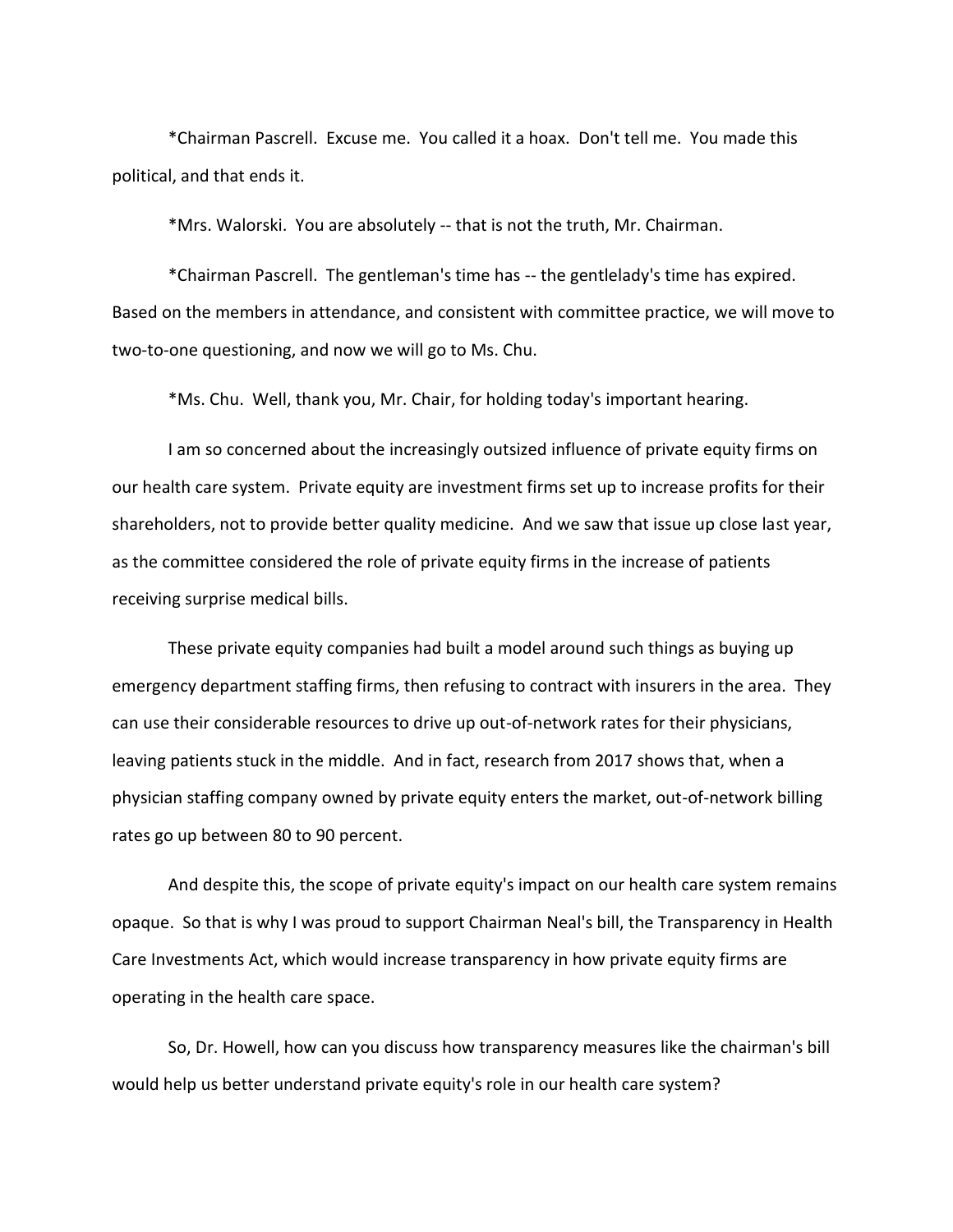How can transparency measures help us ensure better patient care at private equityowned facilities?

And what kind of transparency measures would you want to have, so that the public can better understand what is really going on?

\*Ms. Howell. Thanks. Yes, so right now there is just no good ownership information about providers that accept Medicare or Medicaid. For researchers and journalists, it is important to provide this, you know, not just for private equity, but for all ownership types, so that we can kind of do our job at understanding how ownership affects patient and taxpayer outcomes, and holding, you know, particular chains accountable, in the case of journalists.

So I and my coauthor at Wharton, Atul Gupta, who is really a health care expert, believe that ownership files should be publicly available for any health care provider that accepts Medicaid and Medicare. So not just nursing homes, but physicians, hospitals, et cetera, and not just for private equity, but for all types of ownership. And these data should include the tax ID, so that researchers can follow firms, as well as the name of the chain and corporate entity that owns the facility.

Now, in terms of the specific data requested in the bill, I absolutely agree that debt amounts, leverage -- which means the debt-to-equity ratio -- as well as real estate sales, lease payments, and all expenditures not occurring at the facility itself and, thus, potentially diverted to related party firms, are super helpful. So I think most of that is in the bill, although I have not read it closely.

\*Ms. Chu. Thank you for that.

And Dr. King, in your testimony you noted there are serious concerns with the growth of private equity and its impact on racial and ethnic minority populations and, in fact, that private equity can lead to increased costs for our most vulnerable, and disproportionate adverse health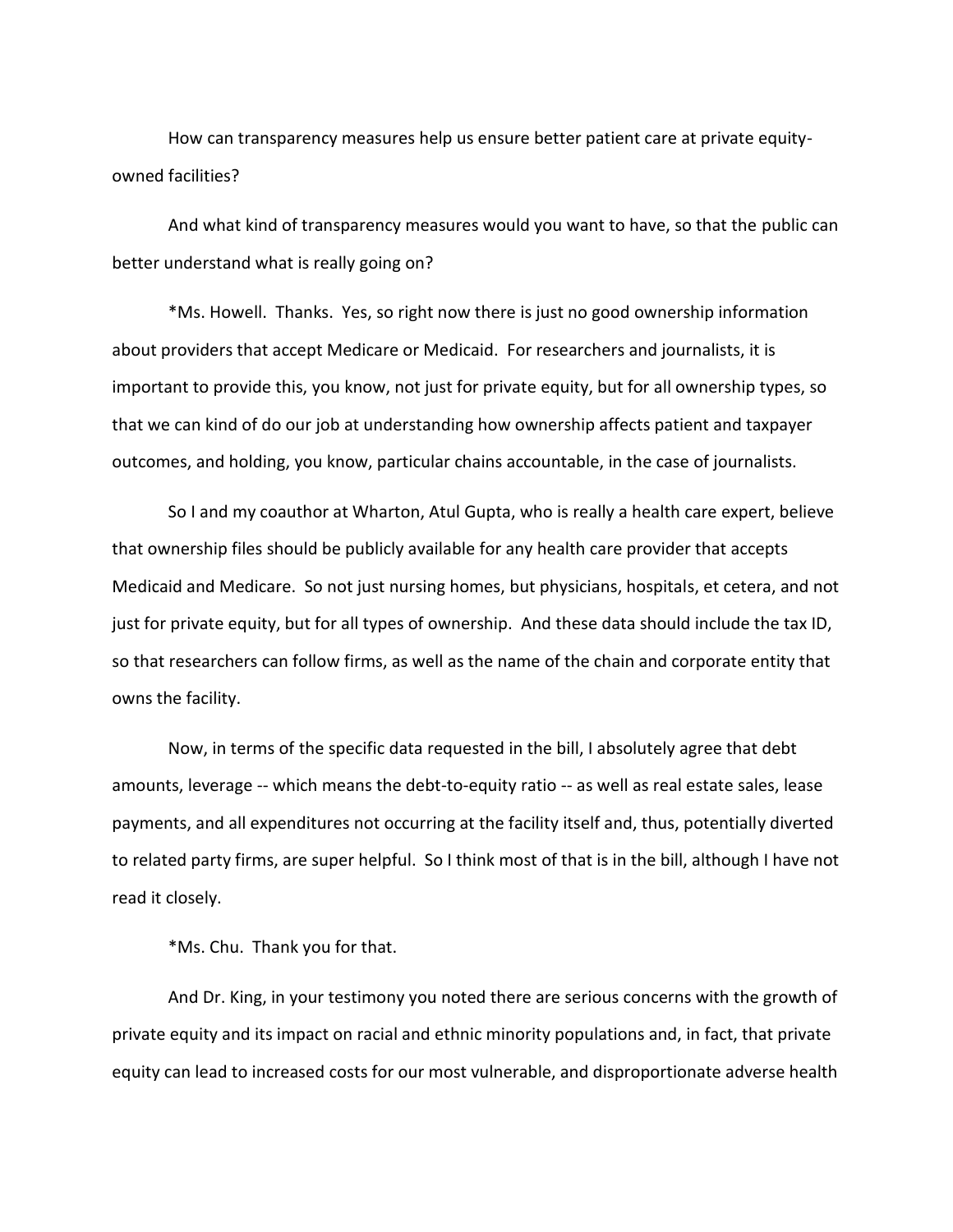outcomes for our racial and ethnic minority patients. So could you discuss your concerns with the impact of growing -- the growing role of private equity on racial and ethnic minorities?

Are you concerned that private equity investments could lead to worse health outcomes for these patients?

\*Mr. King. So my concern is several-fold.

One, I want to make sure that a horrible situation, in many cases, doesn't get worse. We have to start with the fact that there is tremendous disparity and inequity that already existed before private equity firms outpaced the oversight process of CMS.

What we don't know, but we are already hearing data, and I appreciate my colleagues on the panel mentioning data that says private equity firms are causing problems that were bad to get worse.

So what we need to make sure, for minorities and vulnerable communities, that we know what is being done, where it is being done, and how that balance that you talked about between profit and patient, how that is affecting their health care. That is the real concern.

And are they being targeted, from a marketing perspective, as a place to go to gain profit and to reduce, through the elimination of some of our safety hospitals, access that people do have, particularly those who are still under and non-insured?

So the issues are very broad, but they need to be reviewed.

\*Chairman Pascrell. Dr. King, thank you very much.

Thank you, Congresswoman Chu.

And I would like to call on now -- the chair now recognizes for five minutes the gentlewoman from the Virgin Islands, Ms. Plaskett.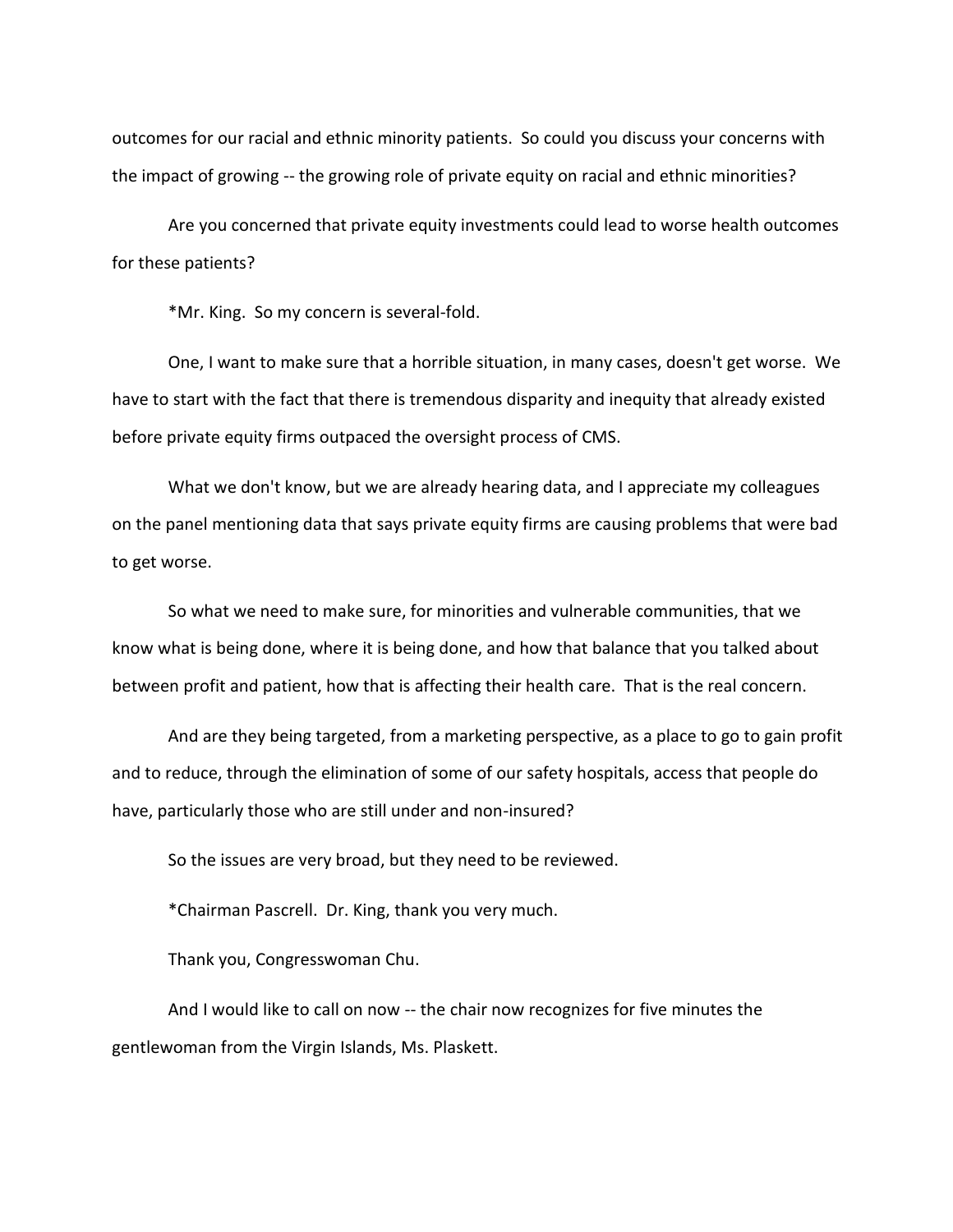\*Ms. Plaskett. Thank you very much, Mr. Chairman, and thank you to the witnesses and to my colleagues for being here on this important subject. I had a couple of just short comments, and wanted to ask a few questions.

We can see greater innovation in for-profit services across the economy. I was involved in the health care sector prior to coming to Congress, and I have seen innovative partnerships translate into new facilities opening, and increased access to care for patients in both rural and urban under-served areas. We clearly have a health care deficit in this country, and that needs to address, in combination with government, nonprofits and for-profits, all working together.

I noted you were very involved with that at CMS and throughout your career, Dr. King. I am interested in how we get all participants to fill gaps and get to solutions. There are some for-profit companies doing that.

I am hopeful that telehealth can be a solution on access and affordability, including in under-served urban areas. There are companies providing telehealth services, including language assistance offerings, which reduces barriers for under-served communities to access health care. We need to break these barriers down, be it language, income, disability, geographics.

From your experience in Baltimore, can you speak broadly about recent partnerships that seek to expand access to care in under-served areas?

\*Mr. King. Sure. I think one of the main things that can increase access is partnerships with many of our community-based organizations. I think the answers are right in front of us. I think, particularly partnerships between hospitals and churches and community-based organizations could really expand things a great deal, in terms of quality.

For example, one of the things that could be done that we have talked about here is expanding the role of federally-qualified health centers so that churches play that role; expand the role even with nursing homes, with churches, but instead of being in a nursing home,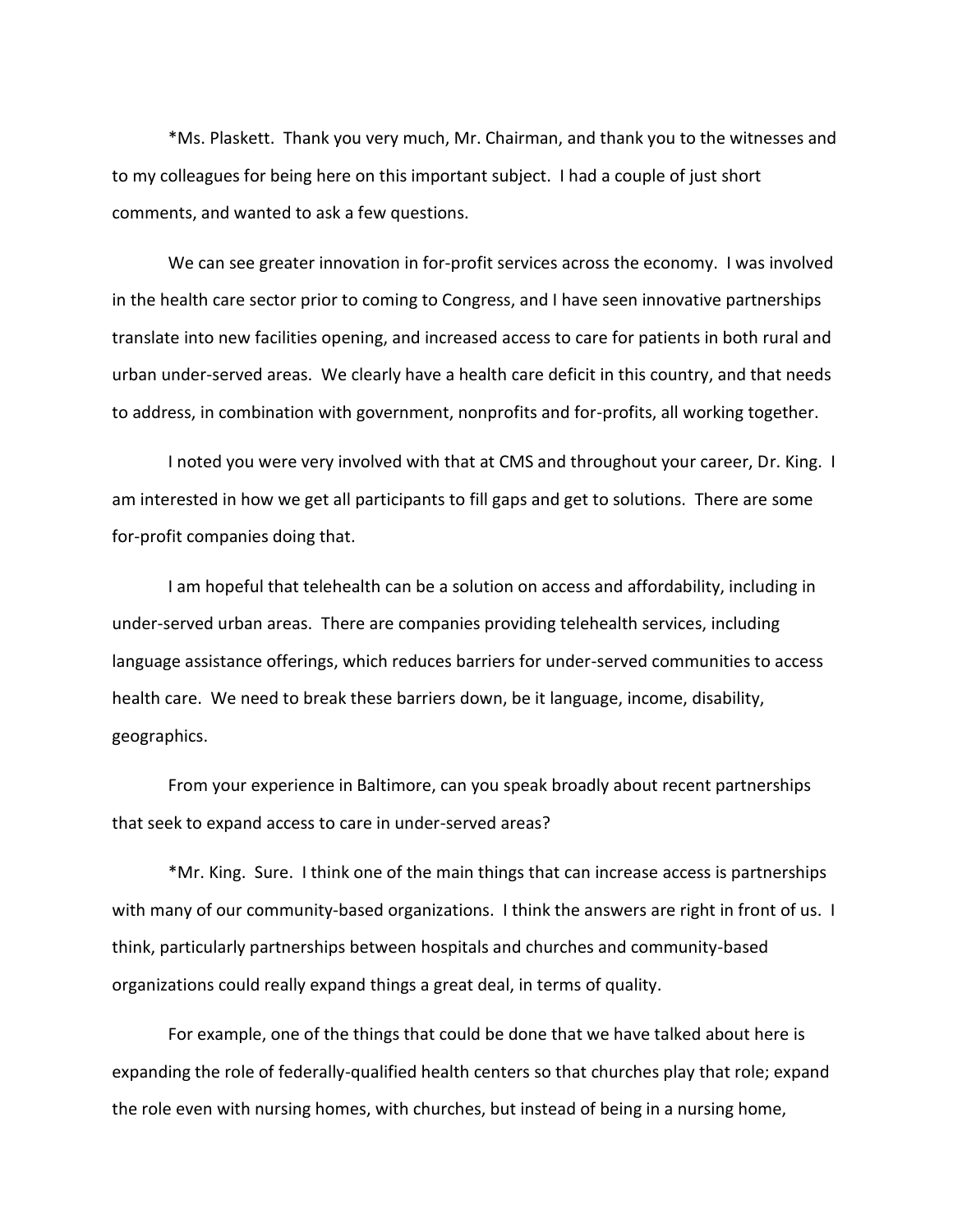people who want to stay at home; and with technology, information of things, where you can tell whether a person is eating or whether that individual is taking their medicine.

If you working with a palliative care method like they have here at Johns Hopkins, and you are augmenting with church and community members who are augmenting family, why does the nursing home, until that person is severely ill, have to be the option?

Why that -- why can't that person, like my dad did before his death, choose to stay at home and, with technology and the service of the community that is already trusted, why can't they take care of that individual --

\*Ms. Plaskett. Thank you.

\*Mr. King. -- at home?

\*Ms. Plaskett. Thank you, sir.

Mr. Tosh, CMS made it more difficult to obtain certain nursing home data under the Trump Administration. How is that concerning, or why might that be concerning?

\*Mr. Tosh. Well, it is very concerning, because, without that information, we can't determine what the appropriate staffing levels should be at the facility. We can't make any estimation as to if that facility even had the money to increase staffing to an appropriate level.

And under the Trump Administration, they cut off almost all information about nursing homes. You could not -- even to this day, you can file a Freedom of Information Act request for a facility's cost report, which, for 25 years, was open records. If you file a FOIA request today, you will get a rejection letter back, telling you that that information is now trade secret, and you are not entitled to it.

\*Ms. Plaskett. Thank you.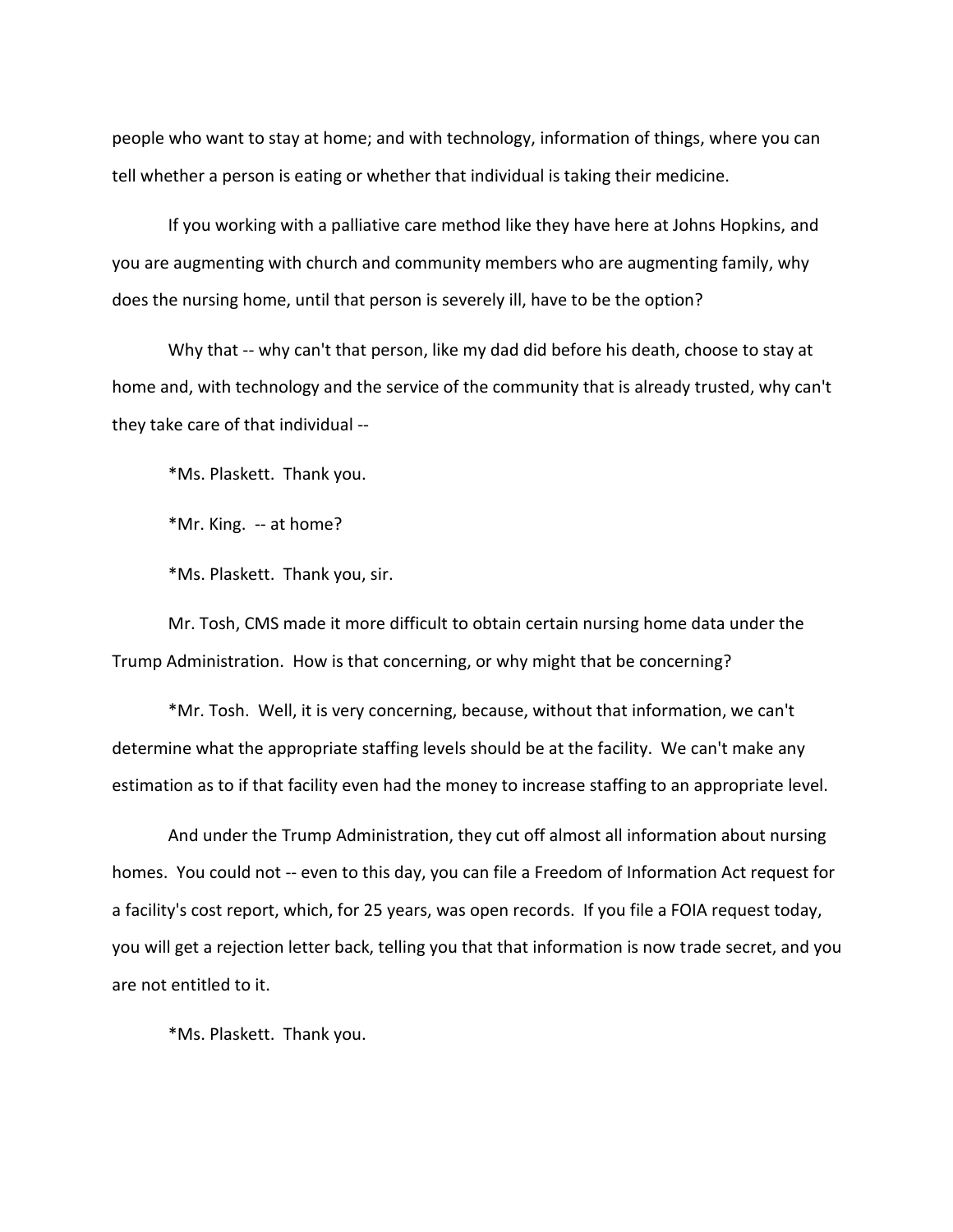In closing, it strikes me that, undoubtedly, both nonprofits and for-profits have strengths and weaknesses.

Dr. King, in your testimony you allude to private equity having benefits like increased access to capital, and perhaps also efficiencies. Is there any holistic policies we can use to help broadly strengthen senior care in a discussion about for-profit area, as well?

\*Mr. King. I think we can definitely use the trillion-dollar levers that CMS currently has, in terms of its overall payment, both in nursing homes and broader.

We can provide both incentives, expand them, and penalties, where they are necessary.

I would postpone, first of all, these purchases. Stop this, do a broad review.

Then the last place is make the corrections that need to be made to our systems.

That is the process that I would go through. But that level of incentives and penalties can be used to correct this issue.

\*Ms. Plaskett. Thank you so much.

I yield back. Thank you, Mr. Chairman, for your indulgence.

\*Chairman Pascrell. Thank you, Congresswoman Plaskett.

And now we are going to turn to, for five minutes, the gentleman from Ohio, Mr. Wenstrup.

\*Mr. Wenstrup. Well, thank you, Mr. Chairman. I want to thank everybody for joining us today. You know, as a physician, I came to Congress, in many ways, to be a voice for patients, and for patient care. And I am always concerned with the impact of consolidations, and different ownership structures, and how it affects patient care. You know, my -- right before I came to Congress, our large orthopedic group became part of a hospital system, and it said it is a different way of operation.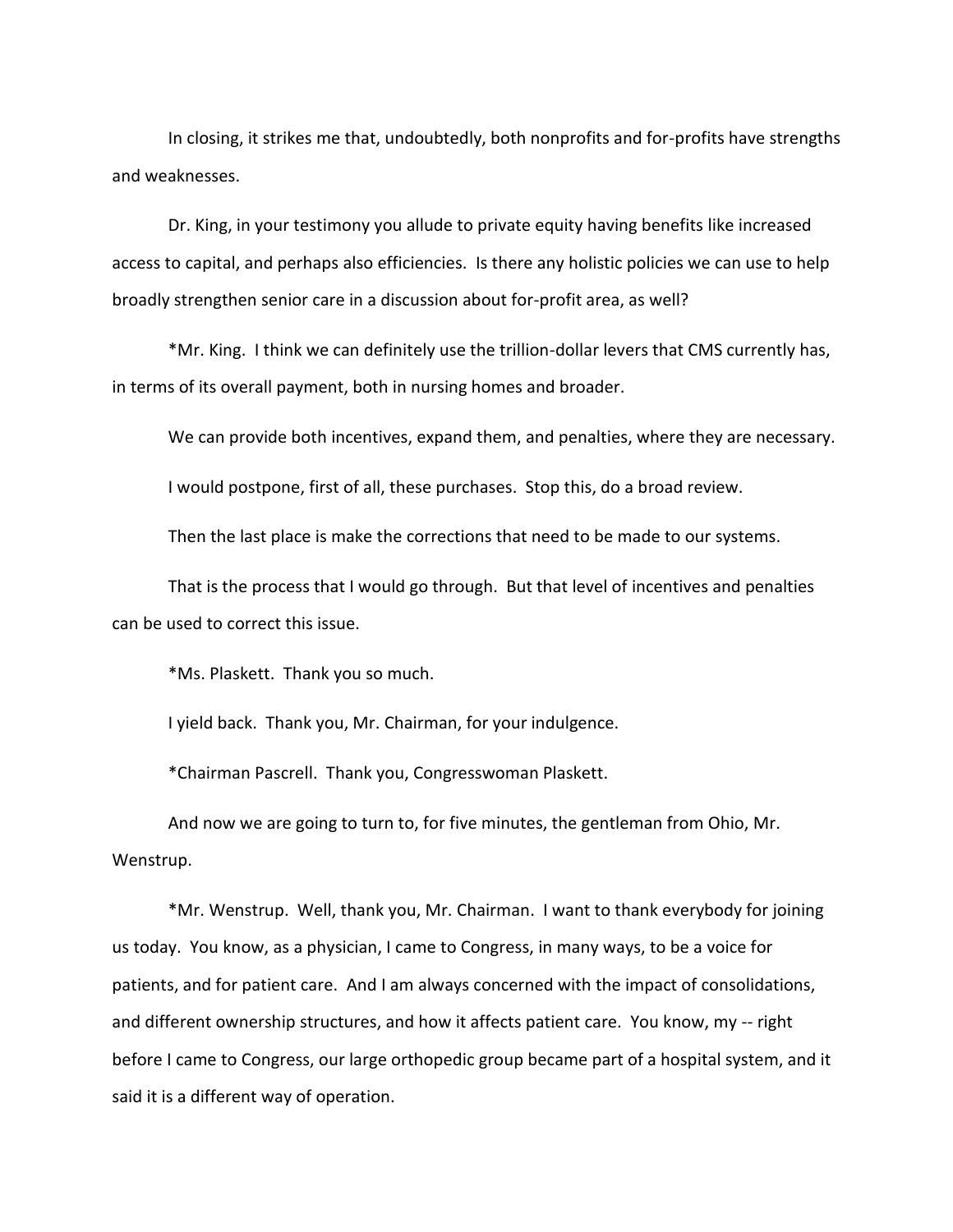But as the Oversight Committee (sic), I think a more pressing concern today is the mishandling of the COVID-19 nursing home deaths, or treatments, actually, or lack of treatments. And it kind of sickens me, really, to see what has happened.

Members of this committee have long called for an investigation into the nursing home deaths and the data coverups, et cetera, all those things that took place during the pandemic. And as everyone knows, we have talked about one of the most egregious COVID-19 nursing home responses was New York, but they weren't alone.

So Governor Cuomo was hailed as setting the gold standard -- a standard of pandemic responses by President Biden, but directing nursing homes to accept COVID-19 patients, that to me is not the gold standard.

And the practice of isolating sick patients isn't new, yet infected patients with COVID-19 were mandated to return to congregate living facilities. So in New York, where they had access to the United States naval ship Comfort, the Javits Center, you know, places to free up space in hospitals for COVID patients, and to isolate COVID patients, the governor still sent patients back to nursing homes, where our most vulnerable individuals, not just vulnerable to COVID, vulnerable to virtually any type of contagious-type disease, our seniors, this is where they were living. And for many that was a death sentence.

You know, I am just really curious what infectious disease doctor would have recommended this to Governor Cuomo. Or did any? Or were these governors just practicing medicine without a license?

Because these are, like, medical standards. Isolating contagious patients isn't a new best practice that just came out of COVID. I treated a lot of infections. Isolation is routine. I served on our board of health in Cincinnati and, you know, covering up data, you have bad data, you cannot make good decisions. So it wasn't just a bad decision at the beginning, but you are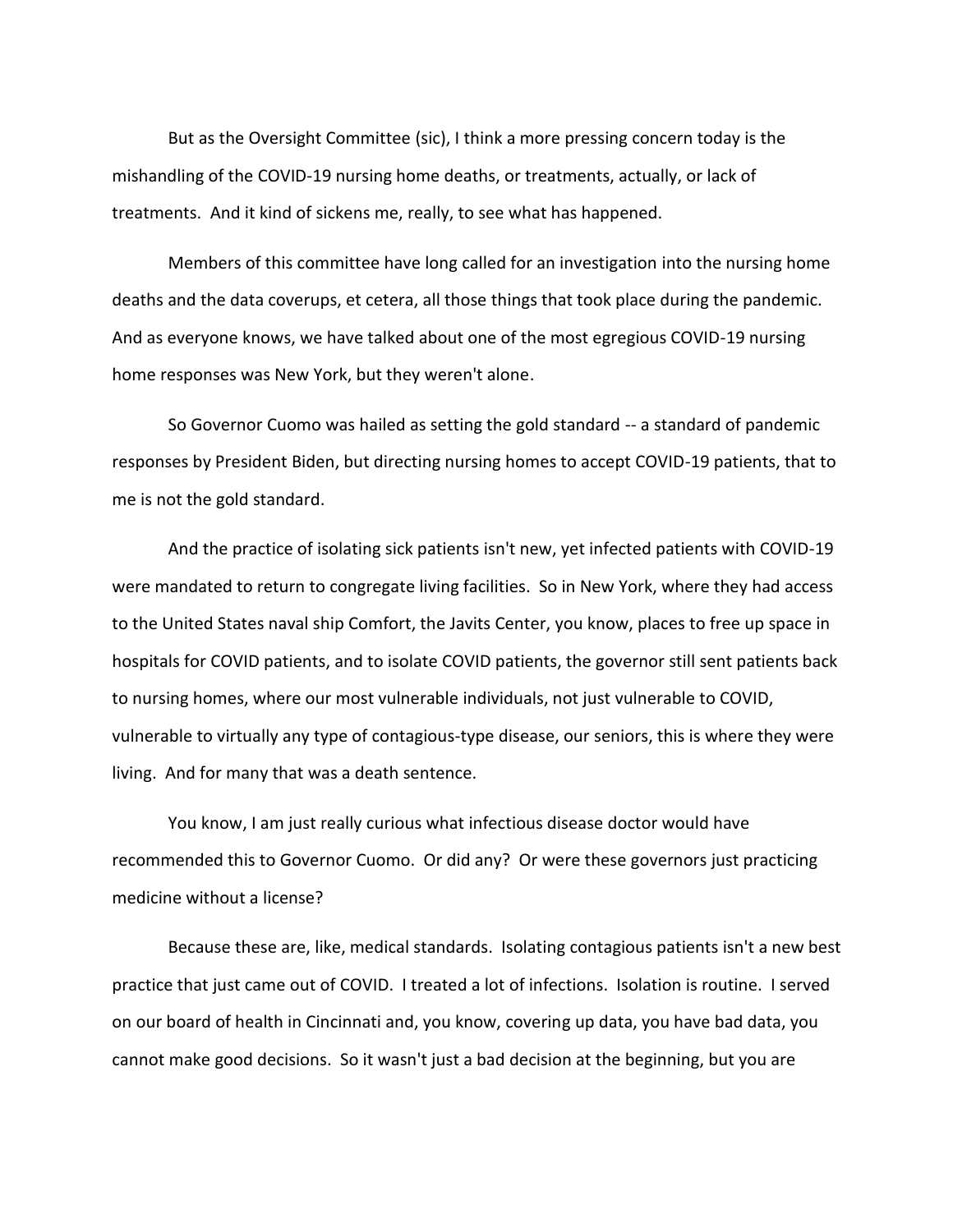making a situation where you are going to make more bad decisions, if you are covering up the data.

And I do want to say one thing in my experience in medicine, but also serving on the board of health -- to what Mr. King was talking about -- I am a big believer in our federallyqualified health centers for the health of our nation, for prevention, and for early diagnosis and treatment. They are a great asset to medicine in America.

But, you know, it has been a year since that order went out in New York, and we want answers. We need answers. It is how we solve problems, is by having answers. And I think one of the hardest parts about all this is the families who lost a loved one because of mismanaged nursing home policies, and they deserve answers.

Now, this committee has demonstrated an ability to come together to protect patients, and we need to do that, and look at every component of it. So, as the sole House committee with jurisdiction over skilled nursing facilities, it is time we come together, investigate the COVID-19 nursing home deaths, the data reporting, get the right answers.

There are several people on both sides of the aisle that have run for Congress to be part of solutions for best care for patients across the United States, and we need to take advantage of that while we have got these members here. And we need to get input on all of that.

Again, I go back to was an infectious disease doctor consulted on this? Who is making the decisions? People need to stay in their lane. And I think that politicians, in many cases, have gone out of their lane, and we should rely on the experts. And you have a lot of power, as a politician, sometimes. It is wise to make good decisions.

So my question would be to Ms. Colucci. You know, given everything that her family has been through, I would want to know -- and I will ask her separately, because I know there is technical problems. But what else do you want Members of Congress -- or what else do you think Members of Congress need to know about what has happened in your personal situation?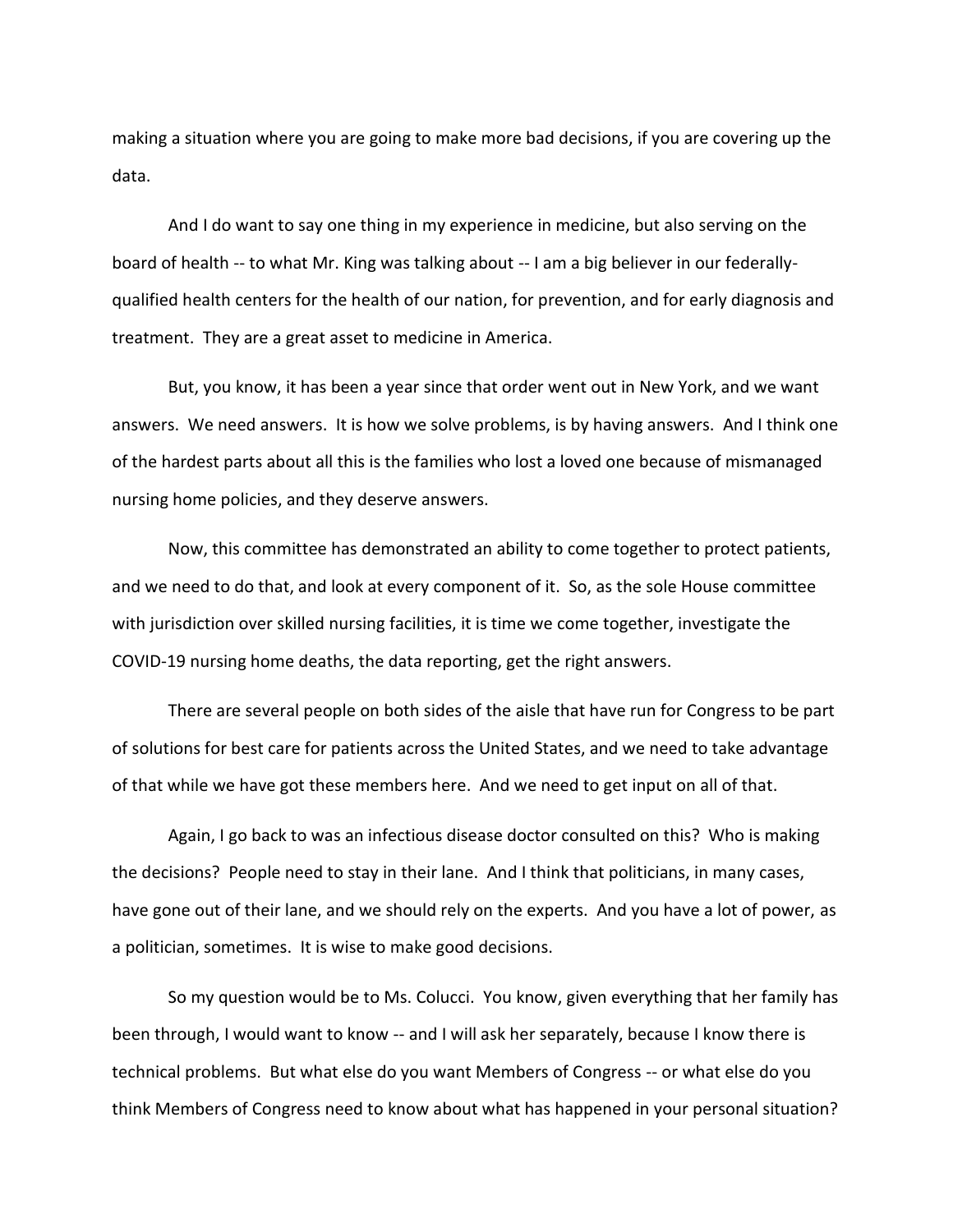And how can we do more to make sure something like this never happens, and to be ahead of things?

With that, Mr. Chairman, I will yield back, because I will try to --

\*Ms. Colucci. Can I --

\*Mr. Wenstrup. -- reach out to her directly.

\*Ms. Colucci. Can someone --

\*Chairman Pascrell. Thank you.

\*Ms. Colucci. Can you hear me?

\*Chairman Pascrell. Thank you, Mr. Wenstrup.

\*Ms. Colucci. Can I be heard?

\*Chairman Pascrell. Very briefly.

\*Mr. Wenstrup. If we can hear you, please go ahead.

\*Ms. Colucci. Okay, please. Thank you so much, and I apologize for my Internet problems.

As a board member of Voices for Seniors, we have found that this -- what happened in New York and other states is not a political issue at all. And I didn't mean to make it sound like that is how I thought it was. This has affected people, from Democrats to Republicans, to people that do not care at all about politics. It has affected people of every race and every religion.

And this is something that we need to be -- as Americans, we all bleed the same color red. And we need to find out why this happened, as an American, so we can prevent this from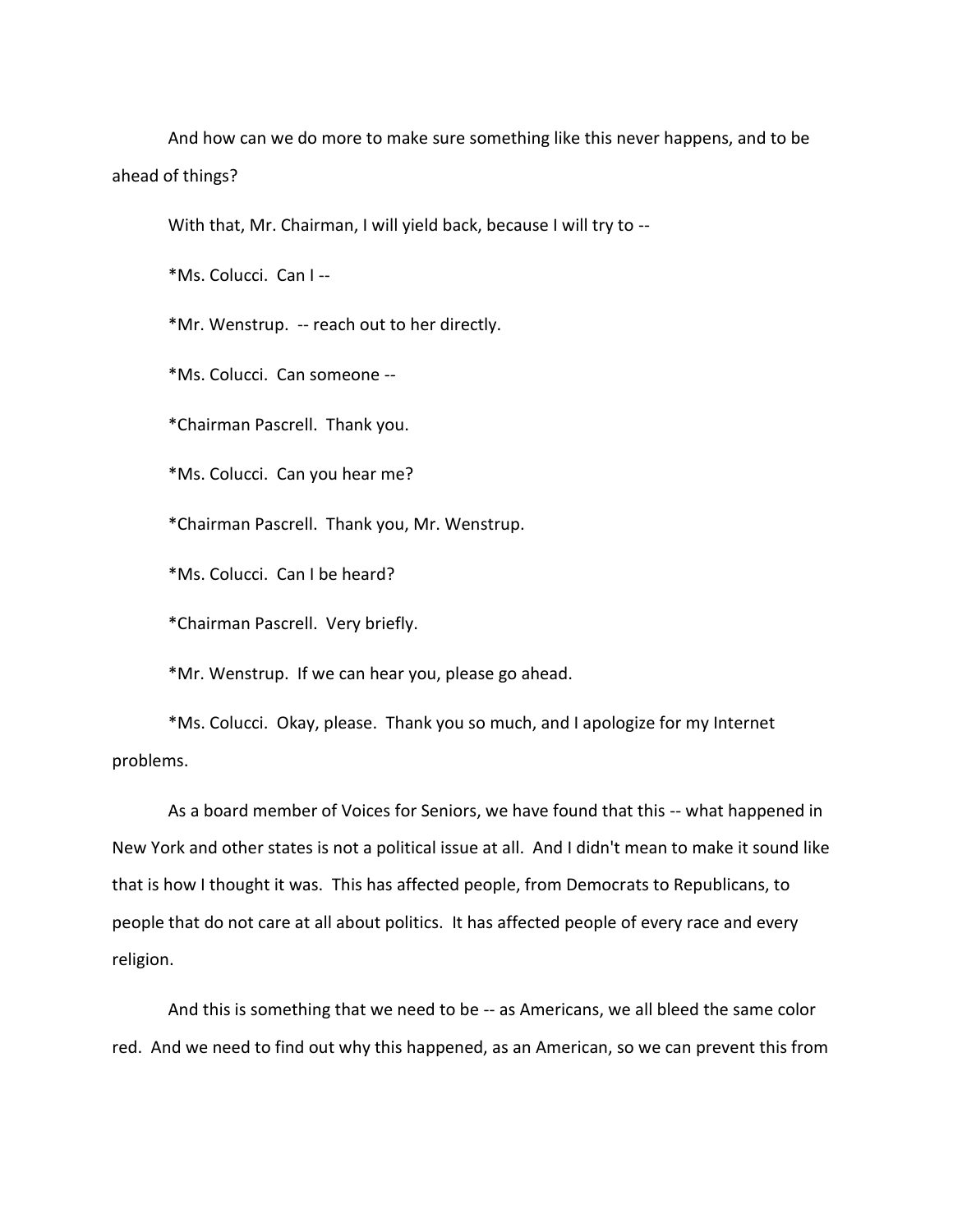happening again. Science was known, and it was not followed in certain states. And we need to find out why.

We need to find out why it was necessary to cover up numbers, being an obstruction to justice, to our Department of Justice, when they were just trying to inquire and find out why this happened.

And for the families of the 15,000 just in New York State, we need to know why, so we can, you know, like I said, help this end.

Right now we have seniors in nursing homes that have been kept in solitary confinement now for a year. That is cruel and inhumane treatment. Not only were the residents in the facilities exposed to COVID, but so were the workers, and they dedicate themselves -- and, as we have heard -- for insufficient salaries, and they deserve to be protected, also. And that is why it is so important to find out why the numbers were hidden, and have a true, honest investigation.

\*Chairman Pascrell. Thank you, Ms. Colucci, I appreciate it.

And thank you, the gentleman from Ohio, Mr. Wenstrup, Dr. Wenstrup. Thank you for your questions.

And now we are going to go to Mr. Doggett of Texas, the great state of Texas.

\*Mr. Doggett. Well, thank you very much, Mr. Chairman. Of course, this whole issue that we are considering today is squarely within the jurisdiction of the Health Subcommittee, which has already considered some aspects of this question in our hearing last summer. But I am very pleased that you are leading in addressing this also, because this whole question of private equity and its role in health care is a pervasive issue that has received very little attention.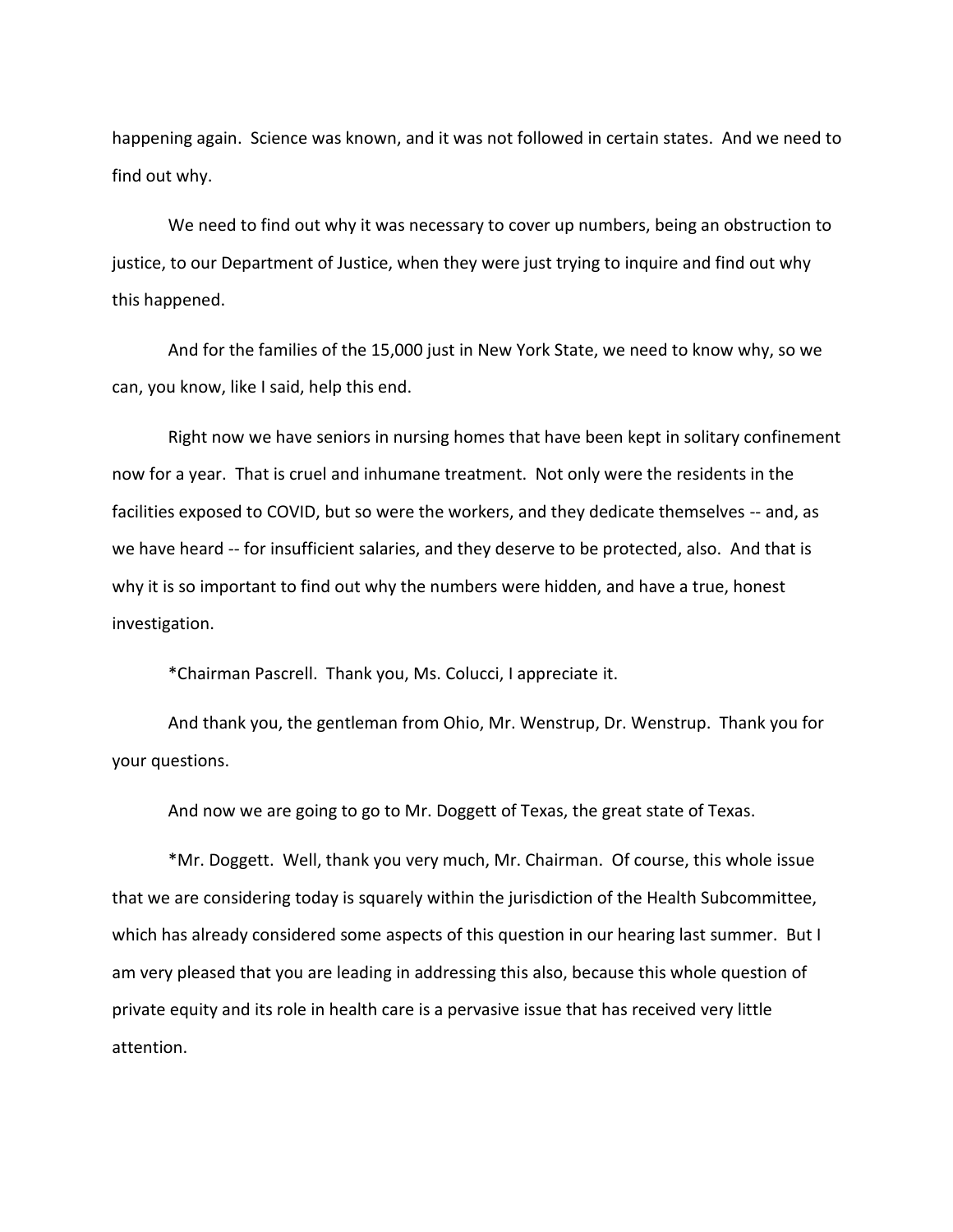Indeed, the concern runs far beyond nursing homes. For hospitals that have outsourced their emergency room physician staffing, KKR and Blackstone swallowed up about 30 percent of the market, involving 80,000 health professionals. And of course, over the last year-and-a-half, we have seen them actively involved in a \$50 million phony ad campaign that they financed to first try to block any action on surprise medical bills, and then to try to weaken it as much as possible.

Similarly, 2 private equity firms owned 68 percent of the air ambulance Medicare market, which was not adequately included in the surprise medical billing legislation, and for which some people are victimized at incredible levels, particularly in our rural areas.

Now, I am pleased -- and join with you -- Mr. Chairman, in praising Chairman Neal for his interest in this topic. Indeed, I believe that he has the only bill that has, to date, come out of our committee dealing directly with the topic of today's hearing on private equity and health care. His H.R. 5825, which you and our colleague, Ms. Chu, referred to, was reported out of our committee on February the 12th of last year.

I have not heard much about it since then. It has not been reintroduced. I hope that he will continue to lead on this. But since his staff was so involved in preparing for today's hearing, let me -- I didn't see any reference by our witnesses in their testimony to the bill. But let me ask Ms. Howell about it.

Do you feel that the legislation, the Transparency in Health Care Investments Act that our committee approved last February, would be helpful in addressing this?

\*Ms. Howell. So, yes, I do think that more transparency in health care, particularly around ownership, on expenditures, and on staffing could be tremendously useful, both for researchers, and for journalists, and for the public at large, including patients.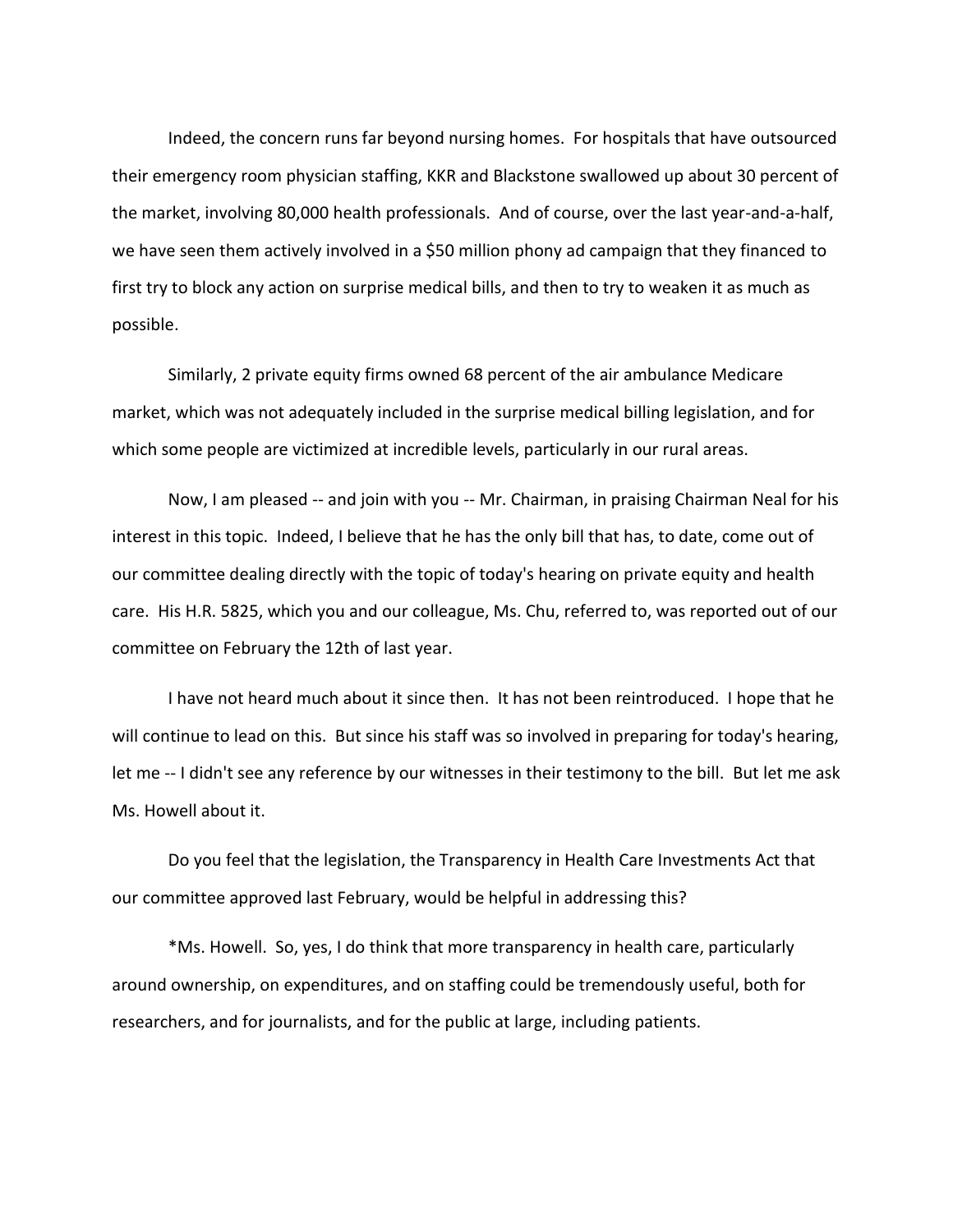And just to add on to what I said earlier about the need to -- you know, one thought I had was that it would be helpful to include all ownership, and not just private equity. I think that would generate, you know, more information about the overall health care industry.

And then I also want to emphasize that I think it would be helpful to include evidence of employment contracts, which -- I am not sure if it is in the bill or not, because --

\*Mr. Doggett. Great.

\*Ms. Howell. -- evidence about staff turnover, and using contractor nurses who have to work, you know, three jobs in order to make a living, and so they give that --

\*Mr. Doggett. Great.

\*Ms. Howell. Yes.

\*Mr. Doggett. Thank you very much. Were you given a copy of H.R. 5825 as part of your presentation today? Have you had a chance to look at the specifics of it?

\*Ms. Howell. I haven't had a chance to look at the specifics. I have seen a summary.

\*Mr. Doggett. Okay. Since my time is running out, if you can react to it, I think, since it is the only legislation in this area, and I am hoping that it hasn't been abandoned, it would be helpful to have these improvements as we look at it going forward.

Dr. King, as my time expires here, let me ask you about one piece of legislation that I have introduced, and that concerns the value of a multi-agency task force that would involve CMS, HHS, DOJ, CDC in analyzing quality metrics at nursing homes. That is in my Nursing Home Transparency and Oversight Act that I will be introducing soon. How would the establishment of such a task force ensure that public resources haven't been wasted, and valuable health care dollars are used as they are intended for the actual care of patients?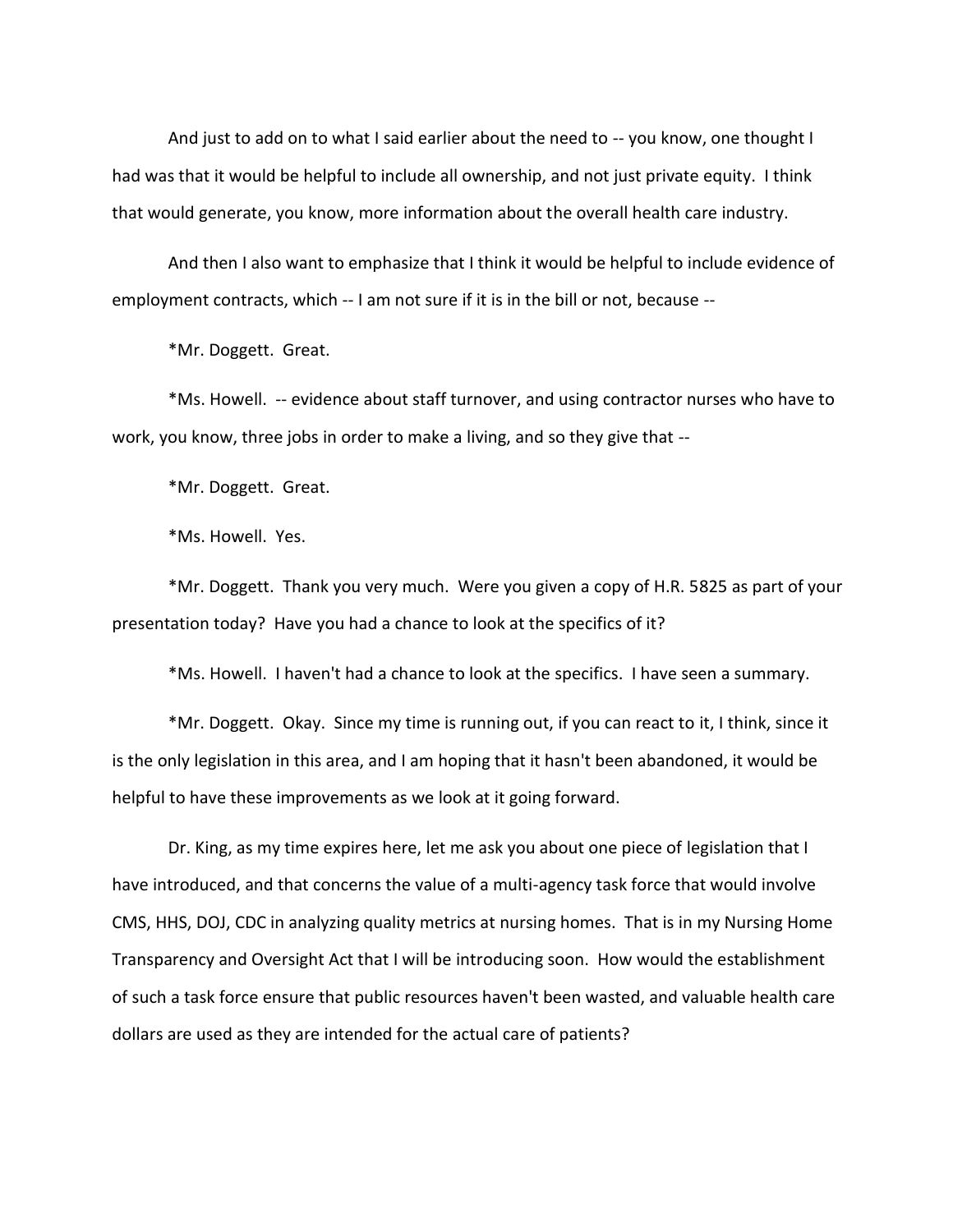\*Mr. King. First, a task force could take a look at the safety issues that are an immediate concern. Of course, they could look at the adherence of the nursing homes in this instance, as to the clinical quality measures that already exist.

I think beyond that, here is my advice to you on this piece. Two critical pieces that haven't been discussed that need to be looked at, as well, is the leadership issue having to do - because we found in clinical quality, as I was deputy director of clinical quality in CMS, that leadership is a critical issue, and it has come up here about the health of the employees, the health of the employees. But that leadership issue is also a critical piece.

But they could find out a great deal about what is going on in that institution and where the data is deficient that comes to CMS.

\*Mr. Doggett. Thank you, and thank you, Mr. Chairman, and to all our witnesses.

\*Chairman Pascrell. Thank you, Mr. Doggett for your splendid presentation and questions, and thank you, Doctor, for helping there at the end.

And now I am going to call on, for the next five minutes, the gentleman from Pennsylvania, Mr. Evans.

\*Mr. Evans. Thank you, Mr. Chairman.

Dr. King, what -- how troubled should we be when a private equity firm buys a safety net hospital, and then it is closed?

\*Mr. King. So I don't think there should be a greater concern. When we go from the standpoint of understanding why safety net hospitals exist for the under-insured, for the underserved, and then to have a private equity firm buy that and, in some cases, close those hospitals or drive it in a direction of profit-making to a greater extent, the heart of the safety net hospital is just the opposite of that tension. It is let's take care of these people, regardless of their insurance status, and let's not use them in any way to over-bill CMS for our profit. Let's make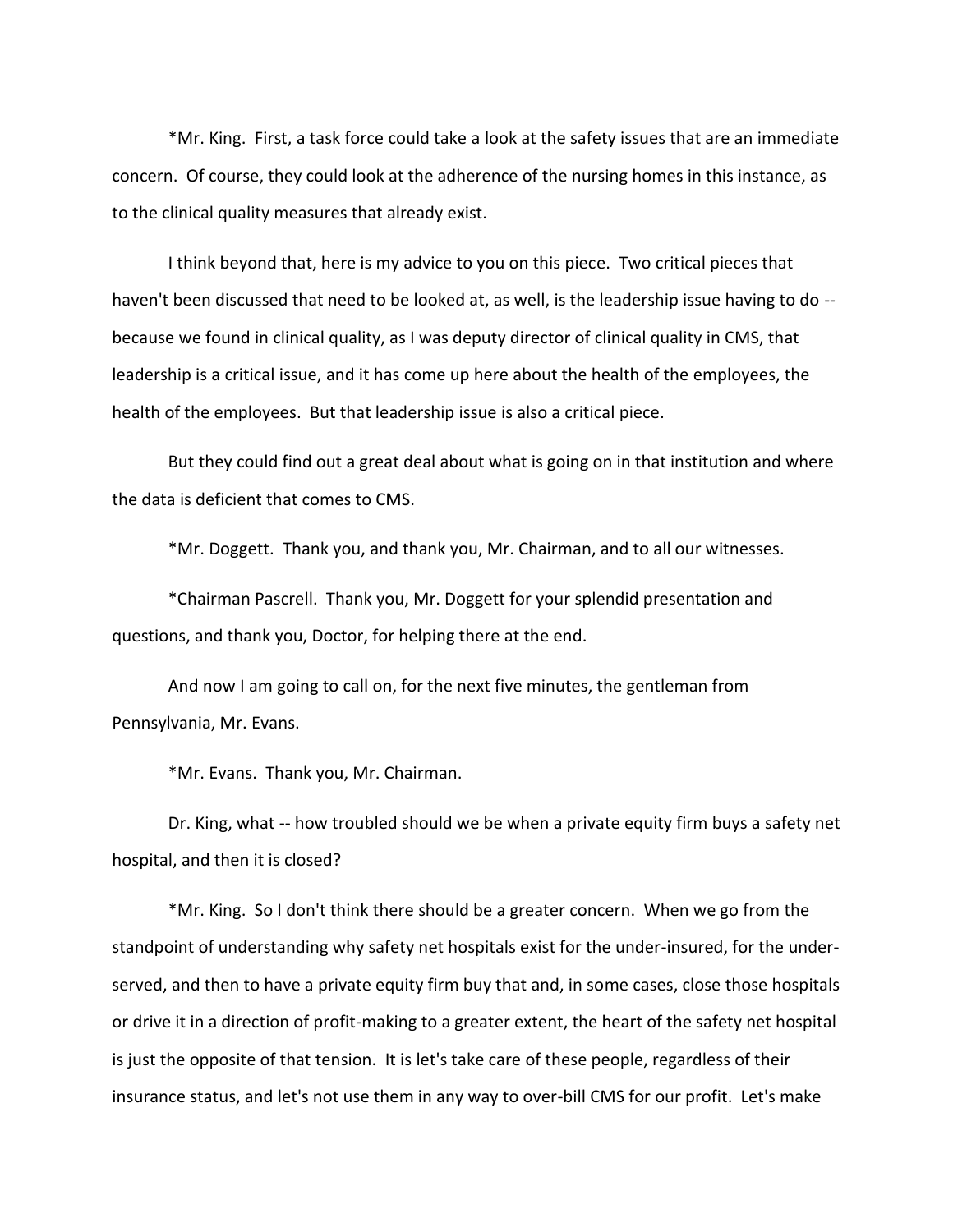sure we are looking at the least, the last, and, in many times, the lost. And that is what safety net hospitals are all about.

\*Mr. Evans. Dr. Howell, how would you respond to those suggesting that there are no reasons to be concerned about the rapid growth of private equity in our health care system?

\*Ms. Howell. Our data on nursing homes, as well as other research, suggests that there is, in fact reason to be worried.

As one important example, private equity-owned hospitals, which are more likely to be in rural areas, have been shown to report worse performance, based on patient quality ratings, and have fewer full-time employees per occupied bed. And we, as I mentioned, find that private equity leads to higher mortality and higher taxpayer spending at nursing homes. So I think there is good reason to be worried.

\*Mr. Evans. I yield back to you, Mr. Chairman. I thank you.

\*Chairman Pascrell. I appreciate your time, Mr. Evans, and the panel today did a fantastic job, all of them, all five. I would like to thank those witnesses for joining us today.

And please be advised that members have two weeks to submit written questions to be answered later in writing. Those questions and your answers will be made part of the formal hearing record.

And just before we end right here, I want to say I can say at the end of this hearing that it is more -- I thought it was a critical issue. I think it is very critical, and we better address it, because it has been going on and on and on.

And we are talking about both the public and the private sector. With the private sector we are concerned about this private equity, and with the public sector we are concerned, as well, not with private equity, obviously, but how the money is being spent, and is it truly helping those that are the most vulnerable in our society.